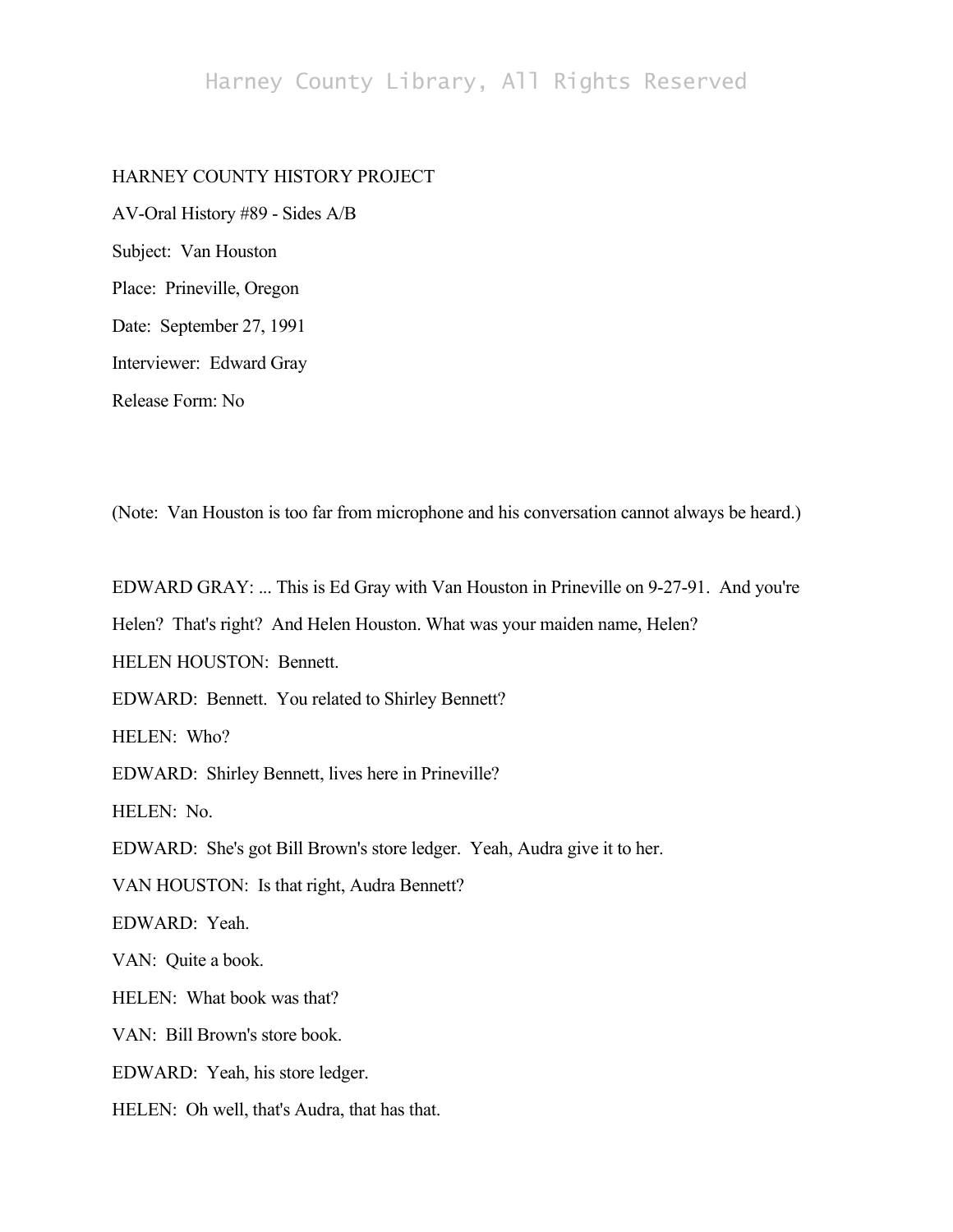VAN: She gave it ---

EDWARD: She gave it to Shirley Bennett.

VAN: ... a little hard of hearing.

EDWARD: Oh.

VAN: She hasn't got her ear plugged in.

HELEN: Oh I'm not either; he just thinks I am.

EDWARD: How long you guys been married?

VAN: ... years.

EDWARD: This is totally off the subject, but who cares. How ---

HELEN: We've been married 60, no 59 years.

EDWARD: Because old Emery just celebrated his 65th. Geeze, that's a long time. We won't get

into that. (Laughter) You guys have had your share of disagreements; we won't bring that stuff up.

Anyway, Van, now Charlie Houston is your uncle?

VAN: No, he was my dad at one time.

EDWARD: Okay, excuse me, was your dad.

VAN: And my uncles was Elbert and Floyd and Tom, all Houston's.

EDWARD: And ---

VAN: And Mrs. Harvey Saunders and Mrs. Hattie ... are aunts. You don't need all that?

EDWARD: No. We were talking a while ago about --- over on Lost Creek, when you were there when you were 13 or 14 years old, that was 1915 or 1916. What was there then, what buildings and corrals and ---

VAN: Well, I don't know, there were homesteads all the way down that valley, that Chicago Valley, is what it used to be called. There was homesteads all the way down through there. And there was a schoolhouse down there. That's the reason I turned down there, because there was a schoolhouse, I found out after ---

EDWARD: I know where the location of the schoolhouse was.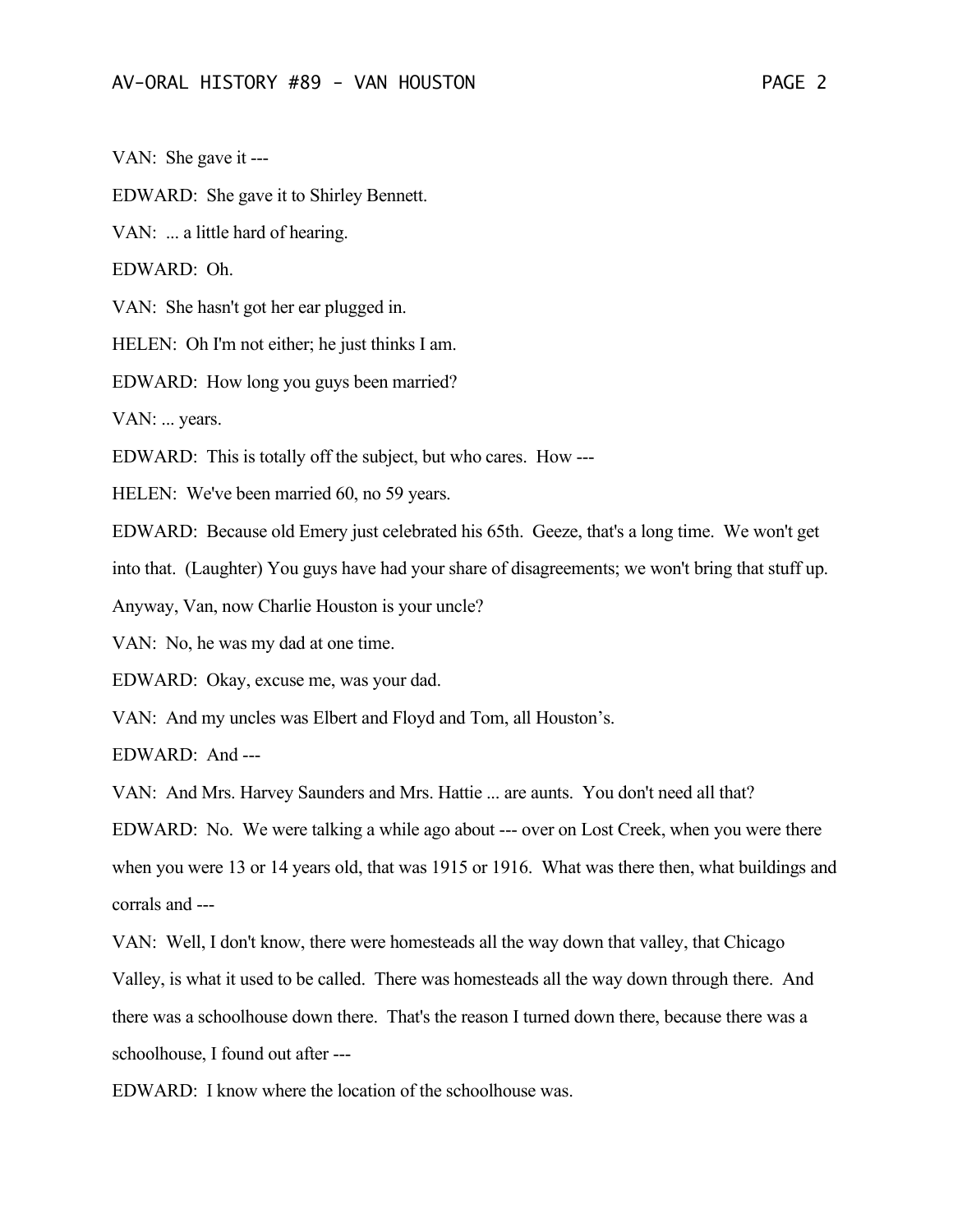VAN: I ate my lunch under the shade of that thing, went out there when I was trapping coyotes, and the bell was up in it, and I didn't have brains enough to steal it then, and somebody else beat me to

it. Somebody got ... I missed out on all them big school bells.

EDWARD: Somebody got it. But what did Bill have down there?

VAN: Had horses all over that country, gobs of them, everywhere.

EDWARD: Did he --- where were his corrals, how far from the schoolhouse would you say, five miles?

VAN: That Lost Creek, you mean?

EDWARD: Yeah, at Lost Creek.

VAN: Oh, I guess pretty close to it.

EDWARD: And that would be the northern end of the Sinks.

VAN: The corrals would be just about straight east from --- the corrals were actually right square in the end of Chicago Valley.

EDWARD: Right on the end.

VAN: Right at the foot of Wagontire Mountain.

EDWARD: Okay. Because I was there this last summer, and there was a water trough --- you

know where that big steel water tower, not tower, water --- you know it holds water.

VAN: Tank.

EDWARD: Tank. You know where that is? Ah, shoot. Did he have a bunkhouse or anything there at Lost Creek when you were there?

VAN: No, he, I don't think --- there was homesteads all the way around there, but I don't know which ones was Bill --- wasn't at that time.

EDWARD: Okay.

VAN: But when we went on old Wagontire them people lived up on the head of Lost Creek, was later on was ---

EDWARD: Bradley?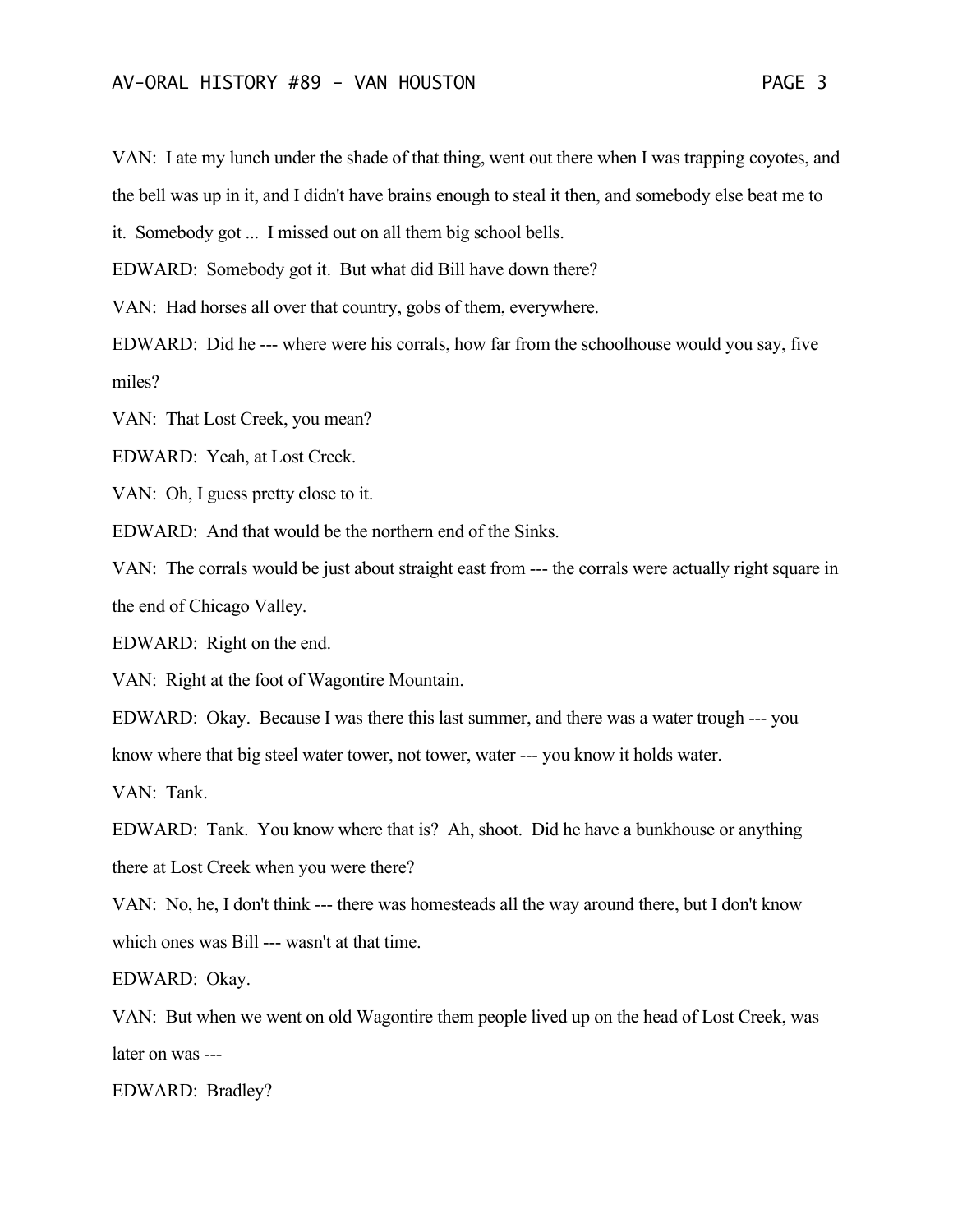VAN: Bradley. Yeah, all them kids ... Later on, after summer ... we stayed there at Bradley's and used their corrals.

EDWARD: I got it --- That's at Bradley Spring.

VAN: But that's actually the head of Lost Creek. ...

EDWARD: Egli homesteaded that.

VAN: Egli?

EDWARD: Yeah. There was Harold Bradley stayed there a lot, and Ira Bradley. And of course, both of them were murdered.

VAN: His dad was killed.

EDWARD: Yeah, I've got a picture of them all.

VAN: Well, when I went with Dad, at the time we went on over to Egli's, but they lived clear over on the east side of Wagontire. And I think there was a post office over there by the name of it. EDWARD: That's right, yes, yes. Now you said you went to Egli's. Now you know where Harry Arnold's cabin is today? It wasn't there then, I don't believe. There is a big spring there. When you went to Egli's, was that where Egli Reservoir is today?

VAN: On the other side?

EDWARD: Yeah.

VAN: I don't know. ... But I presume its pretty close.

EDWARD: Do you recall, what was at Egli's place, Van? I know these are hard questions, it's a long time ago.

VAN: Well, I don't know whether Egli, mother was his relative or just what, but they had it down there where the post office was at Egli. I really don't know, but Ed Egli was there...

EDWARD: Okay, Ed Egli was there, okay. Because Sophia and Antone had left by that time. Well, you went right through Bill Brown's original homestead. That's just below Harry Arnold's place where those corrals are, on the east side, that was Bill Brown's, and George Brown, his brother. If you looked out in that flat out there beyond Egli's, that was George Brown's. Then you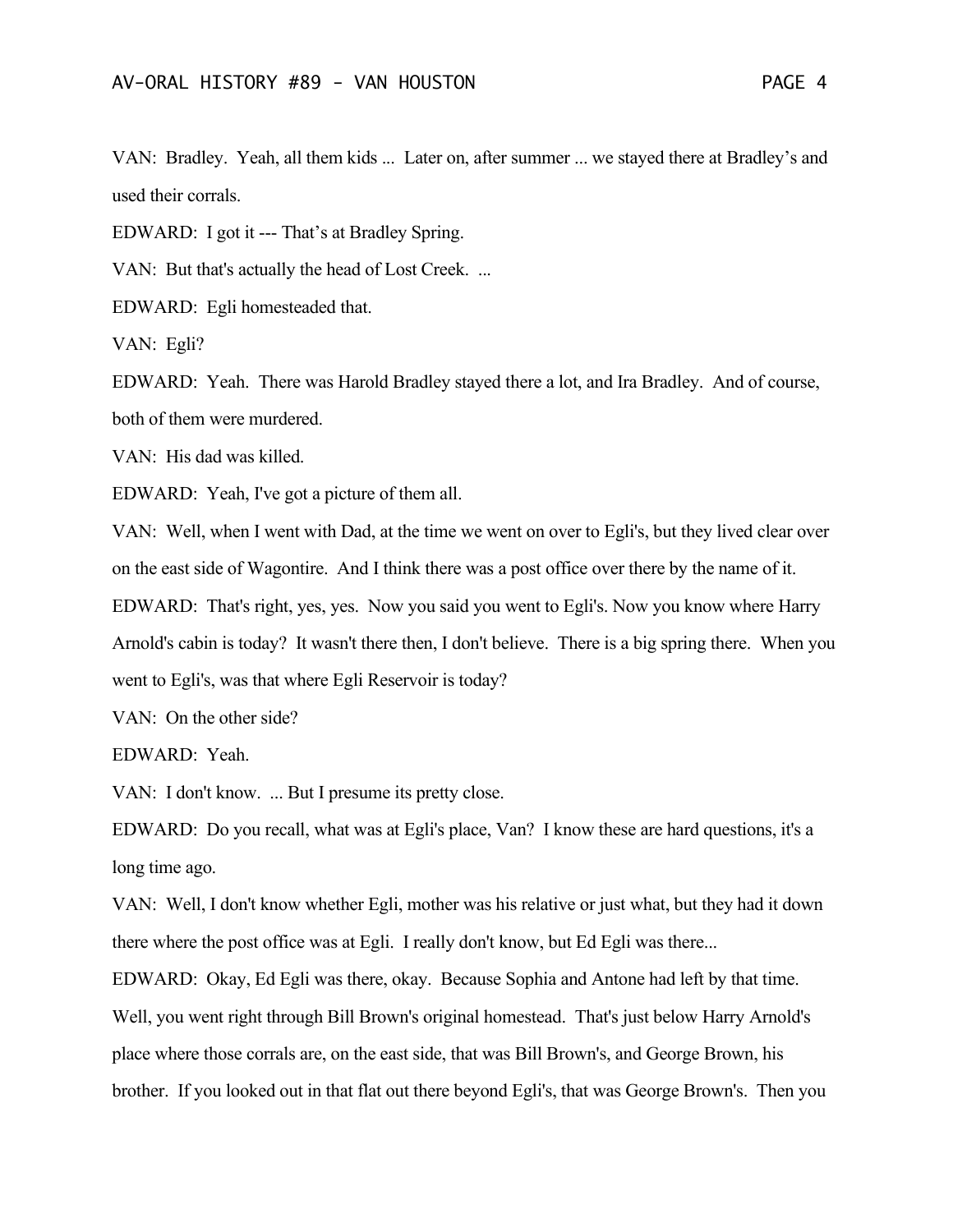go --- do you know where the old Dobkins place was?

VAN: I wouldn't know where to find it now, but ---

EDWARD: Okay, Bill had property; he had 160 acres up there. And his brother had, you know, goes on and on and on. Now your father, Charlie Houston, when was he born? Or do you got all

that stuff, Helen?

HELEN: Oh, I don't know, around 1870 or something, I'll look it up for sure.

EDWARD: Okay. He worked for Bill Brown.

VAN: He run his outfit the year I went out there to work.

EDWARD: He was running --- was he the buckaroo boss? And we're talking like 1915, 1916.

VAN: You got all that stuff down their Mama, I don't remember. Well, anyway that's when I went up there, to ride up there, when Dad was boss up there ...

EDWARD: What was his responsibilities, Van?

VAN: Oh, just to go out every day and round up a bunch of horses and brand the colts and castrate the stallions. And I don't think they were taking horses in for the army, were they at that time? EDWARD: Yes.

VAN: They were?

EDWARD: Yeah.

VAN: I guess they were. Well, anyway they were getting the best geldings and taking them and selling. But I know they were when Sumner started in, running it after Dad run it a couple years. And I know they were selling geldings then, because they took thousands of them clear over --- well they took them clear into Idaho...

EDWARD: Did they drive them there?

 $VAN:$ ...

EDWARD: Did your dad ever, or Sumner ever relate to you what that was like? Or what would it be like?

VAN: Well, it was just a lot of men driving a bunch of horses, that's all, all it amounted to. Well,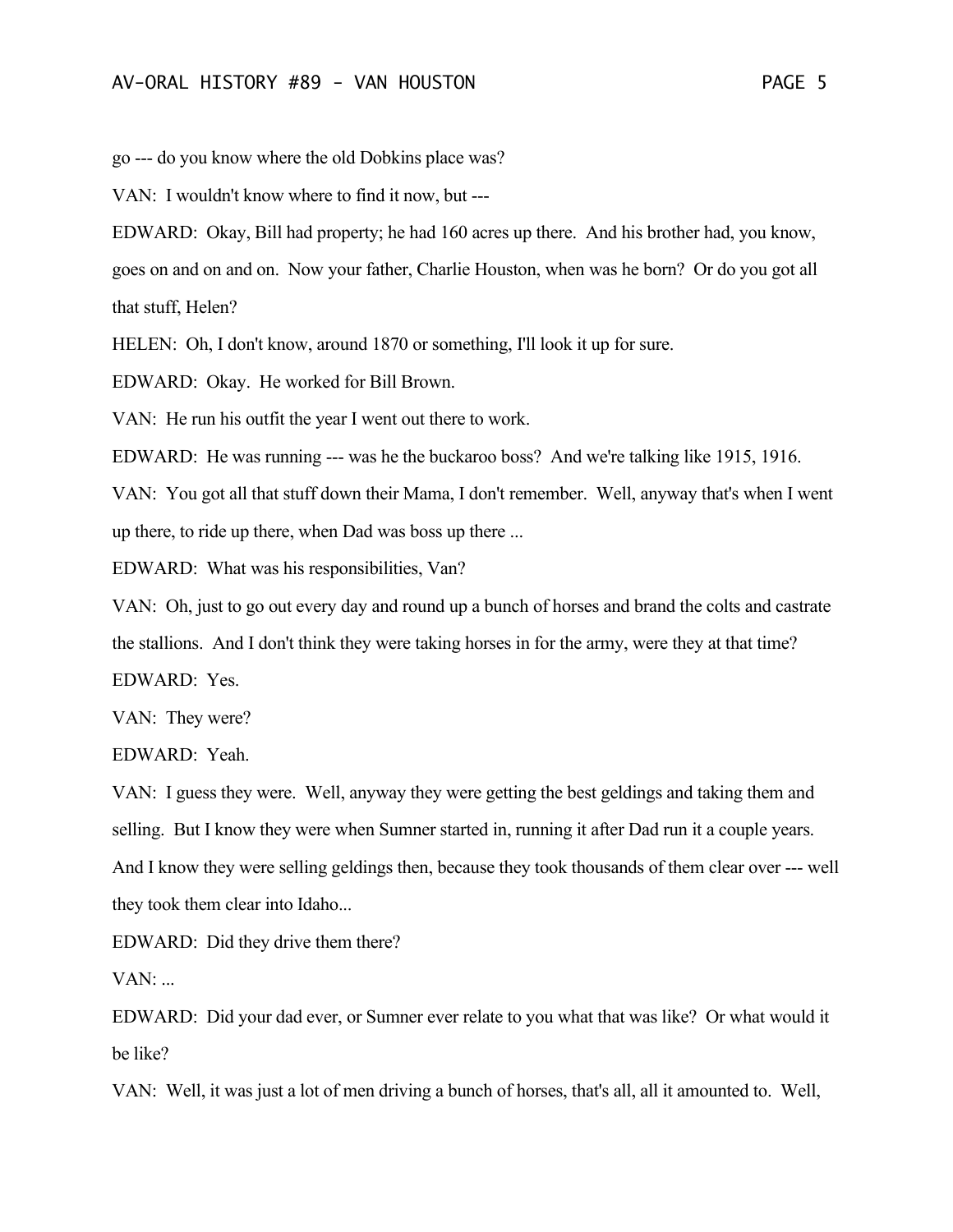for one to two men in the lead of the horses, and the horses follow them all the way. Be men on both sides.

EDWARD: On both sides. And then there were trail riders --- or what do you call the guys at the end that get all the dust?

VAN: Tail enders. (Laughter)

EDWARD: If --- go ahead, Helen.

HELEN: Well, Charles was born on March 2nd, 1871.

EDWARD: 1871. In North Carolina?

HELEN: Uh huh.

EDWARD: Yeah.

 $VAN:$ ...

EDWARD: Yeah.

VAN: That's the reason I can't speak English.

EDWARD: I don't do a very good job either. If you had 1000 horses and you were going to take them to, whatever, Washington, how many men would that require?

VAN: A 1000 head?

EDWARD: Yeah.

VAN: Oh, I expect ten or twenty. 1000 horses, well they would cover quite an area. You take a hundred head and you've got quite a bunch of horses. Then usually out there on that desert riding, well we were from 8 to 10 men riding every day, round them up and brand the colts and ---

EDWARD: Were there that many wild horses out there?

VAN: Yes. We corralled, I can't say for sure, but over South Creek, we corralled over 600 head in one day.

EDWARD: How do you keep them together when they're like that?

VAN: Well, you just do your best to bring them into the corrals, and then you separate --- there they had a pasture on down --- I was wrangling for Dad at that time. That was the first year I went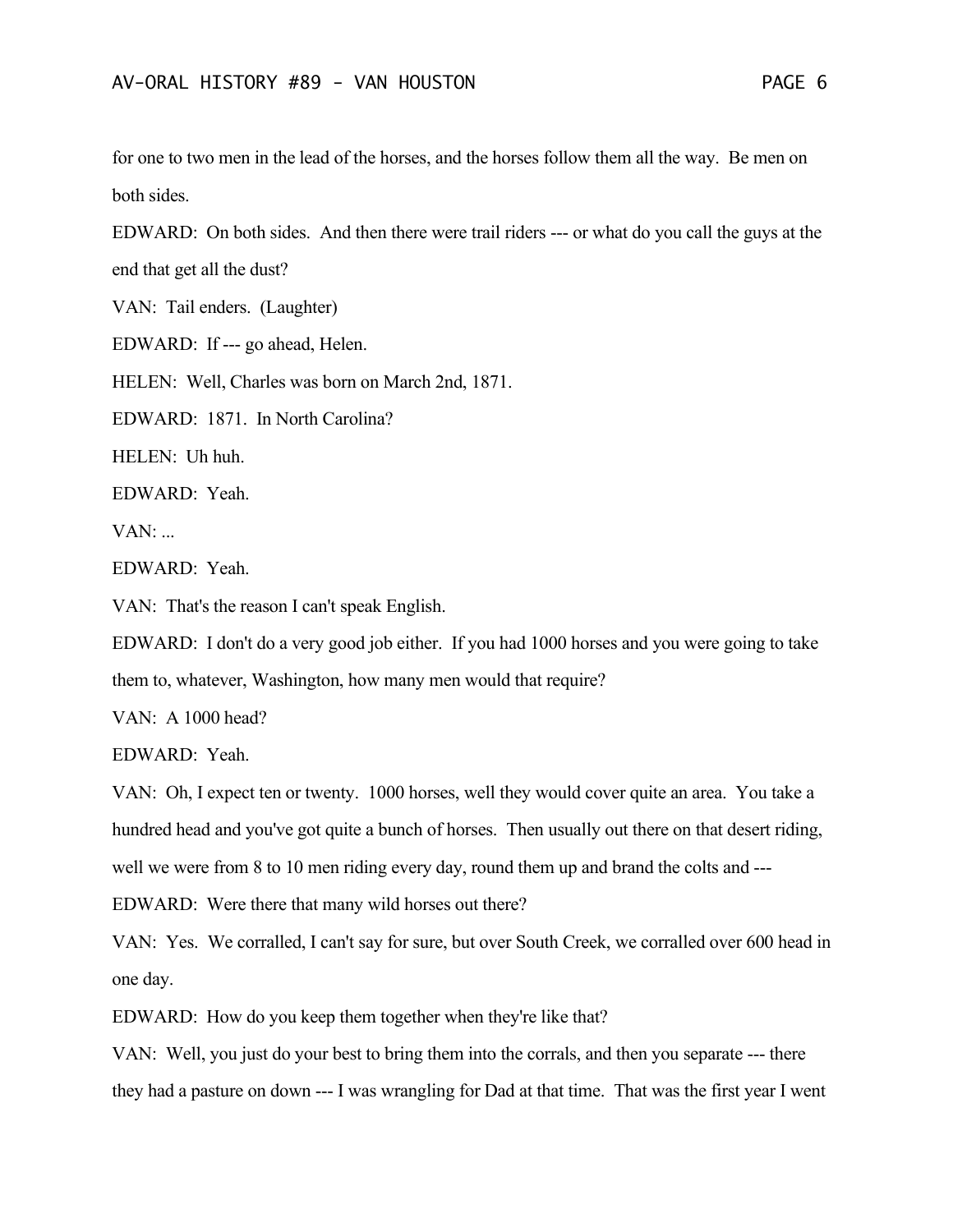out there. And it started raining and we had to quit riding for a while there. And the South Creek corrals was about, oh I guess two miles and a half down the ---

EDWARD: Oh ---

VAN: Not far from Wagontire Post Office. And so, I --- of course, that's a different story, you don't have to listen to it --- It was pouring down rain and an old guy who lived at Buck Creek and he said here, you take my gun, the coyotes ... I was glad to get that gun and hang it on. So, I went down and I pulled off the saddle, left it down there, and walked back up the canyon. Of course, there was hundreds of horses watered in that canyon. Every time the horses nickered and run them someplace, I was hoping there wouldn't be any rattlesnakes...

EDWARD: Oh, don't mention rattlesnakes. I killed five of them over there this summer.

VAN: Oh, you did?

EDWARD: At Wagontire, yeah. Okay, go ahead Van.

VAN: But anyway, we went back to camp, and we didn't ride there for a week, just waited for it to quit raining.

EDWARD: Now you said, I know where South Creek Spring is. That was George Brown's home. He bought that in 1889.

VAN: I know, his homestead.

EDWARD: Yeah. Actually, the Brown's never homesteaded, they bought everything. They bought from the government.

VAN: Was George Bill's brother?

EDWARD: Yeah. I talked to George's son, his only last remaining child. Anyway, I've been to South Creek Spring; I went there two months ago, whatever it was. There is about four --- I've got a picture of it, but anyway --- there is about four posts, and you said that the South Creek Corral was below, downstream.

VAN: Just about a quarter of a mile is all, just right close.

EDWARD: Oh man. Doggone it.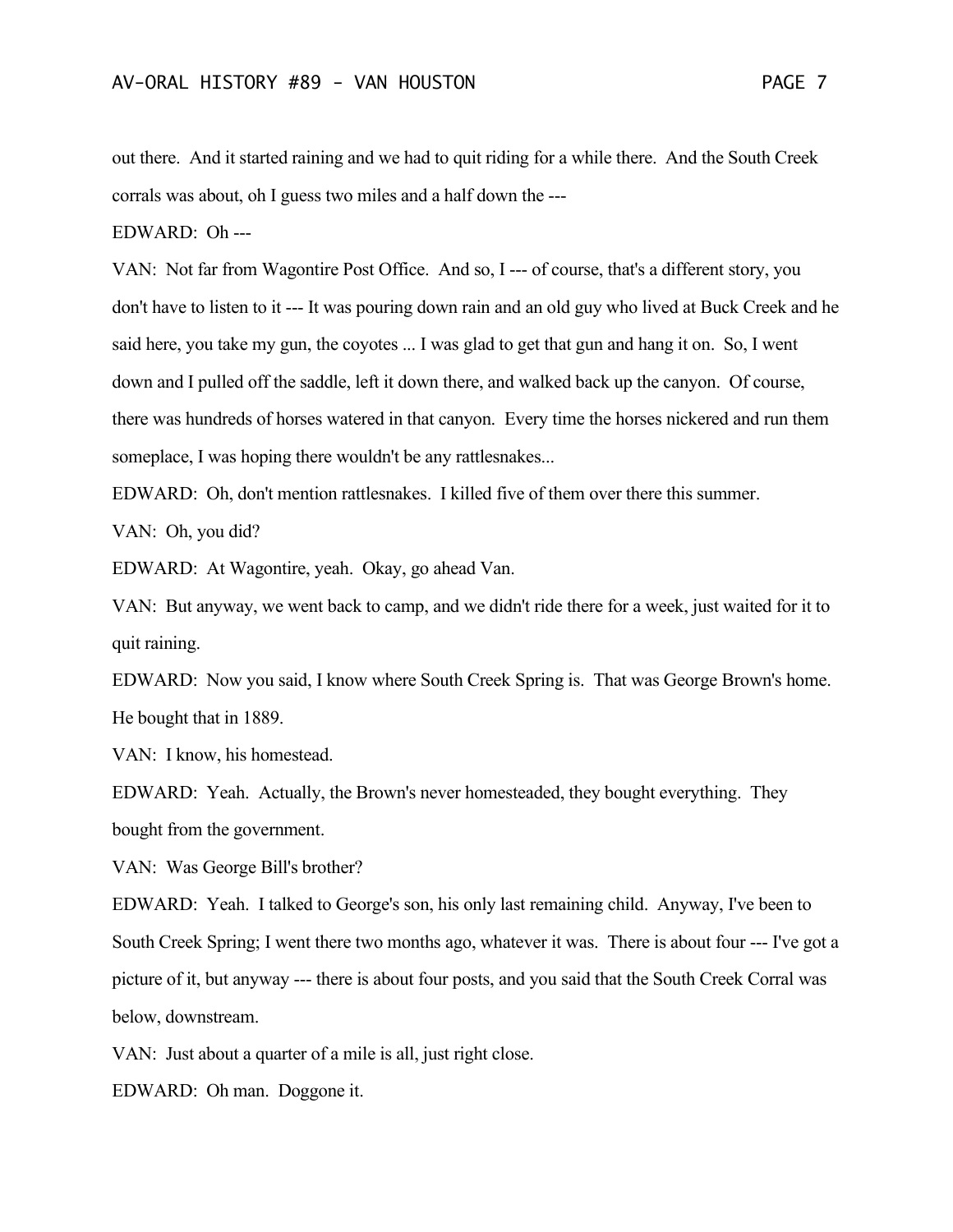VAN: I suppose there is nothing left, maybe but a fence post or something.

EDWARD: There could be, because ---

VAN: They was all made of juniper there.

EDWARD: Oh yeah. Oh, they last forever. And it went below the spring a quarter of a mile, and then it comes into a real deep canyon. They used that too?

VAN: The canyon is right up and down, we take the horses down to the pasture, down towards --- EDWARD: Wagontire?

VAN: ...

EDWARD: Shoot. That ticks me off. I'm going to have to go --- I'm going to be back over there October 11th.

VAN: I suspect, just guessing that that's probably is about, the creek is about two or three miles long.

EDWARD: Yeah, I think you're probably --- yeah. Yeah, kind of peters out, you know.

VAN: Yeah, it runs out ---

EDWARD: But that old spring is still going.

VAN: That's a good spring. That used to have a lot of troughs, and the horses went for miles ---

EDWARD: Now, you had what there Van?

VAN: Troughs, watering troughs.

EDWARD: A lot of water troughs. You know that's the spring that raised all the hell over there, you know.

VAN: It was?

EDWARD: Yeah.

VAN: It was...

EDWARD: What a zoo! Five murders over there! Both the Bradley's, the ones I just mentioned were killed, murdered. Of course Link Hutton, I get into him later. South Creek Corrals were below South Creek Spring. I mean ---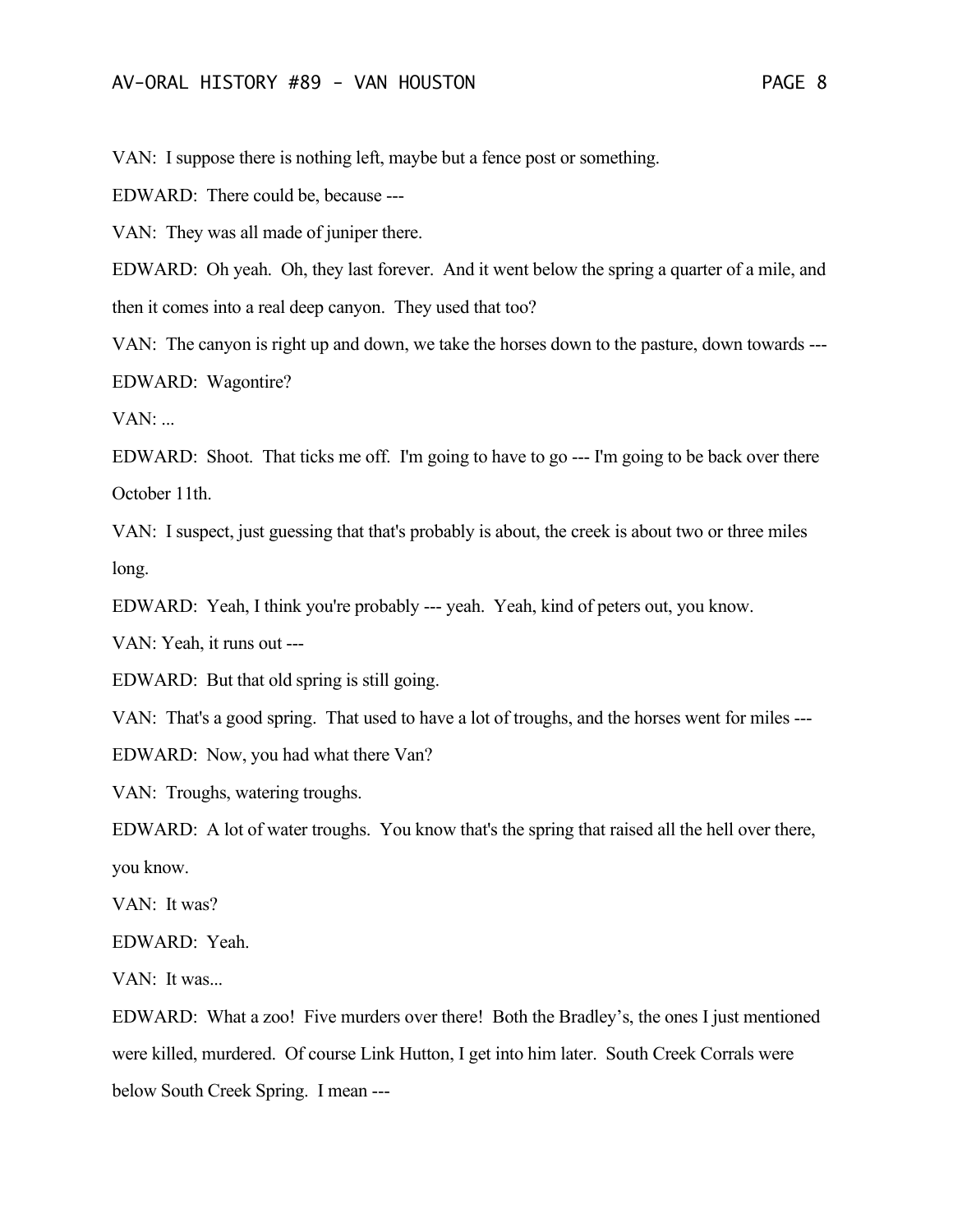VAN: Well, they're just very, right close you might say. It's just very close ---

EDWARD: A little meadow in there, you know, not much.

VAN: Well, that meadow took in the corrals.

EDWARD: Yeah.

VAN: ... that probably wasn't even there ...

EDWARD: Now you also mentioned Bradley Spring. You were there.

VAN: That was back up on ---

EDWARD: Yeah.

VAN: --- going over the hill...

EDWARD: Yeah. You mentioned you stayed there in 19---

VAN: Later on, when somebody else ... we come back around through there ... we stayed there at

Bradley --- We'd get the girls out there to sing and dance for us every night.

EDWARD: Get what, Van?

VAN: The Bradley girls, the ---

EDWARD: Oh. You want to step outside now? (Laughter)

HELEN: I've heard all these stories many a time.

VAN: There is one of them, I think, living over at Bend yet.

EDWARD: Yes, Grace, I've talked to her. There is Grace, Iris, and Lena are still alive. I've got a picture of them in 1916, or something like that.

VAN: Another little episode, while I'm thinking about it, we were camped at Lost Creek, I believe, maybe not, it's really not that far. But anyway we rode clear to Christmas Lake one day, Christmas Valley, and who is that wild bunch out there ...

EDWARD: Thompson's?

VAN: What's the girl that's got the hound dogs...

HELEN: ...

VAN: Anyway, it was her folks that lived there, and we rode clear down there and stayed all night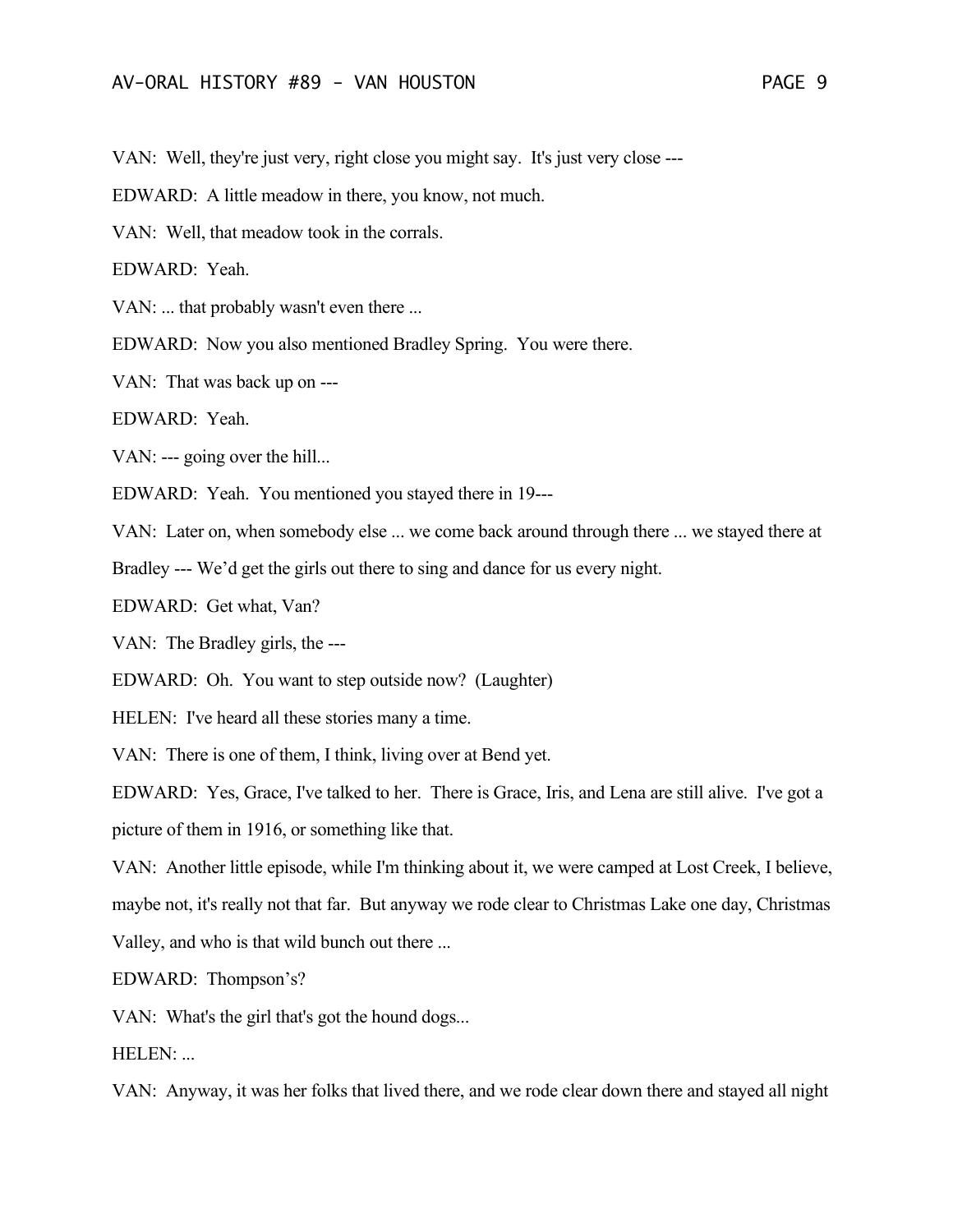with them, and then rode back to Wagontire the next day, to Lost Creek the next day. It's a long ways.

EDWARD: Yeah.

VAN: And --- but that night, we didn't know them Bradley's were ... But anyway everything was quiet around there, and they had us all in for dinner. And about the time we come out for lunch, here come a bunch of kids running around the house, and all of them had stilts on, so their front legs was ... There was five or six of them come around there, just screaming, liked to scared us to death, wondering what the devil it was. We didn't know there was any kids around there. So then we entertained --- they entertained us, they'd have to give a quarter once in a while to get them to keep on a running a race on them stilts. On their hands, their hind legs was just as long as their front legs was that way. And how they would run. But they lived right close to Christmas Lake.

EDWARD: That was ---

 $VAN:$ ...

EDWARD: I'm trying to think of who --- that's all the Bradley kids except two. Grace isn't on there, and I don't think Lena is in there.

VAN: This wasn't the one...

EDWARD: Now, were you at Bradley Spring?

VAN: No, we were at --- I don't think that ... is there, it was just a well. It was pretty close to Christmas Lake, Christmas Valley I mean.

EDWARD: I should know that.

VAN: Anyway, one of them got some dogs over here at Mitchell. She's the one that had all the trouble raising them god dang dogs over --- maybe you heard about them.

HELEN: Them racing dogs.

EDWARD: Oh, greyhounds?

HELEN: No, with sleds.

EDWARD: Oh, yeah, yeah. Alaska huskies? Yeah.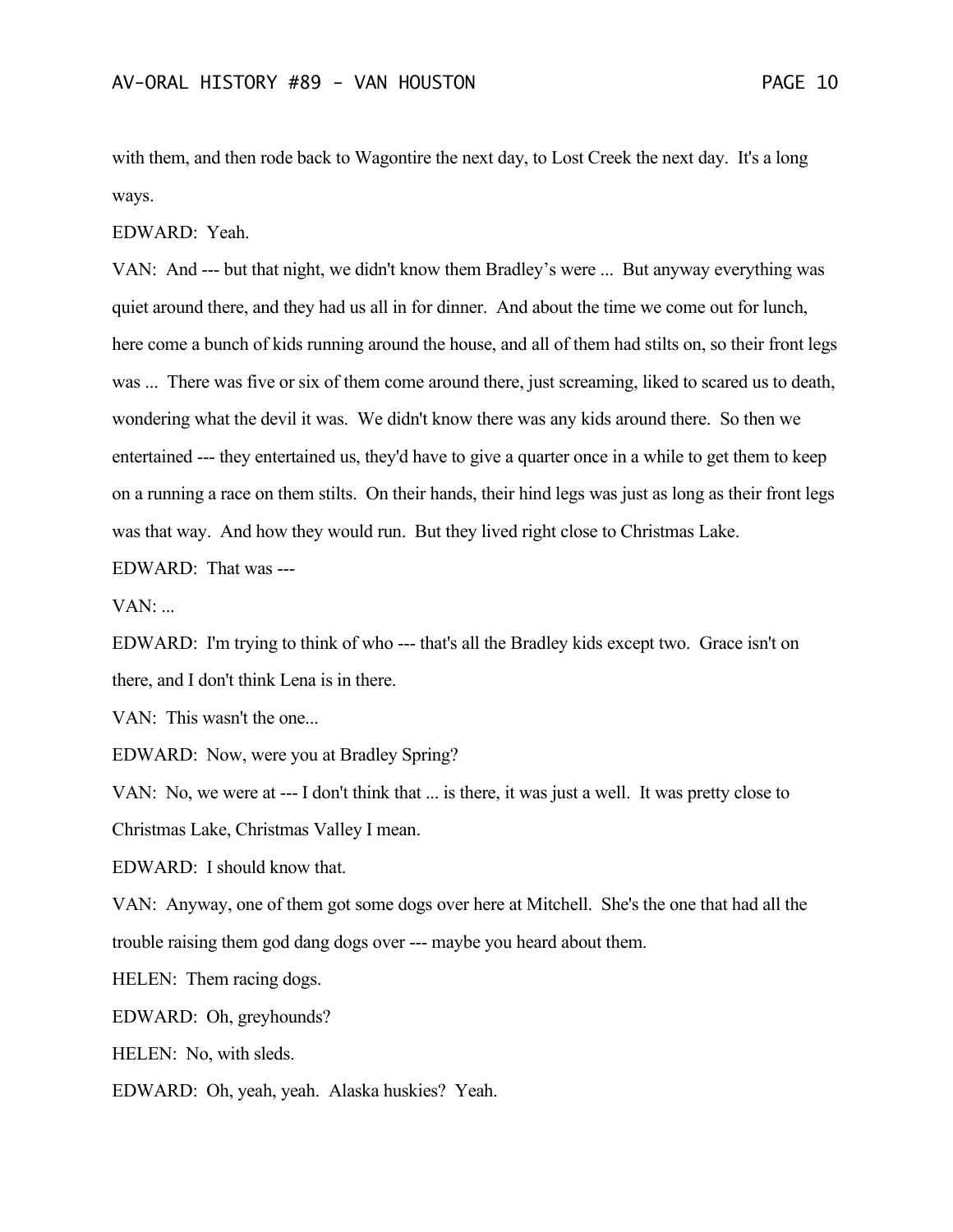## HELEN: ...

VAN: She got arrested last year, but she got out of it all right.

EDWARD: I know a lot of people they should have arrested.

 $VAN:$ ...

EDWARD: Now when you were ---

HELEN: I'll call Ardyce up and ask her...

EDWARD: When you were at Bradley Meadows, that's a beautiful little place in there, you know

that, it's really nice. Ira Bradley was murdered there in April 1930.

VAN: Well, Bigfoot Thompson lived over the hill.

EDWARD: Right, right. What did you hear about old Bradley and Thompson?

VAN: I didn't pay much attention to it. I was busy all the time and actually didn't pay much attention to it.

EDWARD: You sure, Van?

VAN: Yeah.

EDWARD: Okay.

VAN: I really...

EDWARD: You know they were making moonshine? A lot of people did that, big deal, you know.

A lot of people.

HELEN: Oney Thompson made moonshine?

EDWARD: Oh yeah. Look at that Helen; you learned something today, didn't you?

VAN: He come over here and carried the mail for me for quite a few years.

EDWARD: Bigfoot?

VAN: Oh yeah. Best man I ever had.

EDWARD: You know what, people asked me --- I've talked to 52 people, and some of them won't

--- You know Jess Penington?

VAN: I've heard of it, but I wouldn't know him.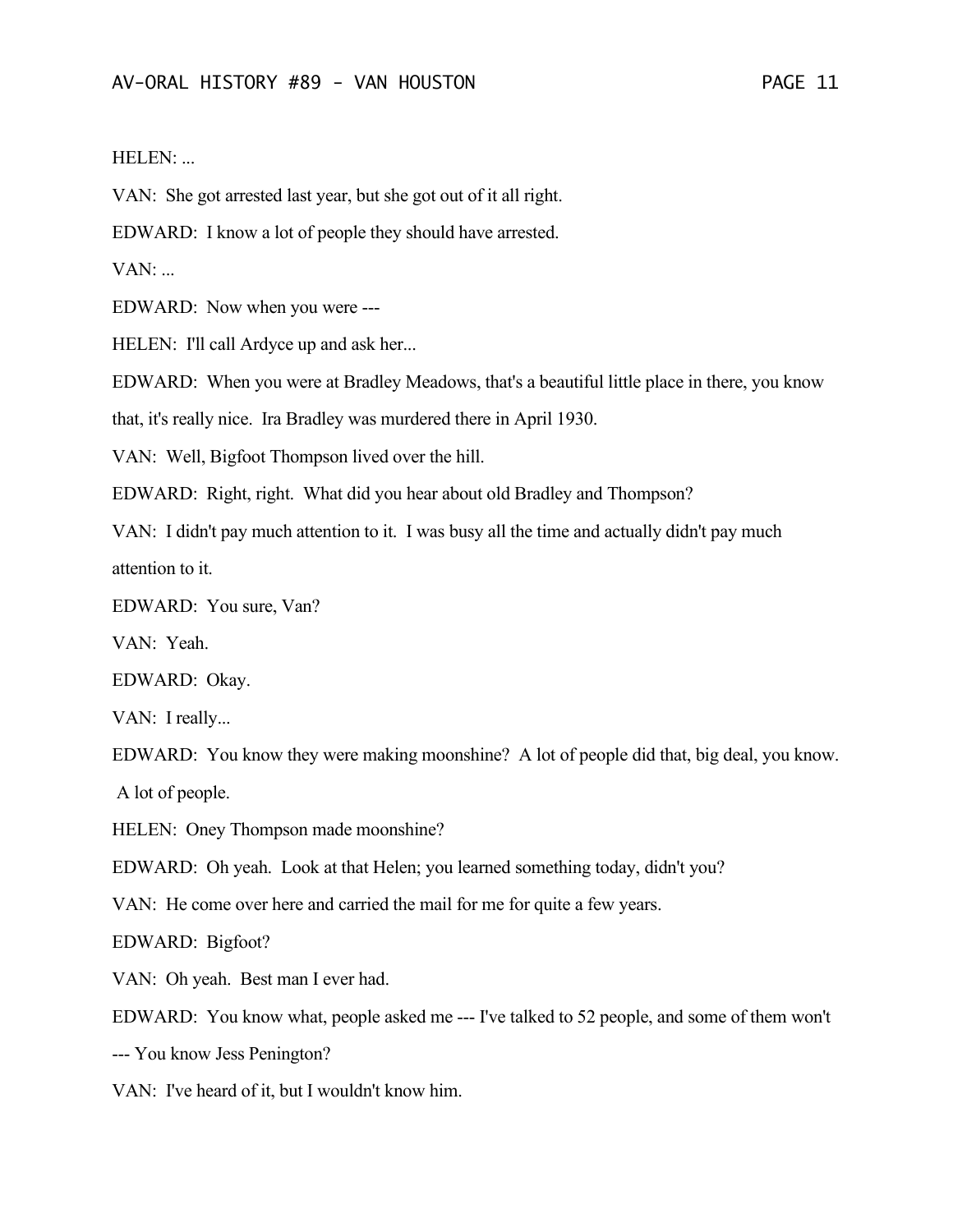EDWARD: He's told me, he said, "You wouldn't get me to talk about that hell hole, you'd have to get me on a witness stand." He won't talk about it, because he was with Hosmer Bradley, and they found their dad, you know, Ira Bradley. I don't know what I'm going to say about that, probably nothing. But anyway --- Bigfoot Thompson, people have asked me, what happened to him? I said, "I don't know."

VAN: I can tell you, he died at Lakeview...

HELEN: Lakeview or Paisley, I don't know which.

VAN: No, it was Lakeview.

HELEN: ...

 $VAN:$ ...

HELEN: He was a good friend of...

EDWARD: He died, Raymond --- oh, Houston. Is that your brother down in Paisley? Oh my god.

VAN: You should have been down there to the big deal they had a while back.

EDWARD: I know it, at Fort Rock?

VAN: No, no at Paisley.

EDWARD: Oh.

HELEN: Fourth of July.

VAN: Raymond's wife's mother was 100 years old. They come from all over the United States and Alaska, come to visit.

EDWARD: Oh, I wished I would have known that.

VAN: ... All over Oregon...

EDWARD: And then Russell Emery told me they had a big get together at Fort Rock about two weeks ago.

VAN: Did they?

EDWARD: All these old homesteaders came back, and I didn't know that either.

HELEN: I read about that too, I thought that was quite interesting.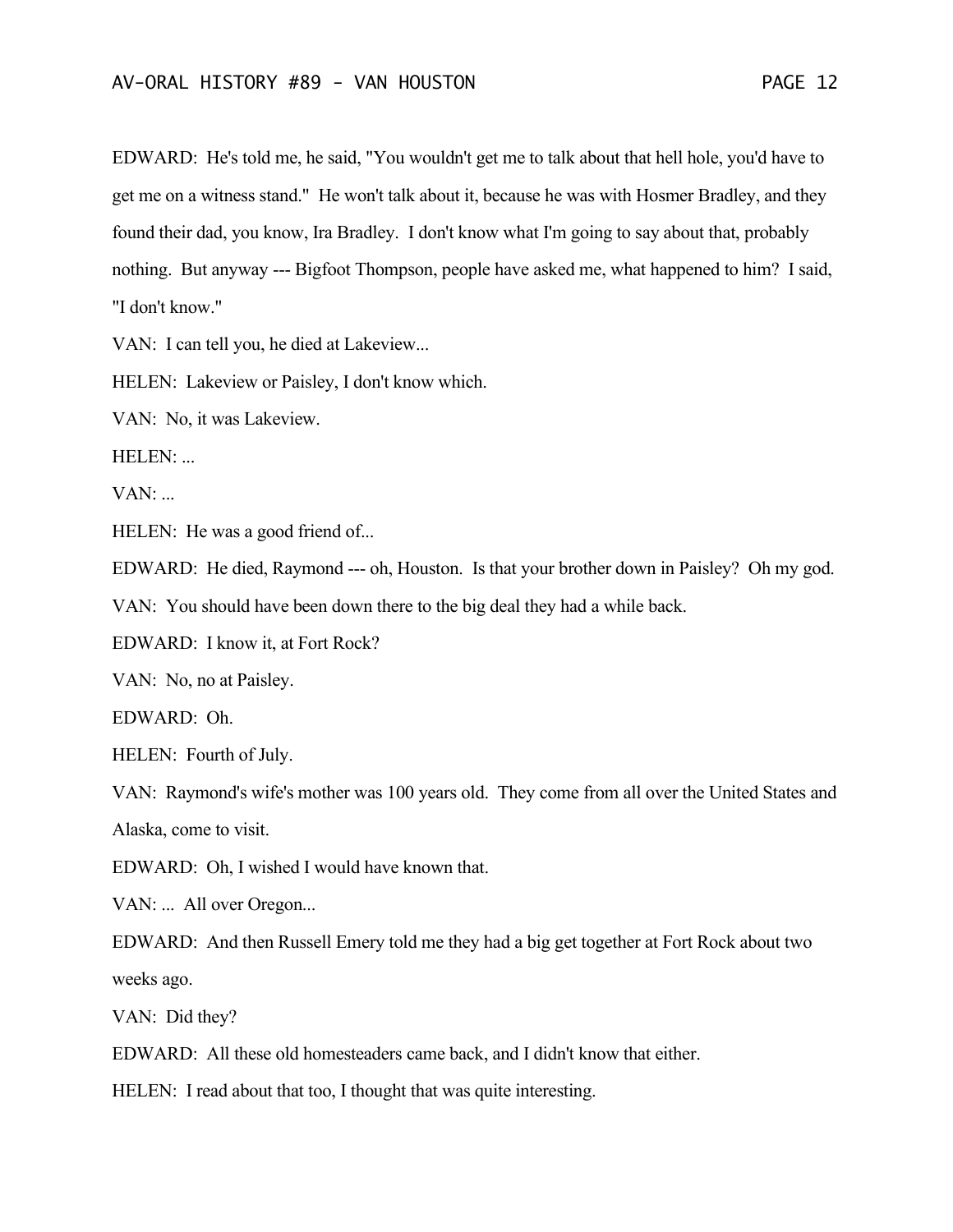EDWARD: Well this Bigfoot ---

VAN: Oney was his name, Oney Thompson.

EDWARD: Oney.

VAN: Oney.

EDWARD: It wasn't Harry?

VAN: Not that I know of, they called him Oney; Oney Thompson is the only name I ever heard.

EDWARD: Okay, let's back up a second here. Harry L. Thompson had a, homesteaded right next

to Bradley Spring, okay. And he had a son named Oren.

VAN: Maybe that's where the Oney come from.

EDWARD: I bet --- it has to be.

VAN: But Oney's homestead was over, on down over the hill, clear on down the other side towards Egli.

EDWARD: Yeah, yeah. He had --- that was Oney's, huh? I bet you his dad was Harry.

VAN: Could have been.

EDWARD: I bet you. Has to be.

VAN: Could have been.

EDWARD: In fact, I know it is because it listed him in the census as the son. Yeah, that's right.

Huh. How old was this Oney?

VAN: Oh, golly, he wasn't too old; he carried the mail for 42 years.

HELEN: Yeah. That was about the time that Glen was just a little fellow.

EDWARD: That's interesting. Now, Van, you're telling me that this Oney, I think his real name

was Oren, O R E N Thompson because there was an Oren Thompson in Paisley in 18---, 18---,

1986, but now there isn't. So he has probably passed away I would guess.

VAN: I don't know whether Bigfoot ever went there or not. He went to Lakeview, but I don't think he ever stayed at Paisley very long.

EDWARD: Okay, but you're saying that Oren Thompson was Bigfoot.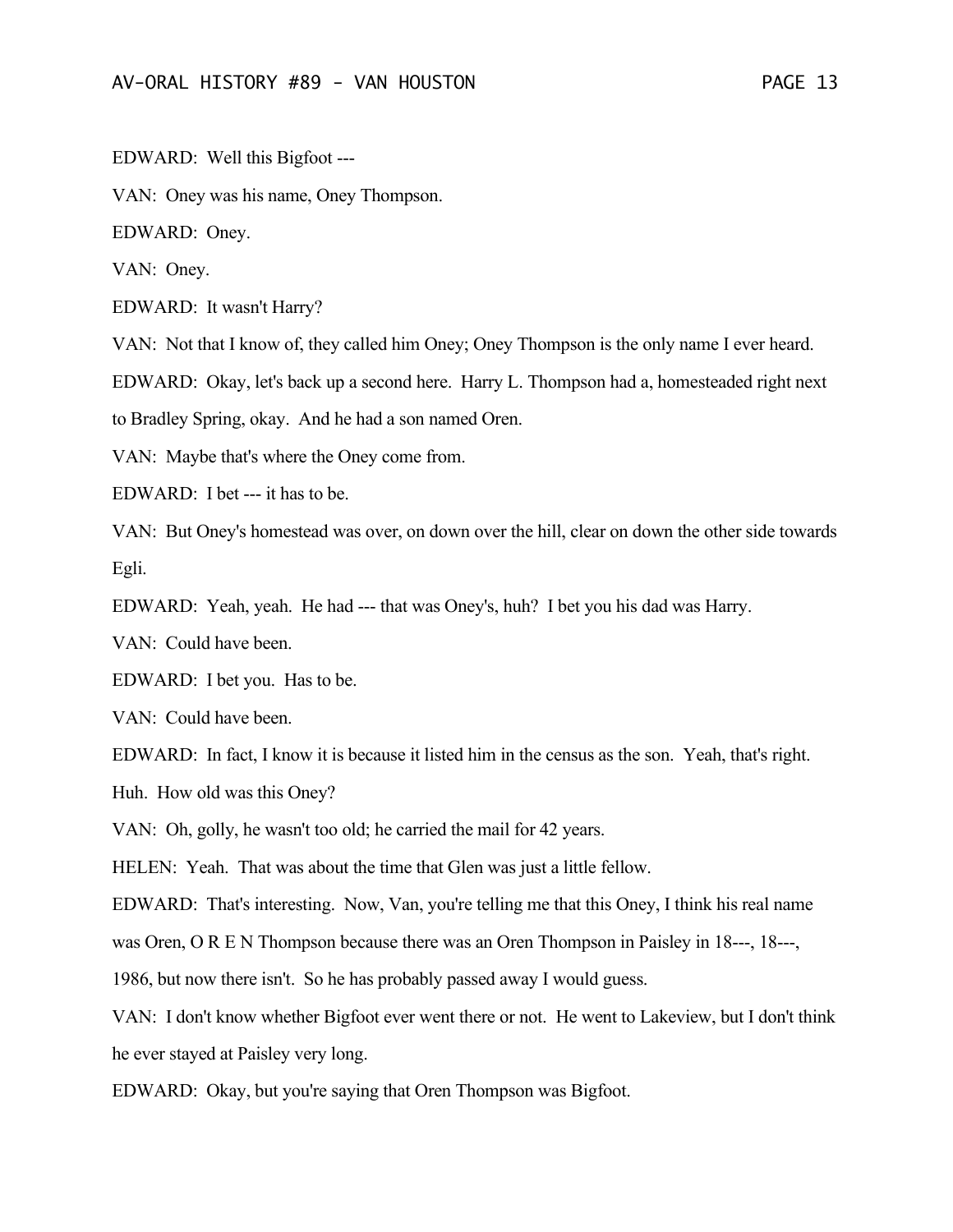VAN: They called him Oney all the time, but it was probably Oren, but they called him Oney, I don't know why.

EDWARD: But would Bigfoot be his dad Harry?

VAN: It could have been.

EDWARD: Okay.

HELEN: But they called this one Bigfoot.

VAN: They called him Bigfoot.

EDWARD: They called him Bigfoot too. Oh, brother!

HELEN: If you want to find out about him, why you just go down and ask Irma about it, they were real good friends.

EDWARD: ... Oh.

VAN: I think you got yourself too much...

EDWARD: I couldn't get down to Paisley this summer; I couldn't believe it. And old Wayne

Negus died too, I heard.

VAN: Yeah...

EDWARD: Yeah. Back to old Van here. When did you start working for Bill Brown?

VAN: Oh, when I was about 12.

EDWARD: So, you were born in 1900?

VAN: 1905.

EDWARD: 1905. Oh, 1917, okay. And how long did you work for Bill?

VAN: Off and on for quite a while. But mostly I was at lambing time; I'd go up and work for him lambing in the spring.

EDWARD: And where did he lamb at, Freezeout?

VAN: Well one time it would be Freezeout, and someplace next ... but mostly it was Freezeout, in that country. One time he lambed over at the Gap Ranch.

EDWARD: Did Bill --- well first of all, what does it take to be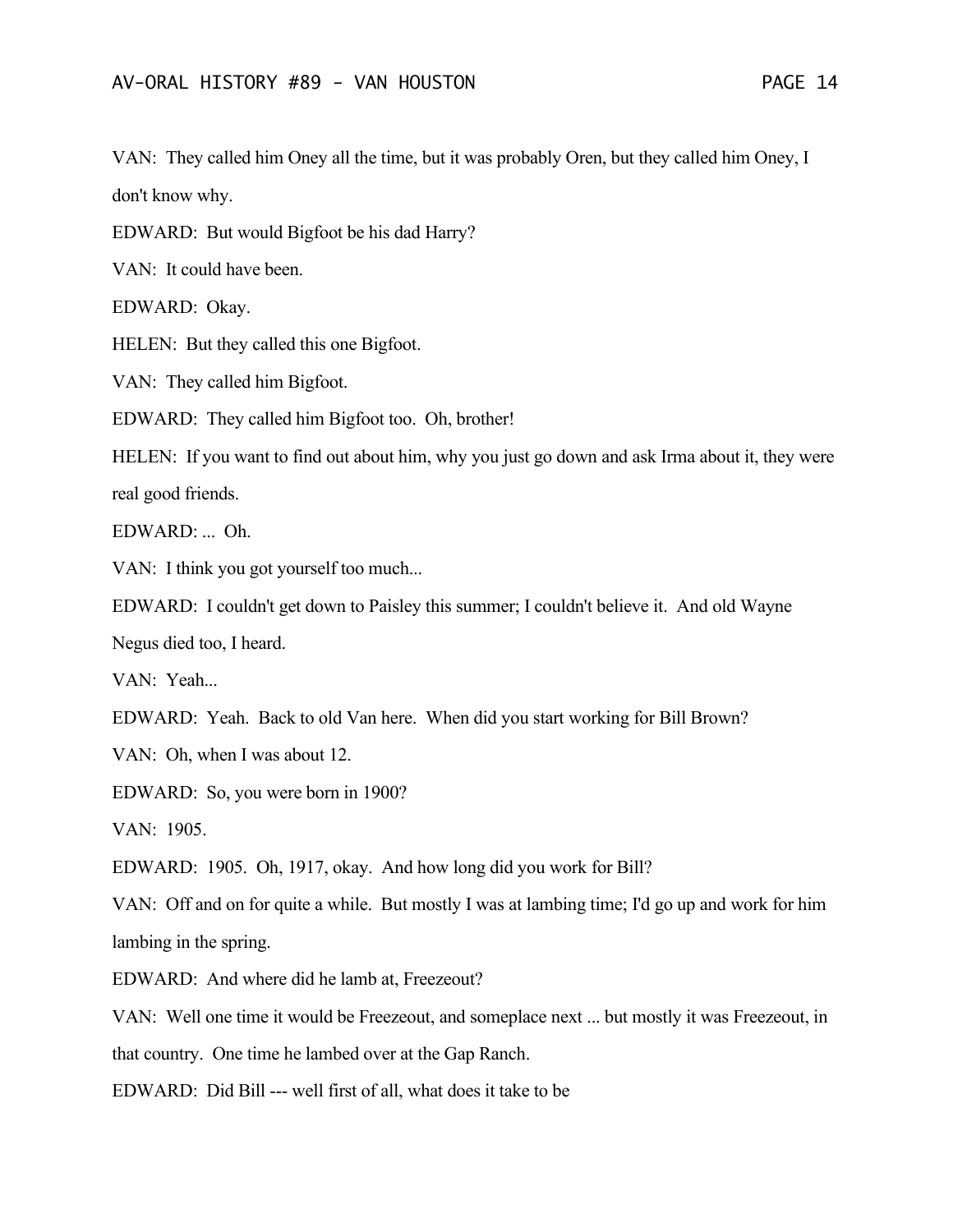--- what did they call you, a lamber? (Laughter) I don't know. Or many other names?

VAN: Lamb licker.

EDWARD: A what?

VAN: A lamb licker.

EDWARD: A lamb licker?

VAN: That was what they called us guys that helped lamb, lamb licker. You know they always needed licking, the old ewe didn't do it, you had to do something about it. You used to use a gunny sack or something like that to ... Well, that's the name ... Anybody that ain't got any more sense to herd sheep ... lamb licker. Don't put all that crap in your book. (Laughter)

EDWARD: I like that though, lamb licker. Van Houston was a damn lamb licker. (Laughter) What did that, what was that job, what's a lamb licker do?

VAN: Well over at the Gap Ranch, now I can't think of that guys ... but anyway these two guys graduated from college in Idaho, and they had the bright idea they was going to buy old Bill Brown out. Educated men, both had a college education. And they come out to the Gap Ranch and wanted a job of herding sheep. And I didn't know for four or five years after ... But anyway he put one of them night hawking and the other one ---

EDWARD: Now wait, what's night hawking?

VAN: That was watching at night.

EDWARD: Okay.

VAN: And I had the job of helping him out there, and I learned quite a little bit from him ... And he ended up over here in the courthouse in Prineville, and he was the county clerk's assistant here for a long time.

HELEN: He was what?

VAN: County clerk's assistant, agriculture part of it.

EDWARD: But you --- what did you do? I mean you helped ---

VAN: Well when a ewe is going to have a lamb, she generally starts bawling, and you'd get her in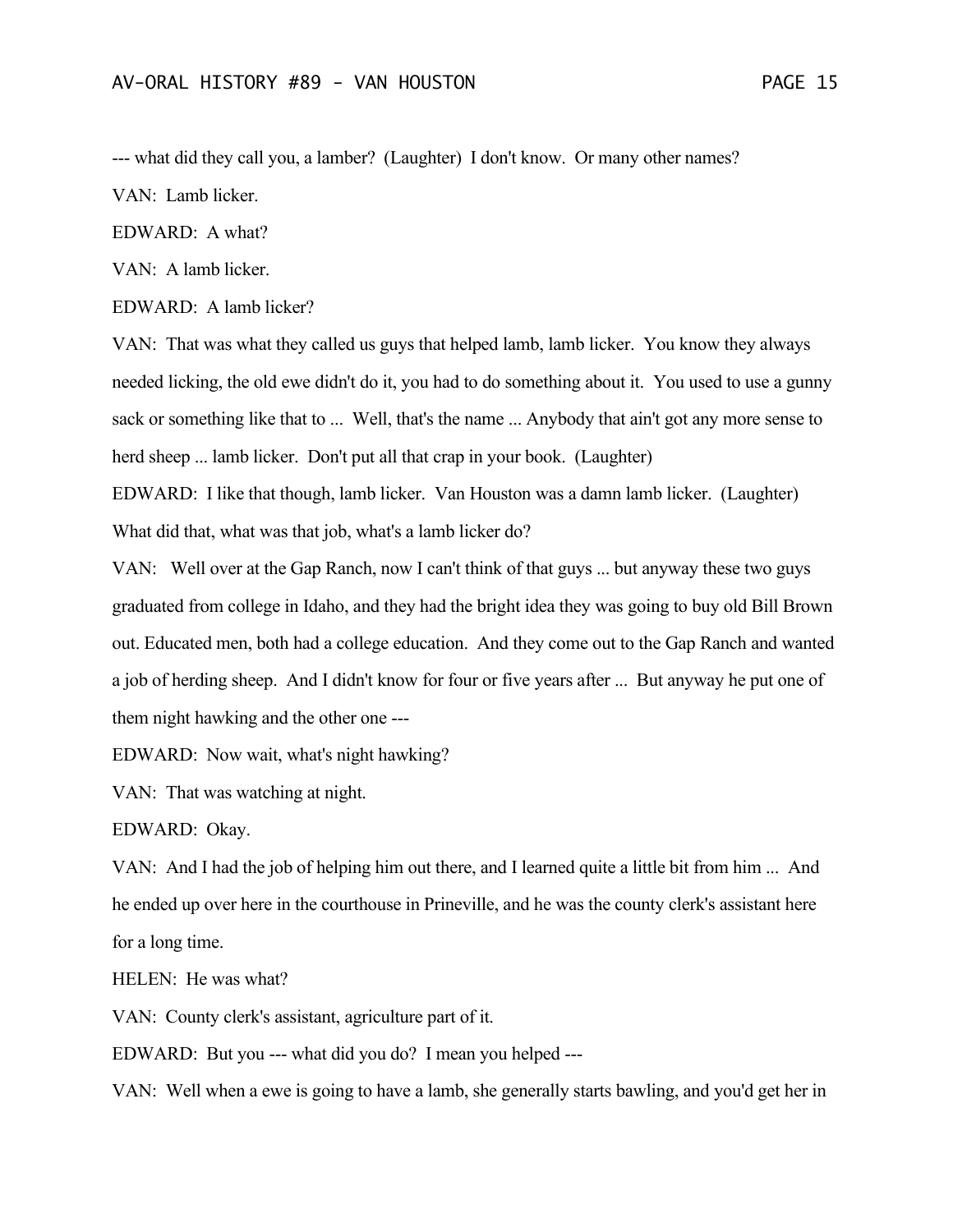the pen where she would get away from the rest of the bunch until you could take care of her. Lots of them had to be pulled. Lots of them come with their heads out, and lots of them come backwards, everything else. Well, they did! But he was a professional hand, about all I done was kept them in coffee and one thing and another. Of course, I took care of ... But he was a professional, he certainly knew his sheep. He intended to buy old Bill out, is the reason he come over there and took up that job.

EDWARD: You mean, is there a certain, like a certain time of year that sheep give birth, like, kind of like cows? But cows can go ---

VAN: Well it all depends on when you want them to lamb. If you want them to lamb a certain time, you turn the bucks in a certain time.

EDWARD: And you've got to keep track of that.

VAN: Sure ...

EDWARD: I don't know squat about sheep.

VAN: Well you don't like the bucks around the sheep all year; you'd be having lambs all the time.

EDWARD: So some --- have you ever tended sheep bands? What's that like?

VAN: You mean herding sheep?

EDWARD: Yeah, herding sheep I mean.

VAN: Well it's just a hell of a job. No, my dad run sheep practically all his life ... horses. I grew up following sheepherders. That's how I ...

EDWARD: Right, yeah.

 $VAN:$ ...

EDWARD: Could you, Van, could you give a --- let's say when were you a lamb licker?

VAN: What time of year?

EDWARD: What year, yeah about '20?

VAN: Oh, I was born in 1905, and I probably wasn't 10 years old when I was going around with them to help take care of the sheep.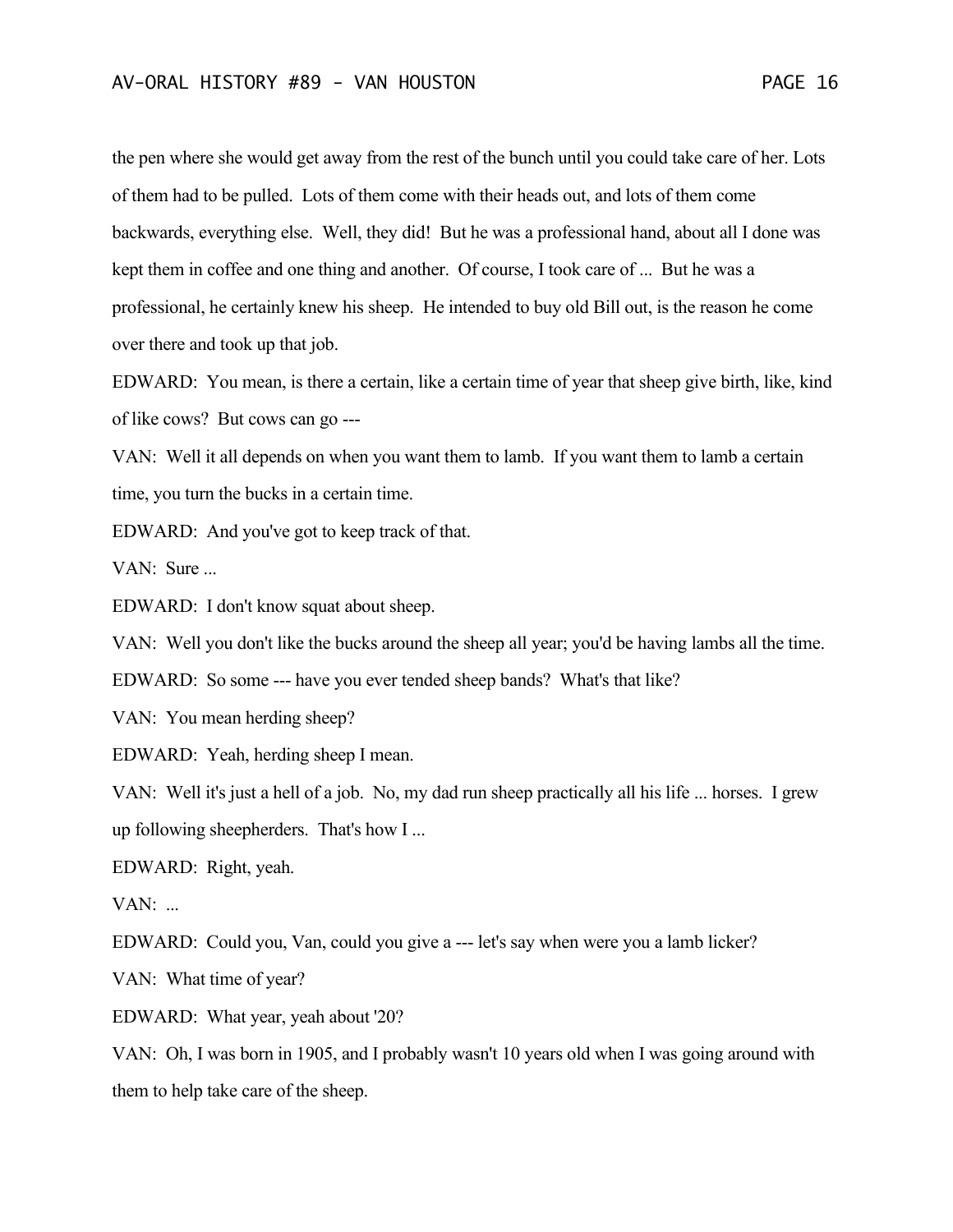EDWARD: How many sheep do you think Bill had then, how many bands let's say?

VAN: Well I wouldn't have ... until after I was ...

EDWARD: How many did he have then, that would be '23, 1923.

VAN: The year I was up there he, I think he sheared out 11,000 head in one bunch. He had them all in one bunch.

EDWARD: 11,000?

VAN: Yeah.

EDWARD: This is real important, because the figures just go --- 40,000 sheep, nah, no way.

VAN: He never had ... But he had, he had right close to 11,000. They sheared outright close to

11,000 when they sheared them ...

EDWARD: Now that would be 1923? Eighteen and --- yeah.

VAN: Yeah, right about then.

EDWARD: And where did they shear these sheep?

VAN: They had corrals at --- oh first over at, I think first year I was lambing was --- head of Buck

Creek. And he took them to some corrals on down Long Hollow, either that year or the next year, and then sheared them out at Buck Creek.

EDWARD: At Buck Creek, above the big white house?

VAN: Right at the Buck Creek, just below the ---

EDWARD: Right below the ---

VAN: Yeah, just right below ... quarter of a mile.

EDWARD: Okay, Belfour, there is nothing there now, but the house.

VAN: Yeah, they had lots of corrals and sheds and everything else.

EDWARD: Yeah, that's all gone. Belfour's house I believe is still standing, yeah. Huh. You say 11,000, now that is just sheared sheep.

VAN: Yeah, and he lost quite a bunch of them shearing. Oh we could do, when we started to pick up lambs, the three of us, my brother Sumner ... all we would do is just follow the sheep around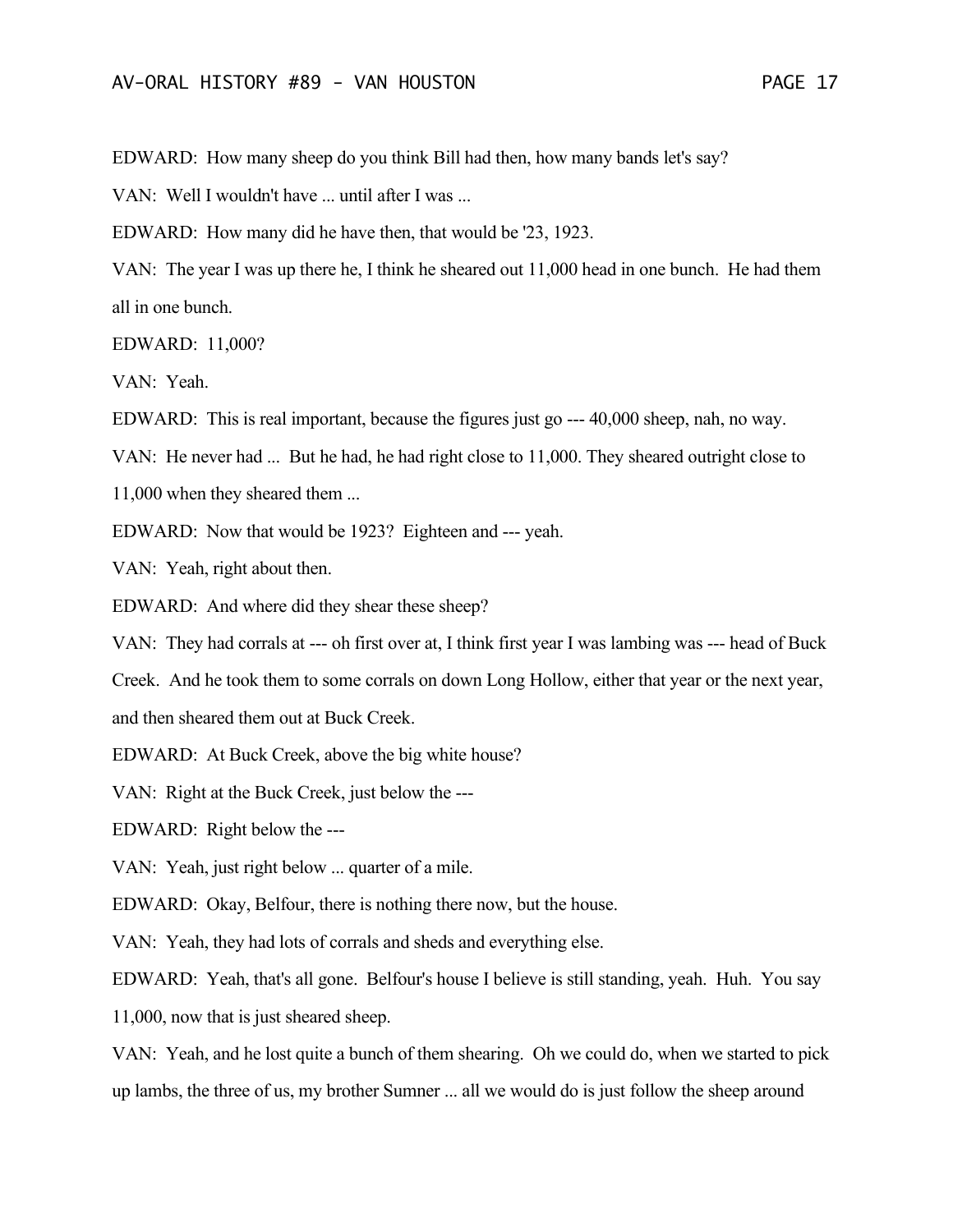during the day, and round them up in little piles and flag them out so the coyotes wouldn't bother them.

EDWARD: Now what is that, what's this flagging?

VAN: Put a flat out, put them in little bunches and put a flag out there to keep the coyotes away. Just a stick in the ground with a flag a waving.

EDWARD: Really?

VAN: Might hang a hat on it, or a coat or anything else you happened to have.

EDWARD: And that will keep a ---

VAN: To a certain extent. The smell of it will keep them away.

EDWARD: I'll be darned. See I've heard that, but I wasn't quite sure.

VAN: Yeah, well with that many sheep we could only travel about, oh they wouldn't travel over two miles a day, usually in one direction.

EDWARD: Did Bill run his sheep mostly in Crook County?

VAN: Pretty much, not many in Harney County. In the wintertime he'd go out on the desert, way

out ... what's Lake County now.

EDWARD: Out below Lost Creek?

VAN: Down, clear out on the back of Glass Buttes.

EDWARD: Oh, okay.

VAN: Out around Benjamin Lake, and in through that country.

EDWARD: During the winter.

 $VAN:$ ...

EDWARD: And what did he sleep in? It gets cold guys ---

VAN: Well I'll tell you what Bill Brown did. When it turned winter he'd put on another pair of underclothes, just ... Come spring he'd start pulling them off. And I imagine at one time he had as much as four or five sets of underwear on.

EDWARD: Now you've seen that?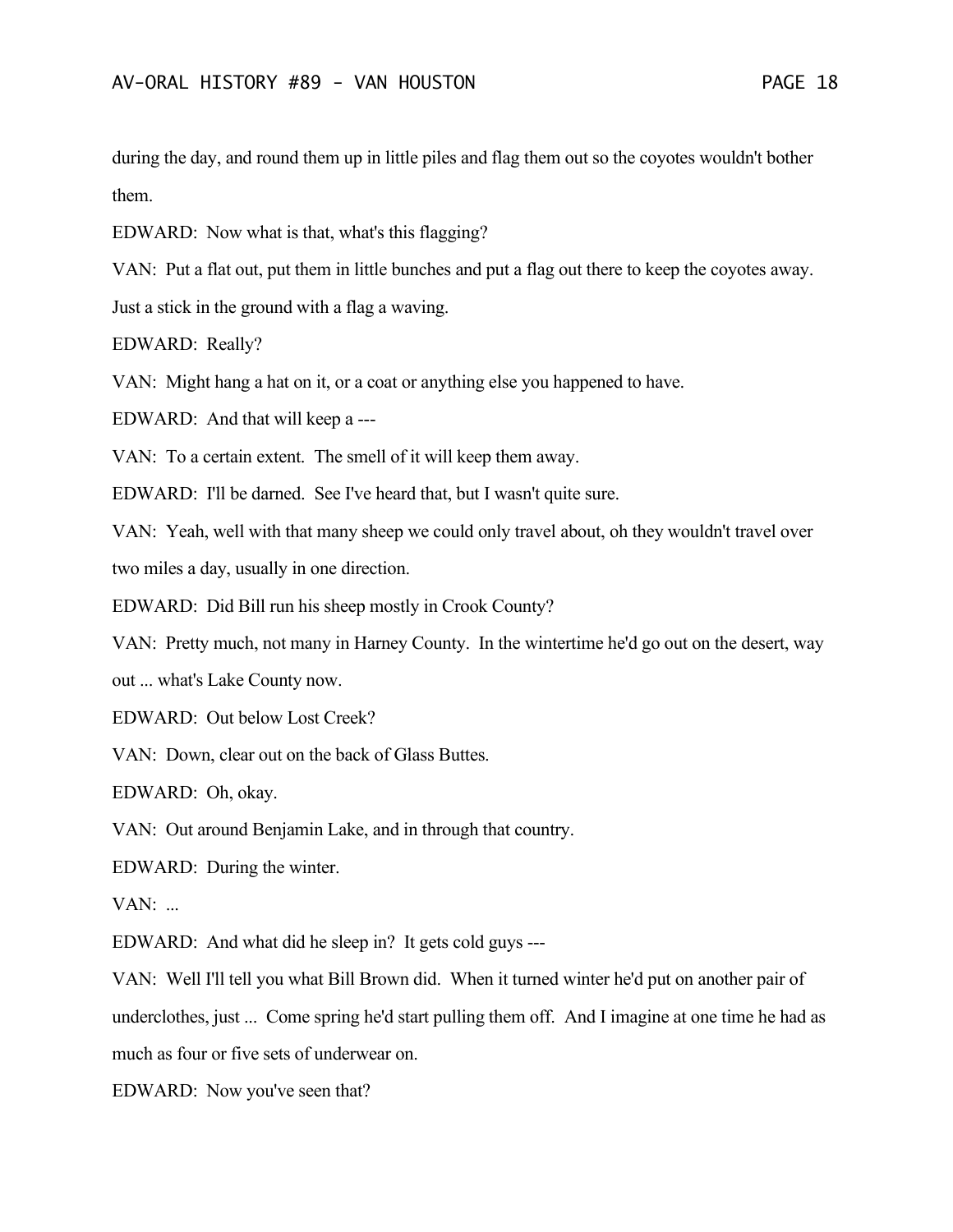VAN: I've seen that.

EDWARD: Okay. Because this is another one of these, you know, stories ---

VAN: And I've also been in the tent sleeping with him when he'd lay in bed and spit his raisin seeds up against the tent, would ... half the night. He was a character! I always liked that old cuss. I went to see him after he was down at the hospital, nursing home, in Salem.

EDWARD: I've got a picture of that too. Yeah.

VAN: Yeah, we stopped to see him, not long before he died. He remembered me.

EDWARD: What --- you said you slept with old Bill.

VAN: In the same tent, not with him.

EDWARD: (Laughter) Yeah. I don't think I'd want to ---

VAN: And another thing he did in the fall of the year, he'd buy, oh I don't know how many wool

blankets. And he'd pile them all on his bed, and somebody wanted one he'd take one off his bed.

That's what he had them for ... And of course the ... and ate the raisins, never pulled off his overalls.

He filled his pockets full of raisins, and lay there and eat them raisins, and spit them against the tent

... half the night. But I still liked the old devil. What a character.

EDWARD: He was a good man.

VAN: He was.

EDWARD: He wasn't Reub Long, or ---

VAN: He was so damn good that everybody stole from him. That was just the substance of it.

EDWARD: Stole. He wasn't that lousy stinking Hanley guy, and Pete French type, you know.

VAN: Nope, he was ---

EDWARD: They were robbers and thieves.

VAN: No, Bill would have been a very religious man. Of course, he did have a brother that was a preacher.

HELEN: They found a songbook up there with his name in it, where they had the church up there. I don't know where it was, but ---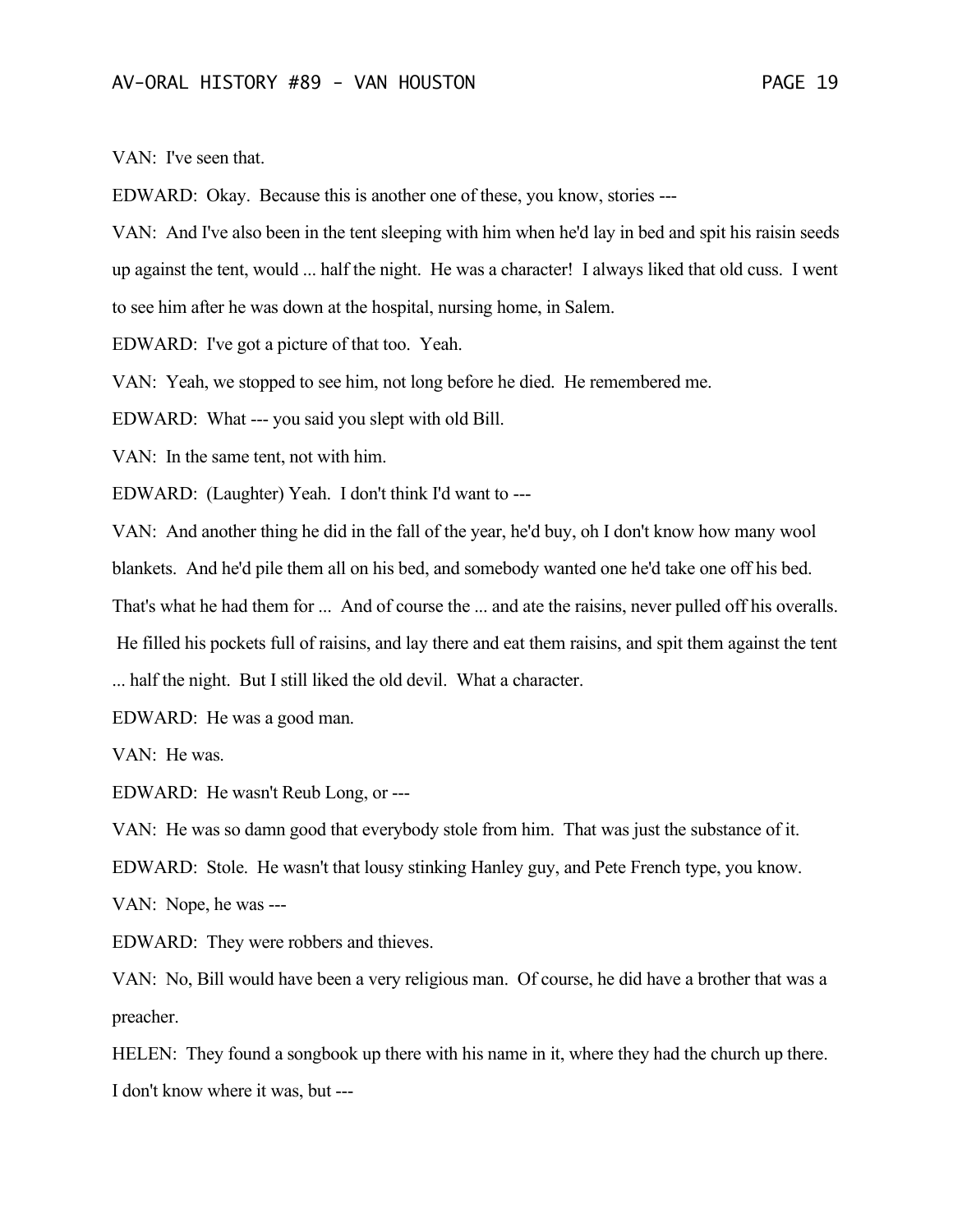EDWARD: He donated all of those. Martha Sherman told me that. Yeah. He --- were you ever in --- well let's back up here a little bit. When --- was he ever involved at all with actual chasing down wild horses? He stayed away from that? He let his buckaroos do that.

VAN: He might have before my time out there, but I doubt if he ever did. Because even when he was just riding around over the range, he'd pull off his shoes, or unlace them, in case his horse

would fall. I never did see him with a pair of cowboy boots. No, he wasn't a buckaroo ...

EDWARD: He --- was he involved with selling the horses?

VAN: Oh yeah.

EDWARD: He did that.

VAN: Oh yes.

EDWARD: Did you ever hear of Virge Newman, Van?

VAN: No, I've heard of him, but I don't ---

EDWARD: Blackie Newman?

VAN: I didn't know him ...

EDWARD: When did you quit working for Bill Brown, approximately?

VAN: I don't know, I just worked for him --- when did --- I worked for him four different springs ...

EDWARD: What did he pay you, you recall?

VAN: Oh, I think \$60 a month.

EDWARD: That was good money.

VAN: ...

EDWARD: I've got a list of Bill Brown's employees, and it's about 110 that I know of. Did you ever see this interview that Wanda Clark did? Now wait a minute, Fred Houston is not your brother.

VAN: Cousin.

EDWARD: That she did with Fred Houston? It's fantastic.

VAN: Fred worked for him for quite a while.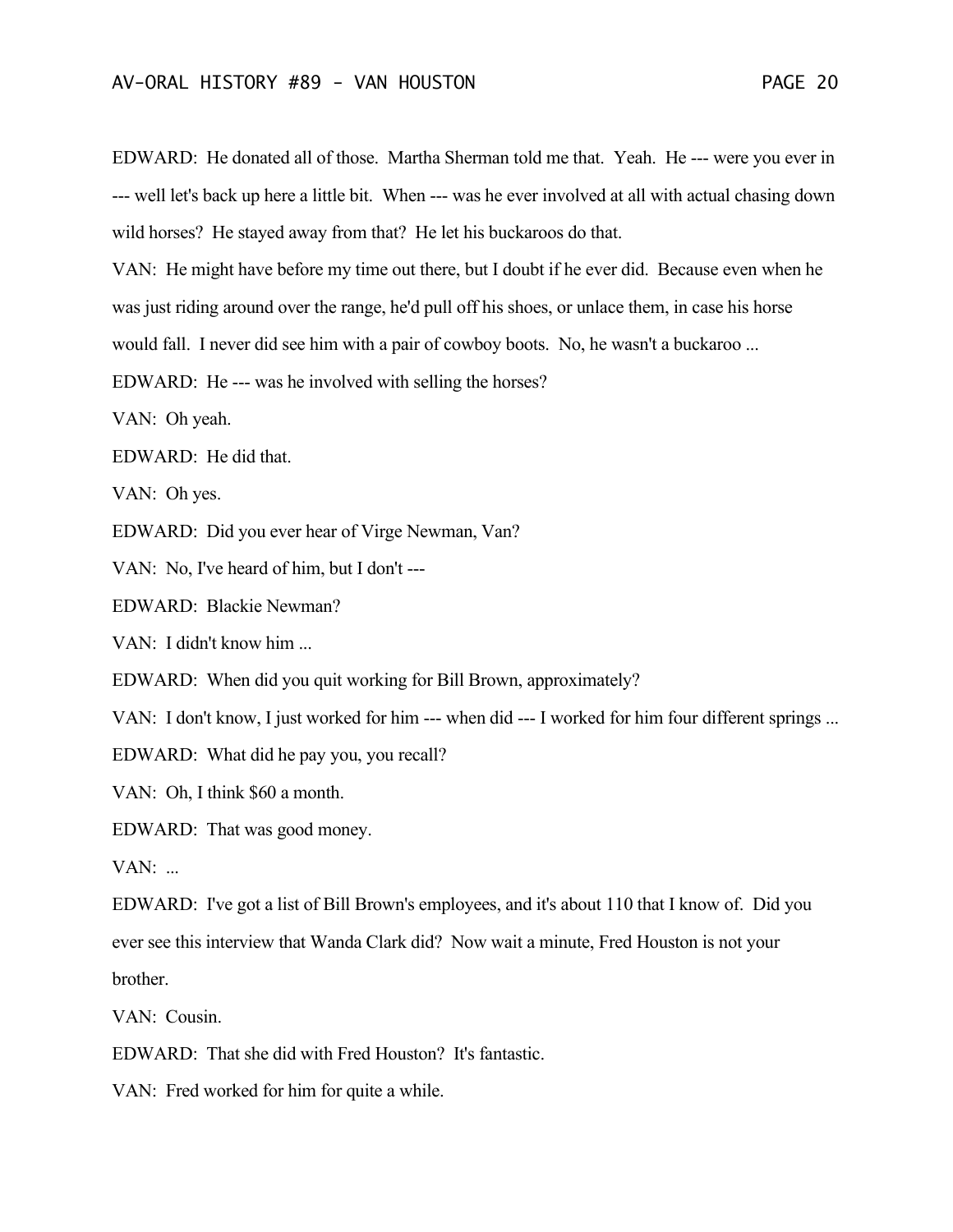### EDWARD: Oh yeah.

VAN: Frank was, or Fred was the first guy went out to ride. Well not the first year, the second year. Sumner was running the outfits with his dad. And we stayed at the Gap Ranch and we had a bunch of damn old bucking horses, they was all trained to buck anyway. ... with Sourdough, and I rode him out in the corral, the night before ... I managed to stay on top of him. Next morning I was going to go out to ride, and we had the corrals about, oh from the Gap Ranch, it went way up the canyon where the highway runs now, the canyon ... and the corrals up there. There was a big canyon; we used it for our horses.

#### EDWARD: Yeah.

VAN: And we got about halfway up there, I guess, and this god damn Sourdough, the name of the horse, give a right quick whirl and I just lit on my head. I wasn't even expecting it. He swirled around so doggone quick I just went right square on my head ... And I broke, damn near broke my neck. I could hardly lift my head up. But anyway, I traded horses with Fred that day, and he rode Sourdough the rest of the time, and he never did buck with him.

EDWARD: I think he said that in here.

VAN: He might have.

EDWARD: Yeah, I think so. I remember the Sourdough.

VAN: Well he did, he never did buck with Fred ... But he was a bucking horse, he was trained to buck. Pretty good saddle horse too.

EDWARD: That Gap Ranch, did he ever, did Bill ever have a barn there?

VAN: Yeah, there was a long shed, it wasn't much of a barn. There was quite a long shed there. EDWARD: A long sheep shed.

VAN: There might have been a horse barn there before my time. Seemed to me like there was two or three sheds around.

EDWARD: You know the --- the cabin is still standing, sort of.

VAN: Is it?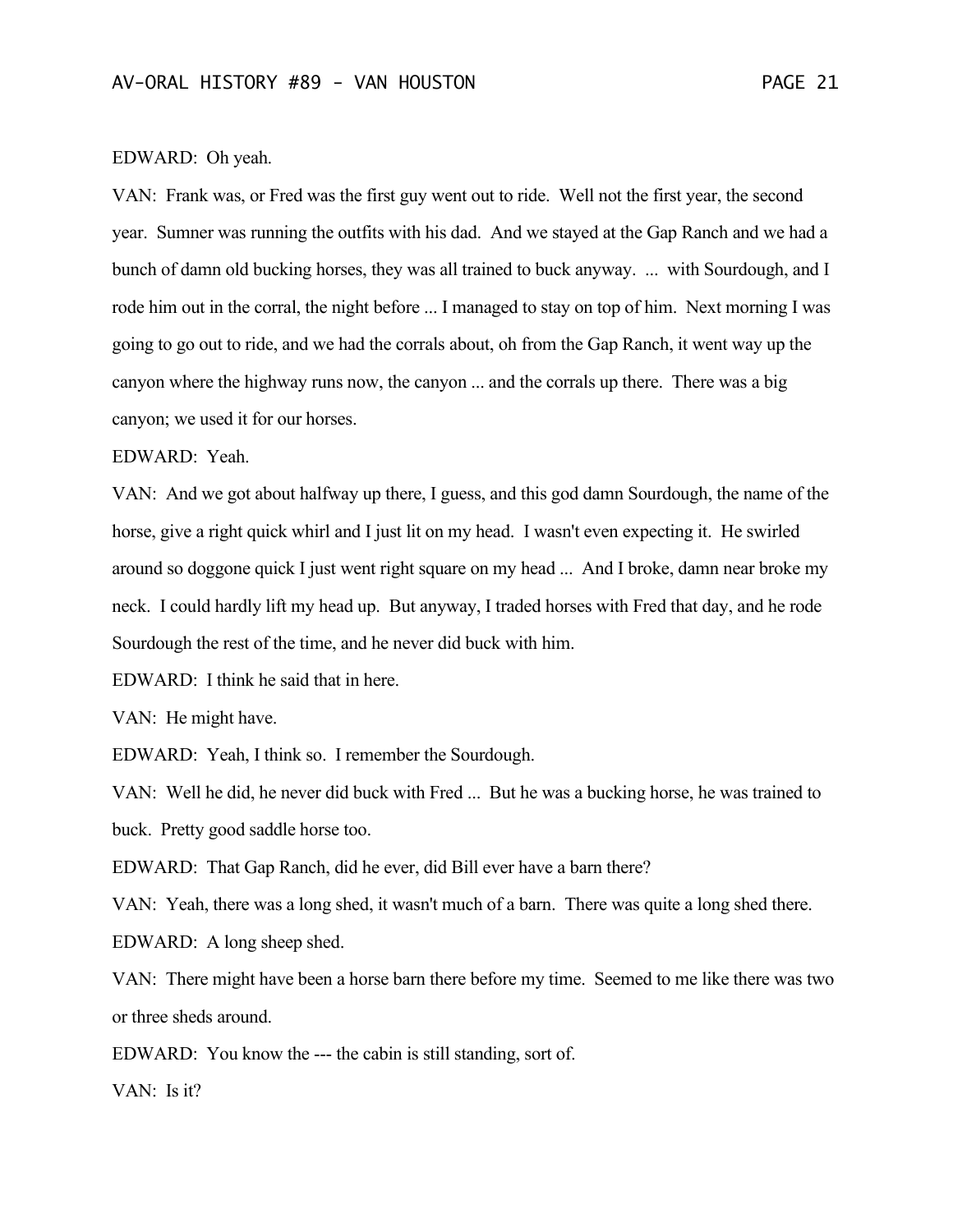EDWARD: Sort of. The porch is falling down. But the cabin basics --- not very big, you know, little tiny cabin. Is that what was there then? Little tiny thing, two rooms, three rooms I think. VAN: We had a guy go insane there; did I tell you about it? He went insane there at the Gap Ranch.

EDWARD: Oh --- go ahead.

VAN: A sheepherder, he come out there, he screamed ... kill everybody. So they got a --- held him up, got the police up there, and took him to Burns. He ended up in the bughouse, he really did. EDWARD: Well I imagine some of those guys couldn't handle that out there. Where are the women, where are the women? Sorry guys, there are none.

VAN: It's a real nice road to travel on, going from Buck Creek across through the mountains there on that old road, the old horse used to travel on.

EDWARD: I have.

VAN: Have you been on that old rocky road? That's quite a road.

EDWARD: That comes out at where we were just talking, Egli place, and so forth. Oh, that road --

- hasn't been --- See Jack Peila owns all that now.

VAN: No this one, this is from Buck Creek.

EDWARD: Oh, oh, I see.

VAN: Straight east --- the old ranch ... back over there to Wagontire.

EDWARD: I haven't really been on that one.

VAN: Well it's just a ...

EDWARD: We --- I spent three days on the GI Ranch, on old Bill's places this summer. We had a big four-wheel drive. Some of those roads are bad.

VAN: How is that fellow to get along with on the GI? ...

EDWARD: He is a ...

VAN: Is he, that's what I've heard before.

EDWARD: ... did you hear that? It is Bob Williams. I won't even get into it.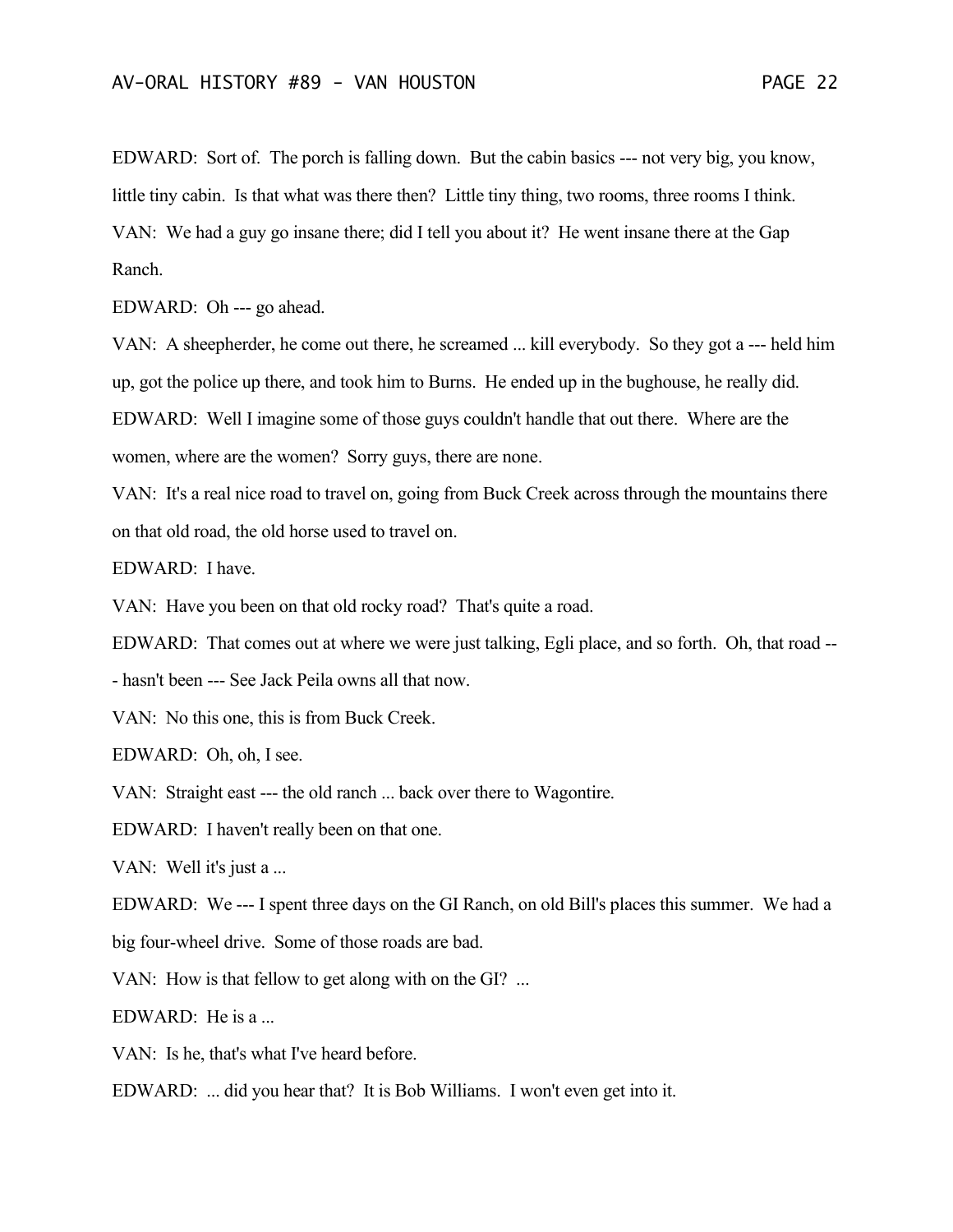VAN: We ended up buying Fife.

EDWARD: Yeah.

 $VAN:$ ...

EDWARD: Yeah. Oh, the GI Ranch, don't even --- they bought, they just bought the Grindstone. Beautiful ranch, you know. That's the one we were just ... I was at Earl's last summer when he took me up to see Alice Delore, I interviewed her. And I got a hold of the guy, Darrell Walker; Darrell Walker is the guy that shot her peacock. That guy is still alive.

VAN: He is?

EDWARD: He lives in Idaho. And I wrote him a letter, and he kept writing me, what a ...

VAN: Maybe he was afraid you'd put something in ...

EDWARD: He's something else. Here's what Fred said about --- and this is like 42 pages all on Bill Brown and him, Fred, working for Bill.

VAN: Well Fred knew it all.

EDWARD: He says that the first buckaroo boss was Charlie Parrish, and that's true, 1892 to about

1894. Second was Bob Baker. And then, oh come on, Virge Newman, and then Charlie Couch, you remember him?

VAN: Not very well. He was the guy that could ride just as good bareback as he could in a saddle. EDWARD: Got a picture of him in there someplace. And then Johnny Mosier.

VAN: Sumner rode for Couch and Mosier both out there when he was a kid.

EDWARD: Okay, that makes sense, because Charlie Couch was buckaroo boss, I think 1913 to 1916, or something like that. Johnny Mosier, and then Sumner Houston.

VAN: Dad run it one year before Sumner.

EDWARD: Fred. And then Charlie Houston, and then Fred Houston. And Fred I think was '28 to '31, I believe. I think that's about what it --- I got it all written out, out there. You think that's pretty close?

VAN: I think so.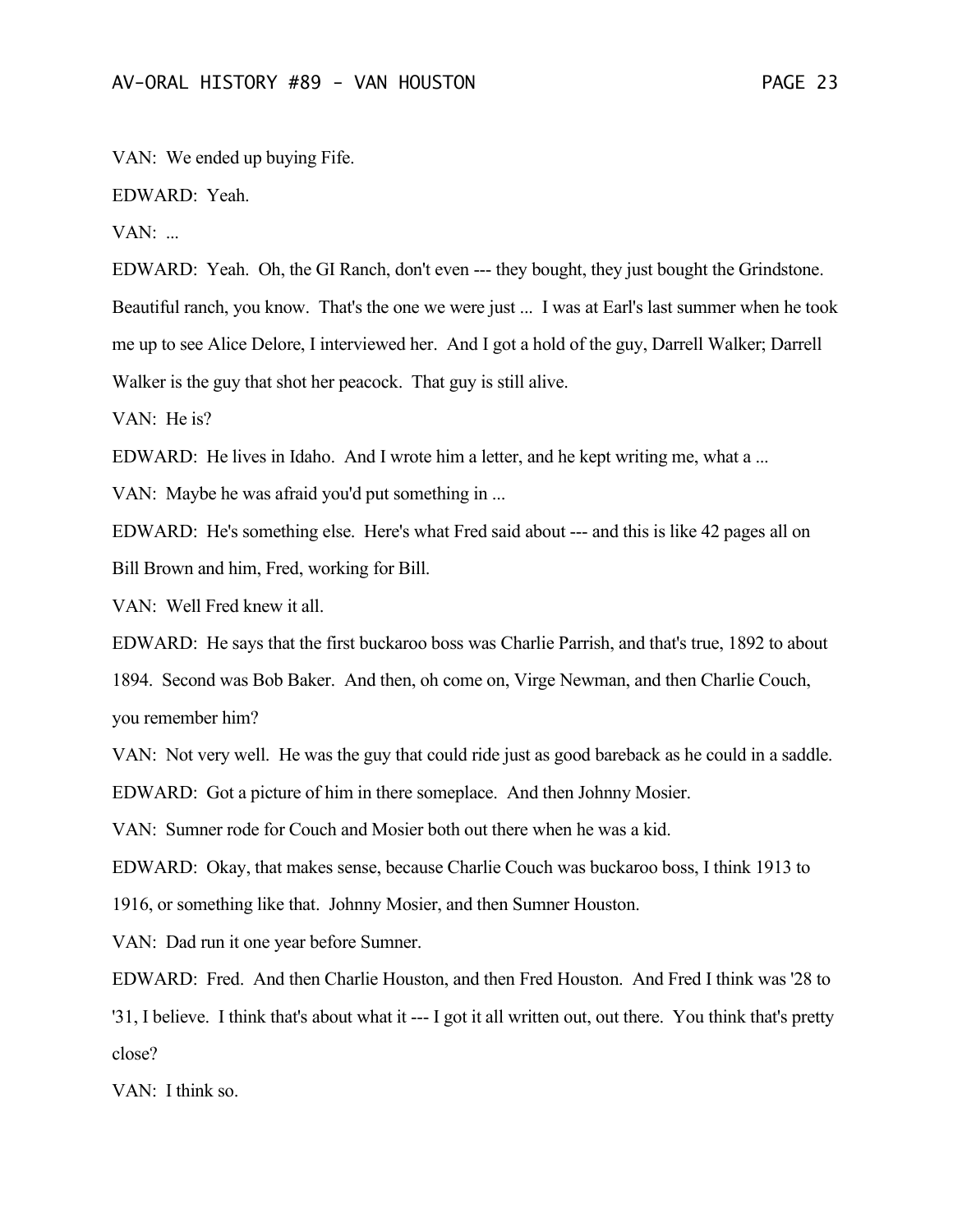EDWARD: But you're saying, Van, that Charlie was before Sumner. Okay. I'm not sure of the years of Charlie or Sumner. I just got to take some kind of a wild guess. It was in the '20s, does that make sense?

 $VAN:$ ...

EDWARD: Anyway Fred says a lot, and this is very interesting. When did you last see Bill Brown?

VAN: I visited him in his room down at Salem.

EDWARD: And was his room in the basement?

VAN: Nope.

EDWARD: It wasn't?

VAN: No.

EDWARD: That would have been, he died January 1941.

VAN: ... her folks lived in ...

EDWARD: Oh, I see.

HELEN: Do I have any idea of what?

VAN: When we stopped to see old Bill down there. I don't think you went up to see him.

HELEN: No, I don't think I was ever in that. I remember we thought maybe that that was the same place that Alice Taylor had been. But it was before that, that he was there. You know Alice Taylor was Mom's friend that lived over there, and she lived around --- I think she lived in the same home he had ...

 $VAN:$ ...

HELEN: Oh yeah, she didn't go there until 1950's or something.

EDWARD: What --- Bill lived where Van? Up, just in an upper floor, or ---

VAN: Yeah, he was up some stairs anyway, the first or second floor ...

EDWARD: What kind of condition was he then, do you recall at all?

VAN: Well he was very normal, I thought. He knew who I was. He was normal ...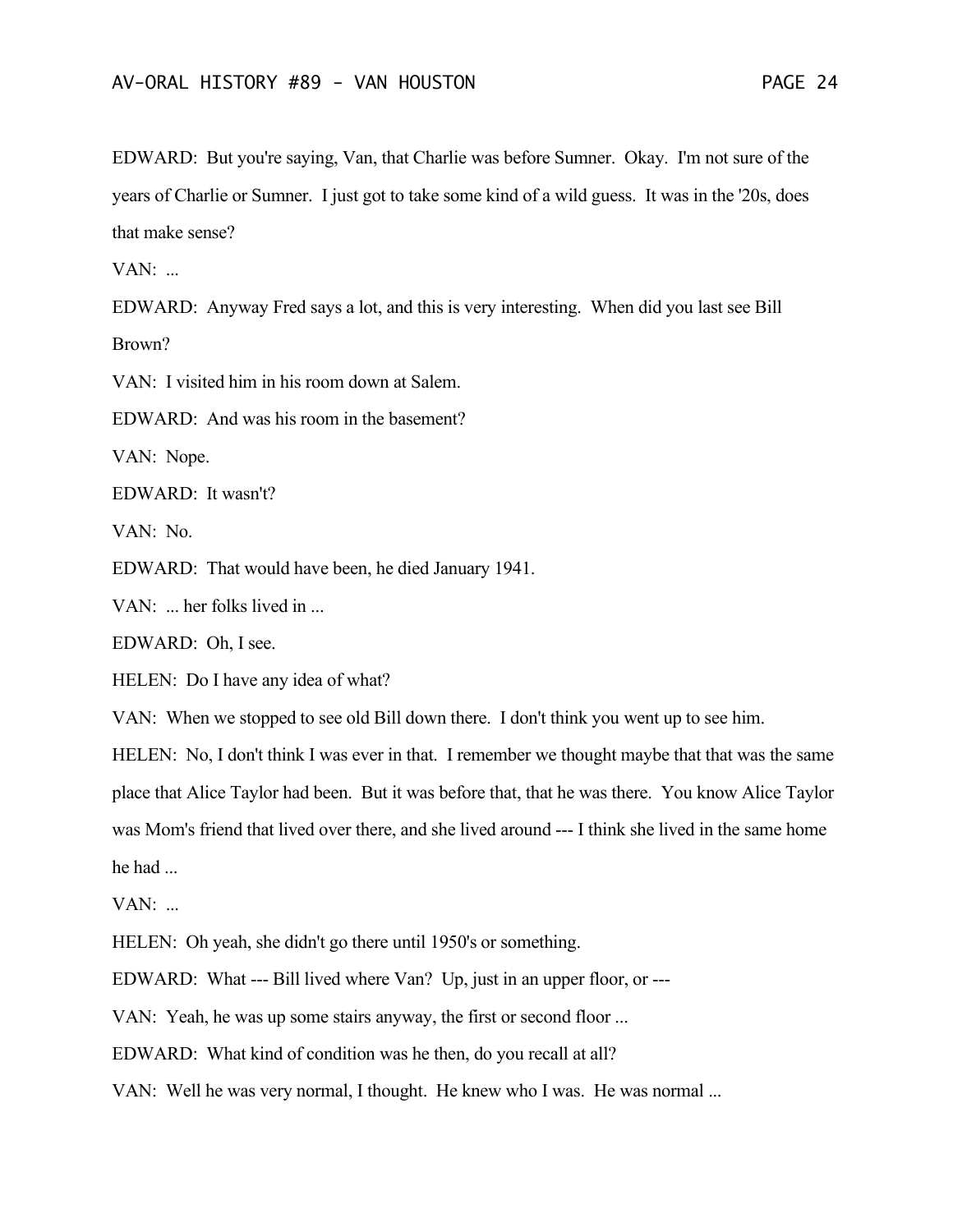EDWARD: Did he seem to enjoy it?

VAN: Well, I don't think he did. I think he would have preferred to been anywhere, just ... See he actually paid for that place years in advance ...

EDWARD: I have the, I went through Willamette University, the Methodist Archives, and I found the receipt that he paid \$10,000 in 19--- oh boy, now that I can't remember.

VAN: Well it doesn't make any difference.

EDWARD: No. About 1910 or something.

VAN: Well, I knew that he paid for it a long time ago. And he had, I don't know whether his brothers stayed in that place or not. ... Yeah, I think he had two brothers, at least one I know about. EDWARD: Oh yeah, he had four brothers. Yeah, two were doctors. And his sister was a doctor, Sarah Brown, she became a doctor.

VAN: Sister Sarah.

EDWARD: Yeah.

VAN: She was out at the ranch for a while.

EDWARD: Right. What type of lady was she?

HELEN: We took her cow to her one time ...

VAN: ... first trip out there, stayed all night at Fife. I suppose I was about 10 years old.

EDWARD: Were you ever in Bill Brown's big house?

VAN: I should say so.

EDWARD: Did you ever sleep there?

VAN: Sure.

EDWARD: Did he --- I've been in what's left. You know they tore the back half down.

VAN: Well, they tore half of the top off of it too. It had a great big kid's room upstairs.

EDWARD: Right, and that's all gone. Did he allow cowboys, or buckaroos, or lamb lickers to stay

--- there was four bedrooms upstairs. Did he allow them to stay, sleep in there?

VAN: Well, I don't know whether he did when he was alive or not. I know afterwards, we all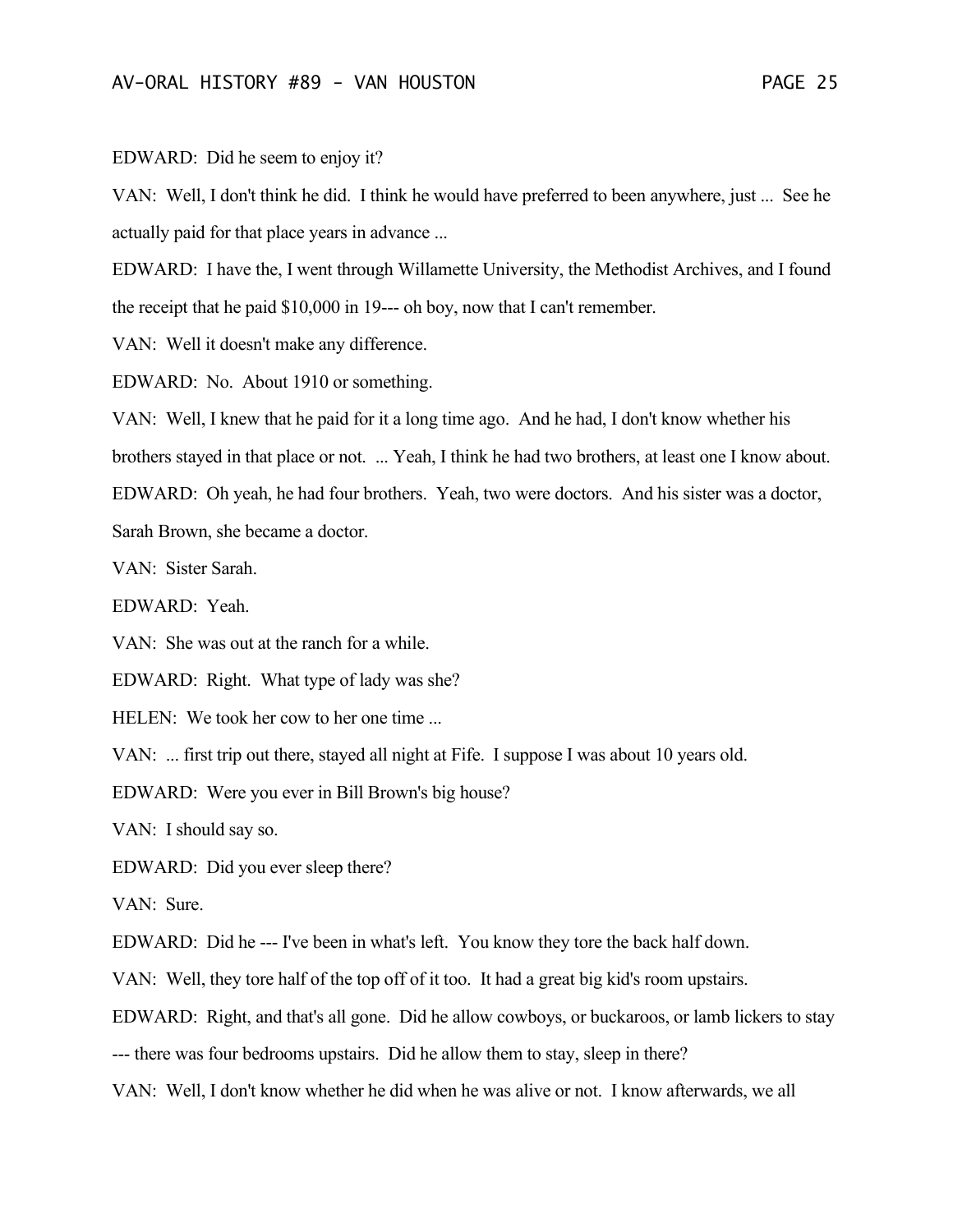stayed there for a long time.

EDWARD: You know Audra Brennan stayed in that house, and Claude, from '37 to '42, I think it was. And she, fortunately, had a picture of it. And floor plans, I've got all that. I didn't know it was that big. I think most people thought it was the size it is now.

VAN: No, it was a big house. Well, he was going to raise 11, or his children ...

HELEN: ...

 $VAN:$ ...

HELEN: We stayed all night there one time. The kids were --- I don't know it was during hunting season or something; we stayed there all night. We stayed upstairs, and it seems like there were wood rats running around.

EDWARD: Oh yeah, I imagine.

HELEN: And I stopped there that time when I came from ... springs.

VAN: We stayed when Brennans --- we stayed out there.

HELEN: Who?

VAN: Brennans, we mentioned ... we stayed ...

HELEN: Oh yeah, I think we did. We stopped up there and ---

EDWARD: Well did you guys live out there --- I know where the latter post office was, the later

post office. Is that where you guys ---

VAN: At Fife, you mean?

EDWARD: Yeah. Is that where you guys lived?

VAN: I bought the place finally. No, that story in the paper about me buying Fife was ---

EDWARD: Yeah.

VAN: There was a hunk of land from Streets on down there about the mouth of Buck Creek.

EDWARD: Okay.

VAN: Run out in the ...

EDWARD: Right.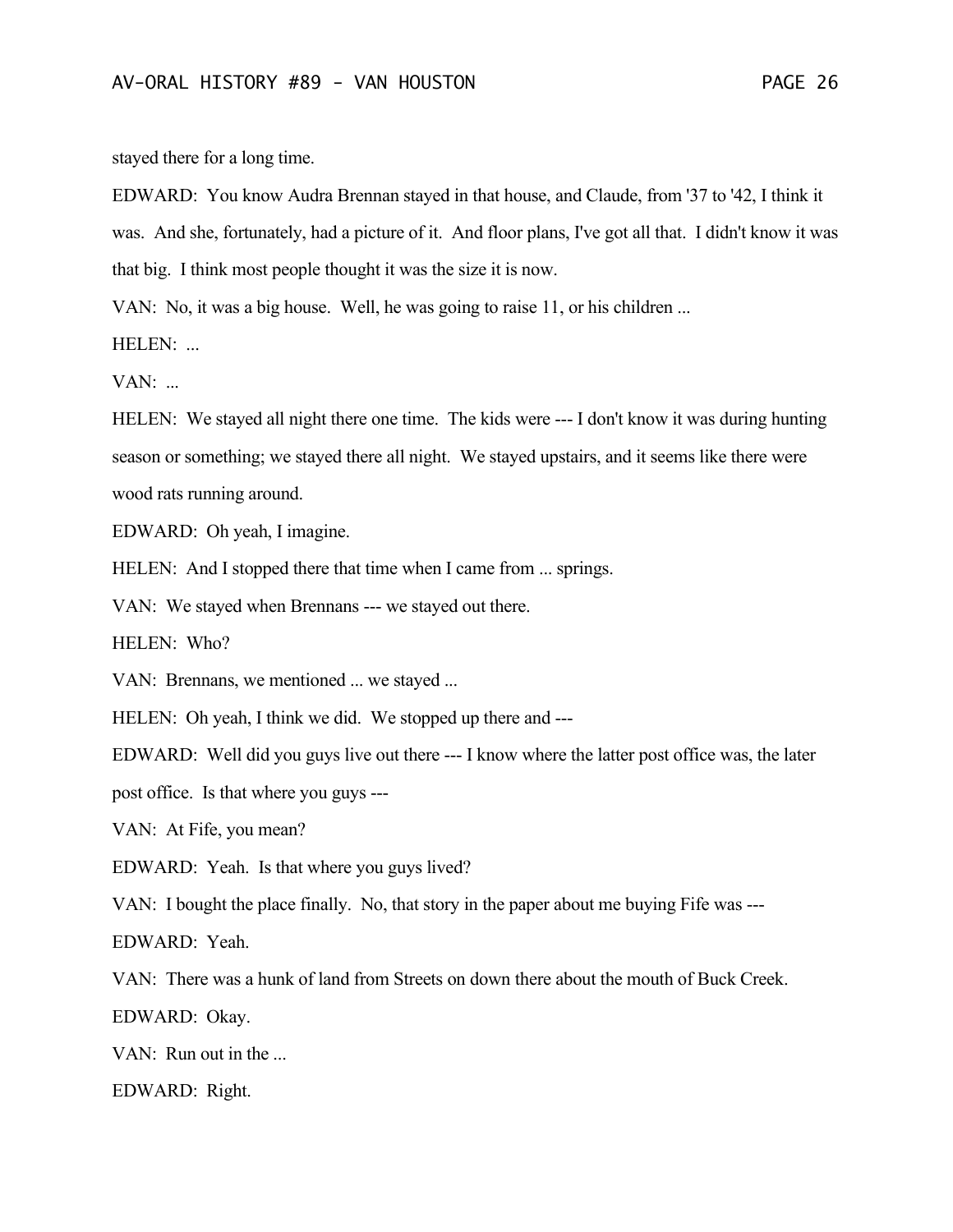VAN: And that's the piece of land I bought. But at one time the post office, I guess, moved down into that ...

EDWARD: Oh yeah, it was in six different locations.

VAN: Yeah, I know it was. And another time it was over ... the foot of the hill over there. Then it finally ended up down where Carl and Molly lived ...

EDWARD: Oh yeah, yeah, okay. I see.

VAN: I carried the mail out there 43 years at Fife.

EDWARD: 43 years? When was the last time you carried the mail there, drove it there?

VAN: 20 years ago, I guess. How long has it ---

HELEN: Was it in '75, along in there when you quit driving.

EDWARD: How in the world did you run a --- didn't you have a ranch too?

VAN: Not at that time.

EDWARD: 43 years.

HELEN: We bought the ranch in 1948, bought Molly and Carl out. And that's when ---

VAN: See that was Fife later on. That post office at Fife was moved one, two, three, four times I think, that I know of.

EDWARD: Yeah, I've got all that information. It was --- oh, where was Streets, not Joseph Street - -- James Street's place?

VAN: Well, I think one of the Street places was clear at the head of the creek.

EDWARD: Right.

VAN: I don't know which one it was. Then Bill Brown's, and then some other homestead, and then ... the other Street place.

EDWARD: Okay, ... okay. Yeah, James Street's place, that's where we camped, and it's gone. The Buck Creek Ranch, they've remodeled it for these rich guys, you know. They ... I don't want to get into it.

VAN: I haven't been up there for 10 years.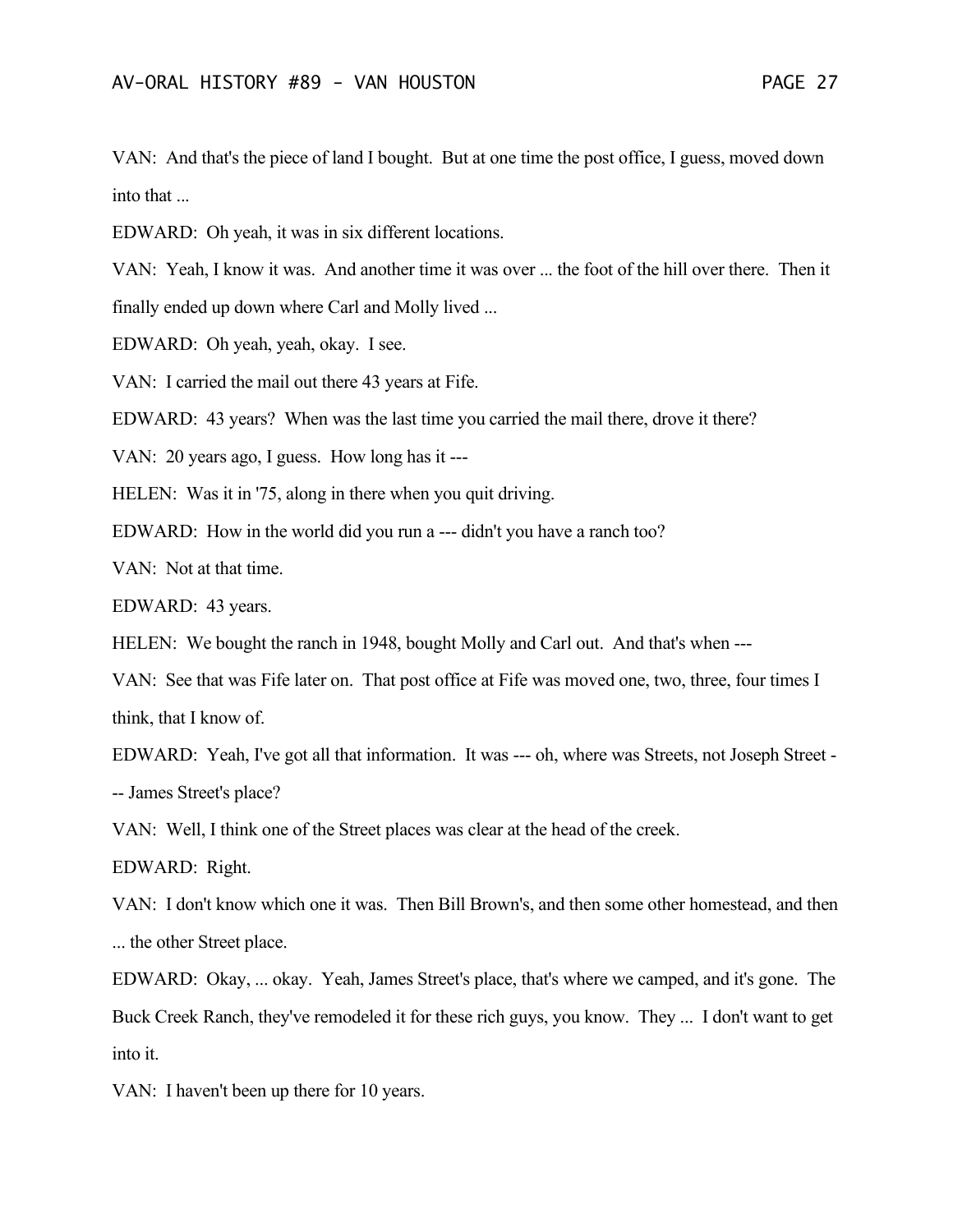EDWARD: And then it's Belfour's and then Joseph Street. Lena Street's dad. You know that Paul Wilson is still alive?

VAN: I don't know.

EDWARD: Yeah, he is.

VAN: Is he?

EDWARD: He is 97 years old. I interviewed him early this summer.

HELEN: Who was he?

EDWARD: Lena Street's husband, second husband. Boy, what ---

VAN: Where did he live?

EDWARD: Anderson, California.

VAN: 97.

EDWARD: Yeah. Gee, smart, sharp, oh man, I can't believe it. I don't know what you guys eat. Mickie Sutherland, what do you know about her? She delivered mail too, you know. But --- well no, it's not even close. That was from Wagontire to Riley and so forth. Link Hutton, know anything about him?

VAN: I heard a lot about him. Did he kill a man one time?

EDWARD: He killed; he murdered Harold Bradley, outright murder, no doubt about it. Because he thought that Harold Bradley was messing around with his wife, and he wasn't. It was Clarence Woodard. I got a hold of Clarence Woodard's son in Norwalk, Connecticut. Took me four, five, six phone calls, and he was most generous. He sent me a picture because Clark Woodard run off with Leona --- Hutton would have killed her. In fact, he would have killed Woodard too. He was a mean S.O.B. He may have killed Ray Jackson, I don't know. It's hard to say, I can't say that. VAN: Well, there was, certain pretty tough customers all over in that damn ... EDWARD: Were you ever over there on that east side of Wagontire in the '30s?

VAN: No, but --- well I guess I was too. Because they had me running that outfit all --- No, I haven't been out there since we ...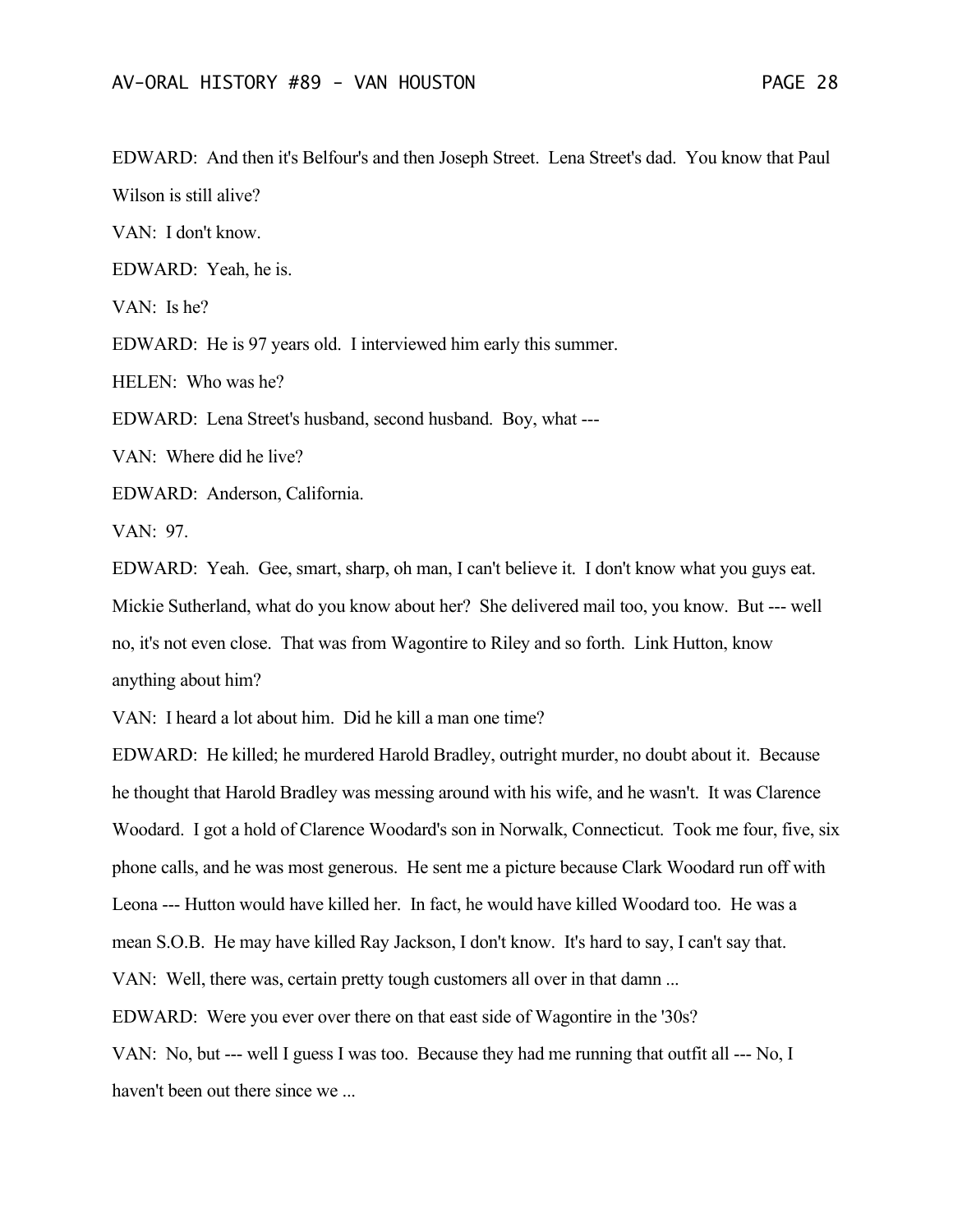HELEN: We weren't out there in that country --- I came here in 1929, and ...

EDWARD: What did you like about working for Bill Brown?

VAN: Well, I don't know; he just was a damn nice old guy. And he took all kinds of tormenting, ribbing, and everything else.

EDWARD: What do you think, your personal opinion, do you think he knew that he was getting stolen from?

VAN: Well, he couldn't help it.

EDWARD: Did he ever say anything, to any dad or ---

VAN: I never heard him mention ...

EDWARD: That's one thing I don't understand.

VAN: Well, he trusted everybody, and he just left the groceries there, and they'd come. Half of them didn't write their name down, I don't think. And he caught them all over the desert; good lord Wagontire and everyplace else would come to old Bill's.

HELEN: Well, he felt they were hungry, if they wanted it, why if they needed it, he'd let them have it.

#### SIDE B

EDWARD: Lace top shoes, right? And when he rode a horse he unlaced them. Let me throw some --- let me come off the top of my head here. The store, it evidently was torn down in about '41 or '42 by Dominique Verges. And then he built a little cabin, bunk-house over there at Hardin, which is still standing because I can tell by the wood, I know it is the old store wood. Were you ever in that store, Van?

VAN: In that store? Sure.

EDWARD: What was the store like inside?

VAN: I think we got a picture of it.

EDWARD: You do?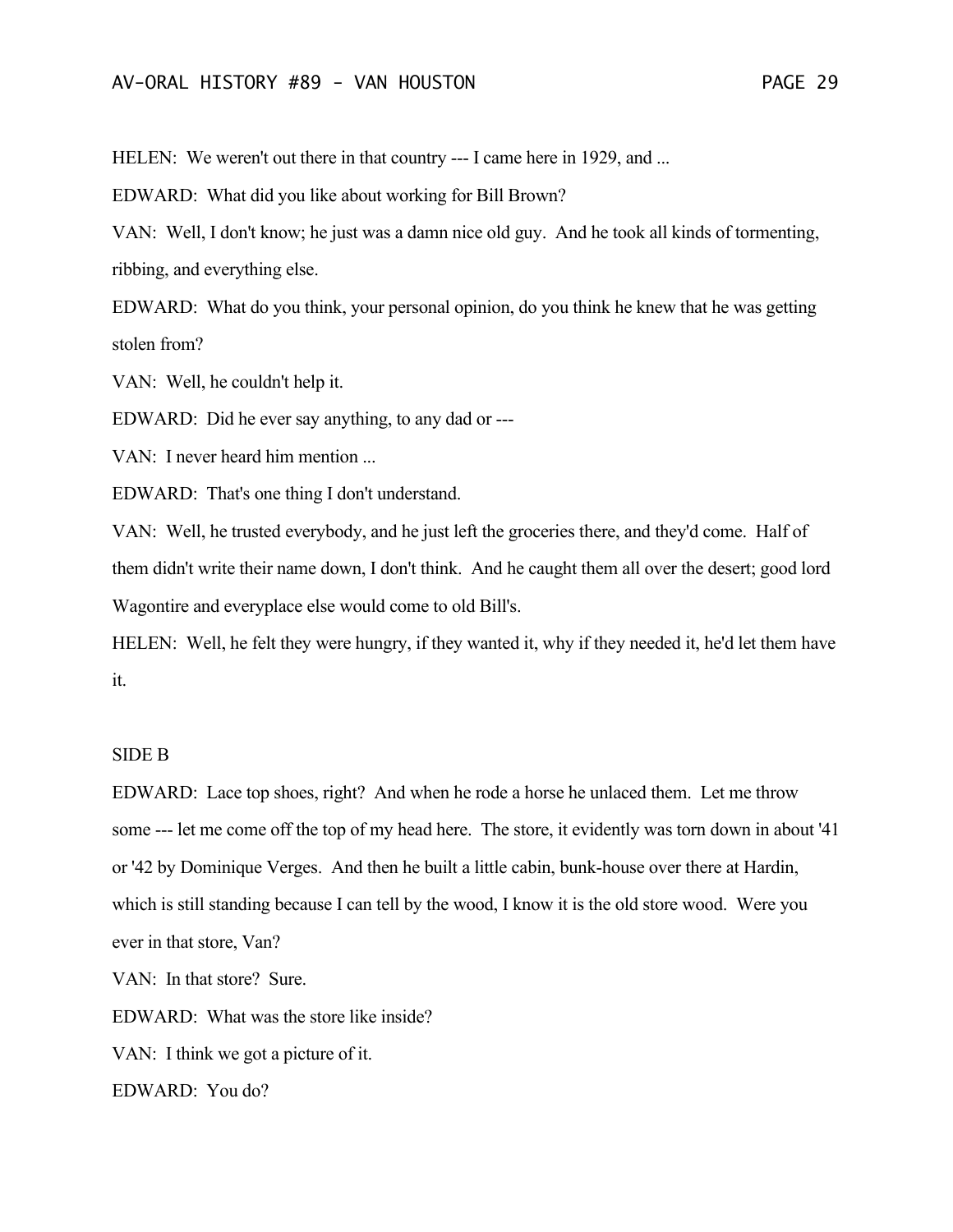HELEN: We have a picture of us outside of it, but ...

EDWARD: You do?

HELEN: Well, probably Audra gave me one.

EDWARD: Oh, okay, I've got that one.

HELEN: Yeah, I think you have that. But she gave me the pictures of the big house.

EDWARD: Right.

VAN: And somebody, can't think of his name, somebody painted Horseshoe Bar on his garage. Later on Dominique, I guess, built a new garage down there ... But it had a Horseshoe Bar on the door right there. When they, I don't know, Brennan might have moved that all up the canyon up there. The door is still up there ... a bunch of us. I took a picture of the door up there with that big Horseshoe Bar on it. The canyon is just right up ---

EDWARD: Oh, yeah where the garbage dump thing is.

VAN: Uh huh.

EDWARD: Yeah. You wouldn't believe that place now. That --- rich people make me sick, some of them. These two millionaires from New York own all that, they own 300,000 acres, locked gates, fenced to the max, and they fenced up along --- this is totally off the subject, I got to get it off my chest. They fenced it up the creek, right along the Buck Creek house, all these rich guys, wherever they live, can --- \$5,000 a week to stay in that Buck Creek house. And they damn near, excuse my language, but it is maddening. They darn near made them a pasture for deer, you know. VAN: Well, is that the one that still got the GI Ranch ... got all that, or different? EDWARD: It is two guys from New York, and Bill Smith out of Bend. And he is a ... VAN: I've heard he's a ... yeah.

EDWARD: Now they've bought the Grindstone. They bought the Lister Ranch up here, and that house, that beautiful stone house, it is empty. It has been since they bought it two years ago, or three years ago.

VAN: Well have they got the Mills Ranch too?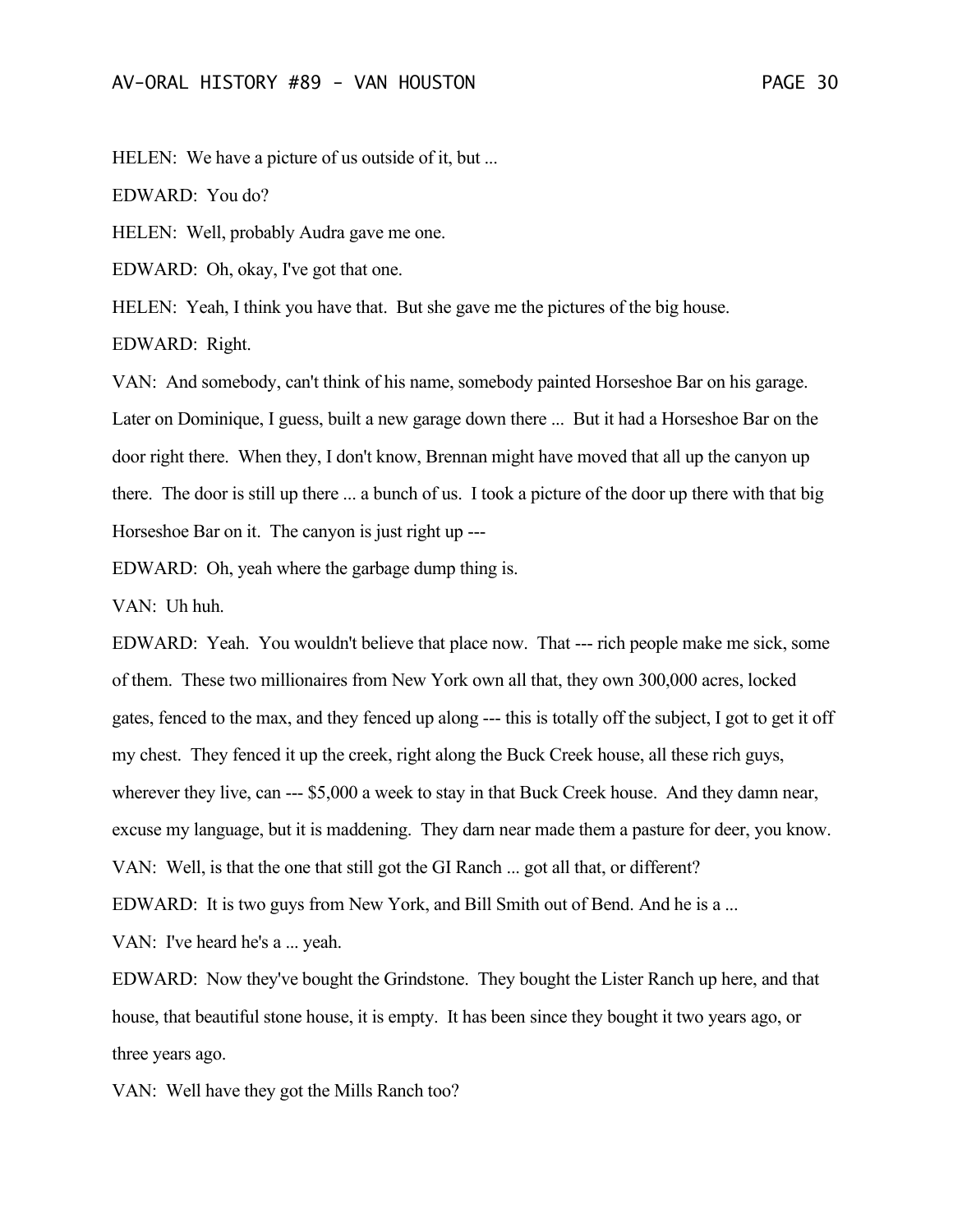#### EDWARD: Yeah, 55 miles.

VAN: ...

EDWARD: Oh, it's --- well Earl McConnell's had the Grindstone, you know, that was '47, but he sold out. He says, "I've had it, I can't deal with this government anymore." So he sold out. His ranch was a part of the Mills and Sherman, beautiful. Gee beautiful. Well, it's Long Hollow, Norcross, out there. That reminds me, McIntosh Ranch, you remember that?

VAN: Old Bill sent me over there one day to cut willows, because he wanted me, to keep me from going up to shear sheep. He wanted me to tie wool ... But anyway the one time ... So one day he says, "Van," he says, "I need some willows cut over to the McIntosh place. I wished you'd go over there and cut them willows." ... I did slash down a few out there.

EDWARD: Along that little creek? What were you cutting willows for?

VAN: Oh he wanted to get them out of the way so he could get way up ... He didn't want it cut, he just wanted me to do something while he was waiting for shearing, that's all he wanted.

EDWARD: Don't do any good, unless you dynamite them out. (Laughter)

VAN: You remember when I got that picture, when Art and Florence ... and us went up the canyon up there and we took our lunch, under that pine tree, we got a picture of it. Well, that's the McIntosh place.

EDWARD: Do you have a picture of the McIntosh place?

VAN: I got a picture ...

HELEN: ...

VAN: Art and Florence ...

EDWARD: How in the world, now I've got it calculated because I've got the Pacific Wool Growers, real nice bunch of people --- Bill borrowed \$44,000, he paid it back in three weeks. Then he turned around and borrowed \$47,000 in 1934. He couldn't pay that --- he paid back, I think \$18,000 of that mortgage. A day after that loan was due, they foreclosed on him. On that foreclosure, which I got out of the courthouse here, it lists all his properties except for the properties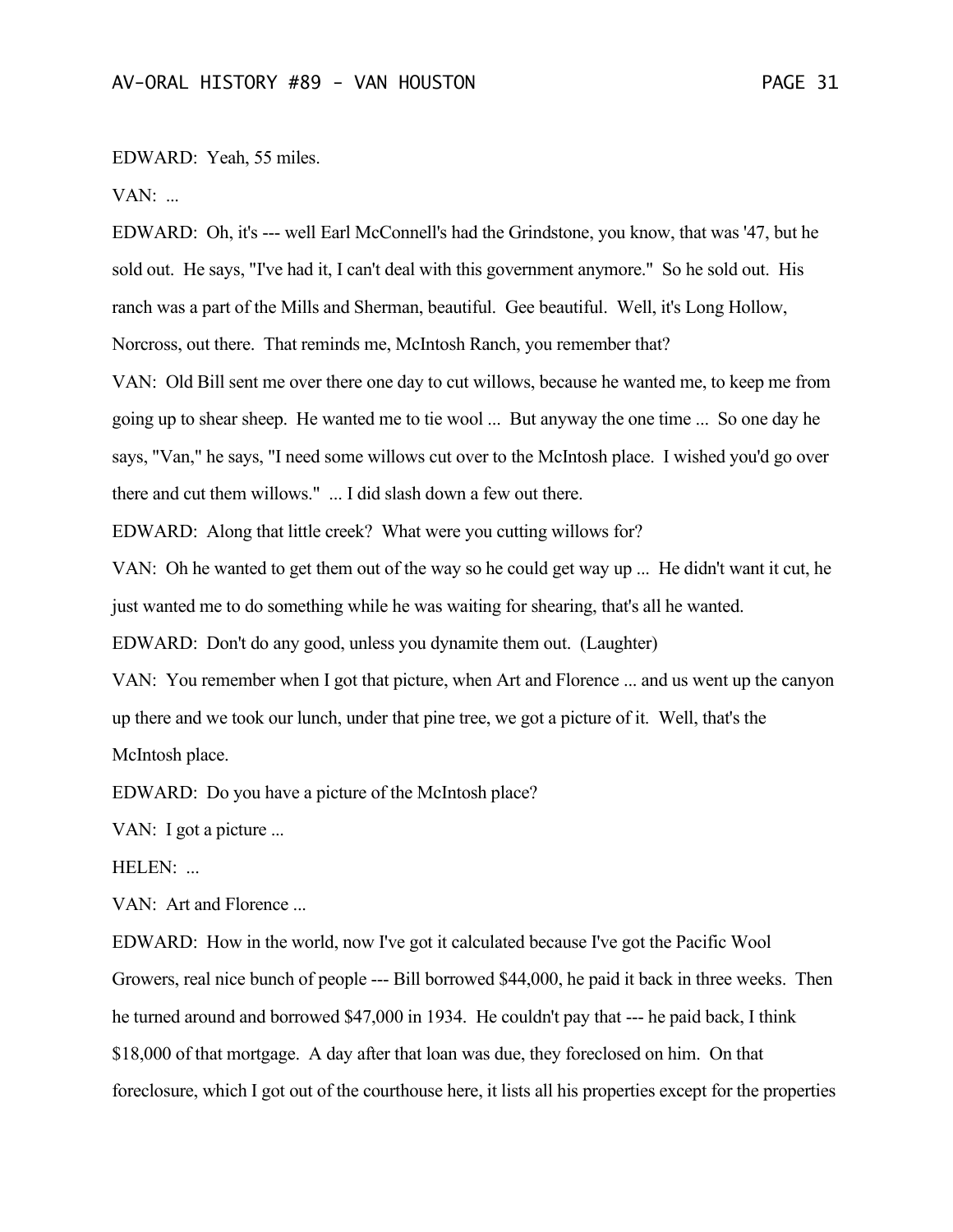he sold at Lost Creek to Mickie Sutherland in 1932. That was 900 and some acres. I mapped out every one of those properties in Lake, Deschutes, blah, blah, blah, blah, blah, Harney County, and Crook County. 32,600 and I think and 40 acres is what he owned. 22,000 acres in Southeastern Crook County, that area you know. How in the god's name did he know ---

VAN: What he had.

EDWARD: Yeah, what's going on?

VAN: Well I don't know, he just wanted to take his sheep any place he wanted to go, and he didn't want somebody --- Now on Long Hollow over there, Bradley, a fellow by the name of Bradley had a homestead right in the middle of it, he took it there just so he could sell it to old Bill.

EDWARD: Yeah.

VAN: But it is just, oh, you know where it is, coming down Long Hollow just after you come over Buck Creek, coming over the hill from Buck Creek, going down Long Hollow.

EDWARD: Oh, Mackey Butte.

VAN: Yeah, right close to Mackey Butte.

EDWARD: Yeah, okay.

VAN: And, but anyway Bradley lived down there, and Bill paid him wages just to sit there along his fence and keep his sheep, keep Bill's sheep out of his meadow, Bradley ... He paid him all spring just to keep them sheep out of ...

EDWARD: Did you ever hear of Rickman's?

VAN: Oh yeah. Rickman was some relation to Bradley, I think.

EDWARD: Rickman's house and corrals are still there. The house is still standing. I started to go upstairs and the stairway broke, about broke my neck. (Laughter) Yeah, that house --- well standing, I mean there is nothing left of it, but it is standing out there. Beautiful meadow right there.

VAN: Did you find any rattlesnakes in that country?

EDWARD: No.

VAN: There is a few of them.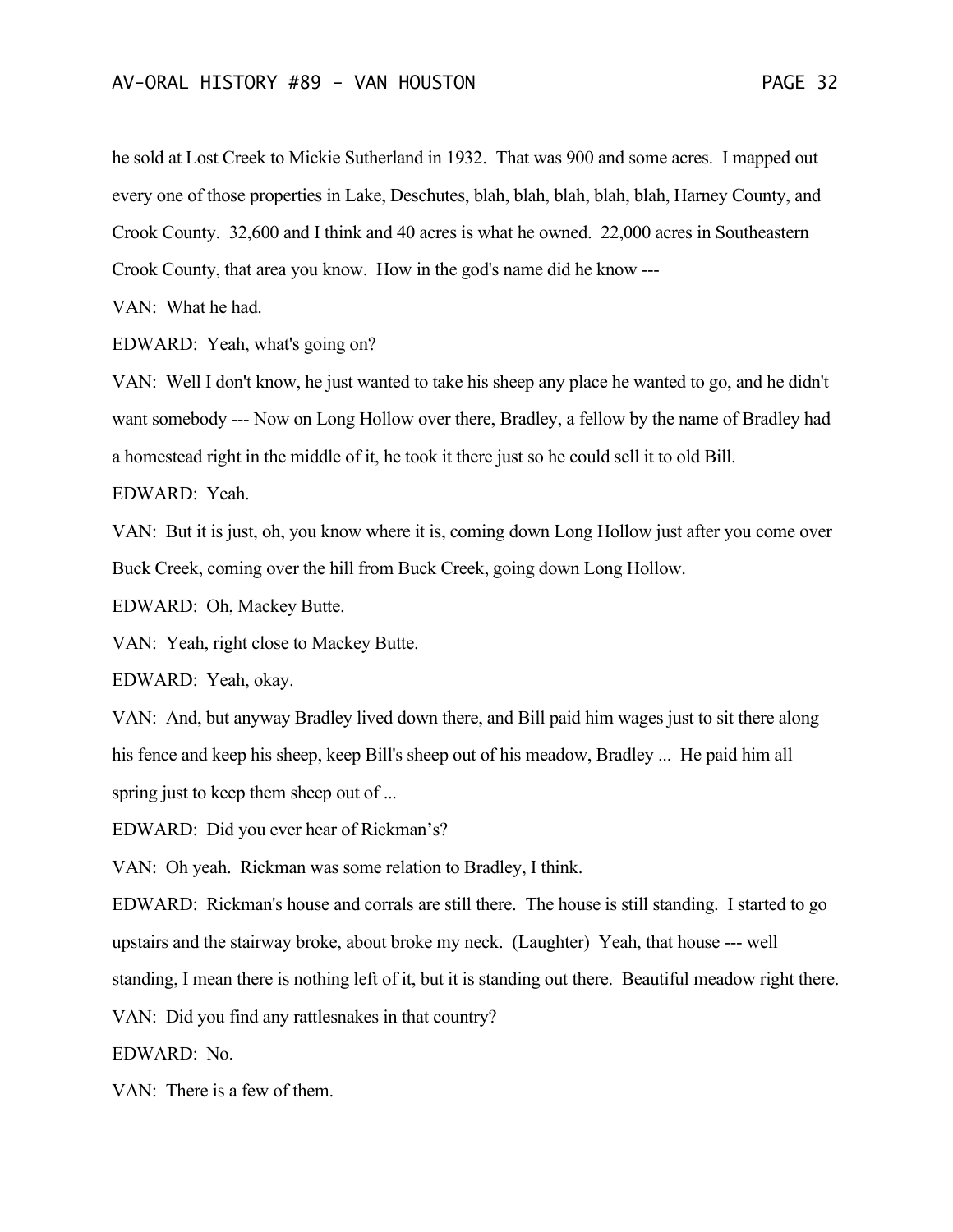EDWARD: Boy, oh that Wagontire.

VAN: We spent our honeymoon up on Bradley Flat, we stayed at ... forest service, and we camped at ...

EDWARD: Now where --- Bradley Flats ---

VAN: That is the flat back of Rickman's, pretty well in the timber.

EDWARD: Right. Now, what is that ---

VAN: On Snow Mountain.

EDWARD: I'm kind of lost here. Bradley Flats, we went right by it, and then we come down to the

McIntosh place. Is that --- that's not Long Hollow, that's Norcross.

VAN: No, Norcross. Long Hollows ...

EDWARD: That's the old military road or --- went through Long Hollow.

VAN: Yeah, Long Hollow went from Twelvemile over to Buck Creek.

EDWARD: Freezeout is on Long Hollow.

VAN: Yeah.

EDWARD: Nothing at Freezeout anymore, all gone. There is a few boards on the ground, that's all.

VAN: We lambed at Freezeout one year.

HELEN: That's just the picture of that tree ...

VAN: ... That's on the creek above there.

EDWARD: Do you have, while Helen's got it out, Van and Helen, do you guys have any photos of any of that county that we've been talking about, old, you know?

VAN: Not in view of the area, as far as that's concerned. I don't know whether ... we probably have it on slides. I've got quite a lot of slide pictures.

EDWARD: I have yet to be able to find old photos of say Bill Brown on a horse, or Bill Brown's Gap Ranch when it was going.

HELEN: Nobody had cameras in those days.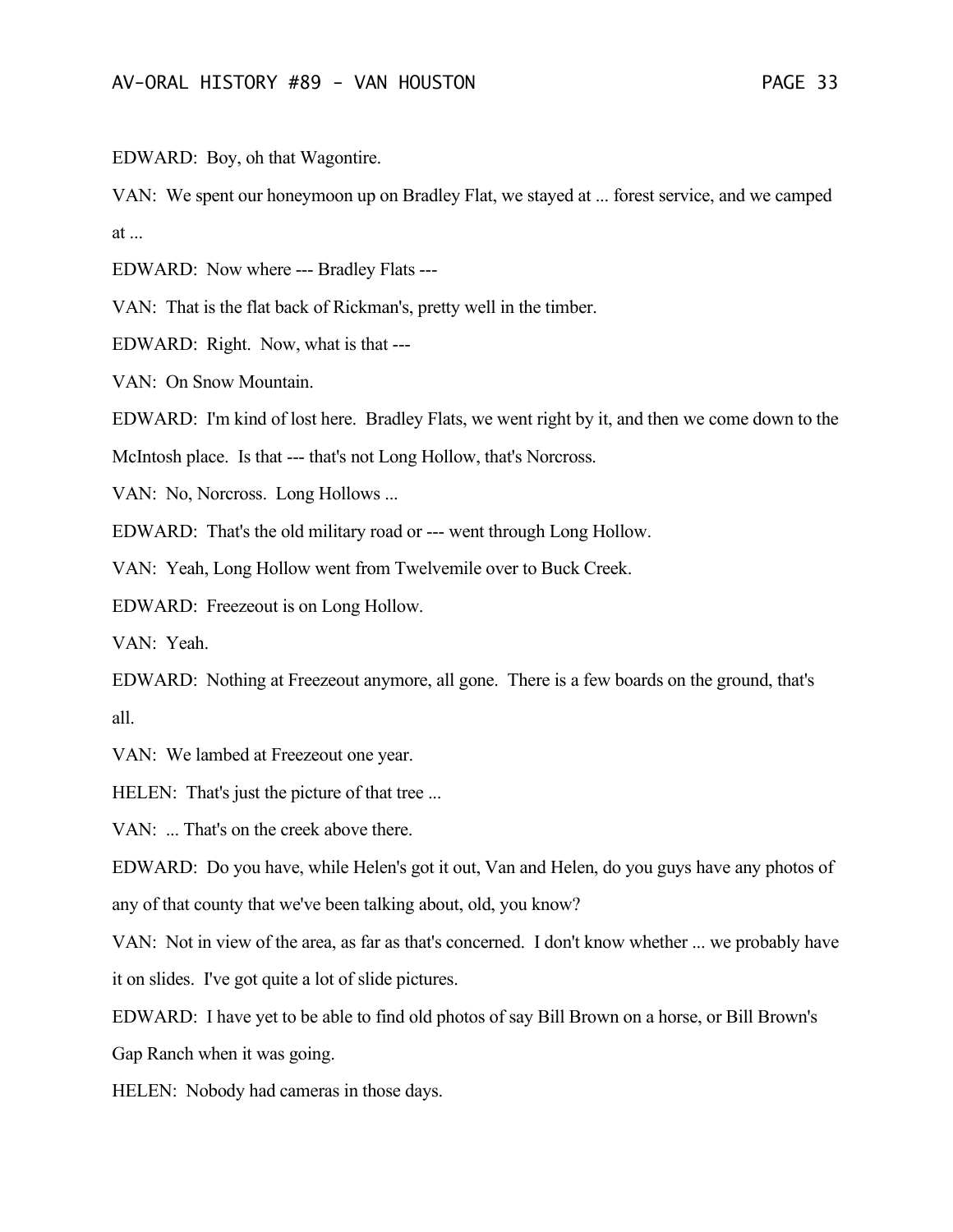EDWARD: Yeah. Oh yeah, far and few between, yes. Audra, thank heavens, had a picture of the house what it originally looked like, and the store. Only ones I've ever seen. Or the McIntosh Ranch, or Lost Creek buildings, I --- you happen to know of anybody that might have that, that worked for Bill Brown? They're going, you know, there are not too many of them around anymore, unfortunately. I'm a picture freak. There is 250 photos in that ---

VAN: I've got a few slides ...

EDWARD: Of some of the buildings?

VAN: No, I might have some ...

EDWARD: Yeah, Buck Creek is all right, because I've got pictures of it.

HELEN: I don't know, you've got that one of all the old houses up there in the country.

VAN: Well, that's up Bear Creek and ...

EDWARD: Oh. Did, do you know when or who tore down that back part of Bill Brown's Buck Creek house? I don't know either.

HELEN: Oh what's that man's name that bought it?

EDWARD: Verges?

HELEN: Dominique Verges, I thought he did ... that's what I understand. I always thought that he was the one that tore it down.

VAN: He might have been.

EDWARD: Who was, Columbus Johnson, you know I've read about him, but he homesteaded that Buck Creek Ranch, 160 acres, 1890, he got his homestead patent. Then he sold it to, did you ever hear of this guy, Creighton (sp.?) Smith? Creighton Smith then sold it to Bill Brown in 1900. And the house was built; Paul Wilson told me this, now I've forgot the guy's name that built the house. I've got that too, but --- The house was built in 1910. Do you have any idea when that store was put in?

VAN: I doubt it was very long afterward because there was 10,000 sand lappers out on that desert that come there to get their groceries. And he'd give to them. And I doubt ---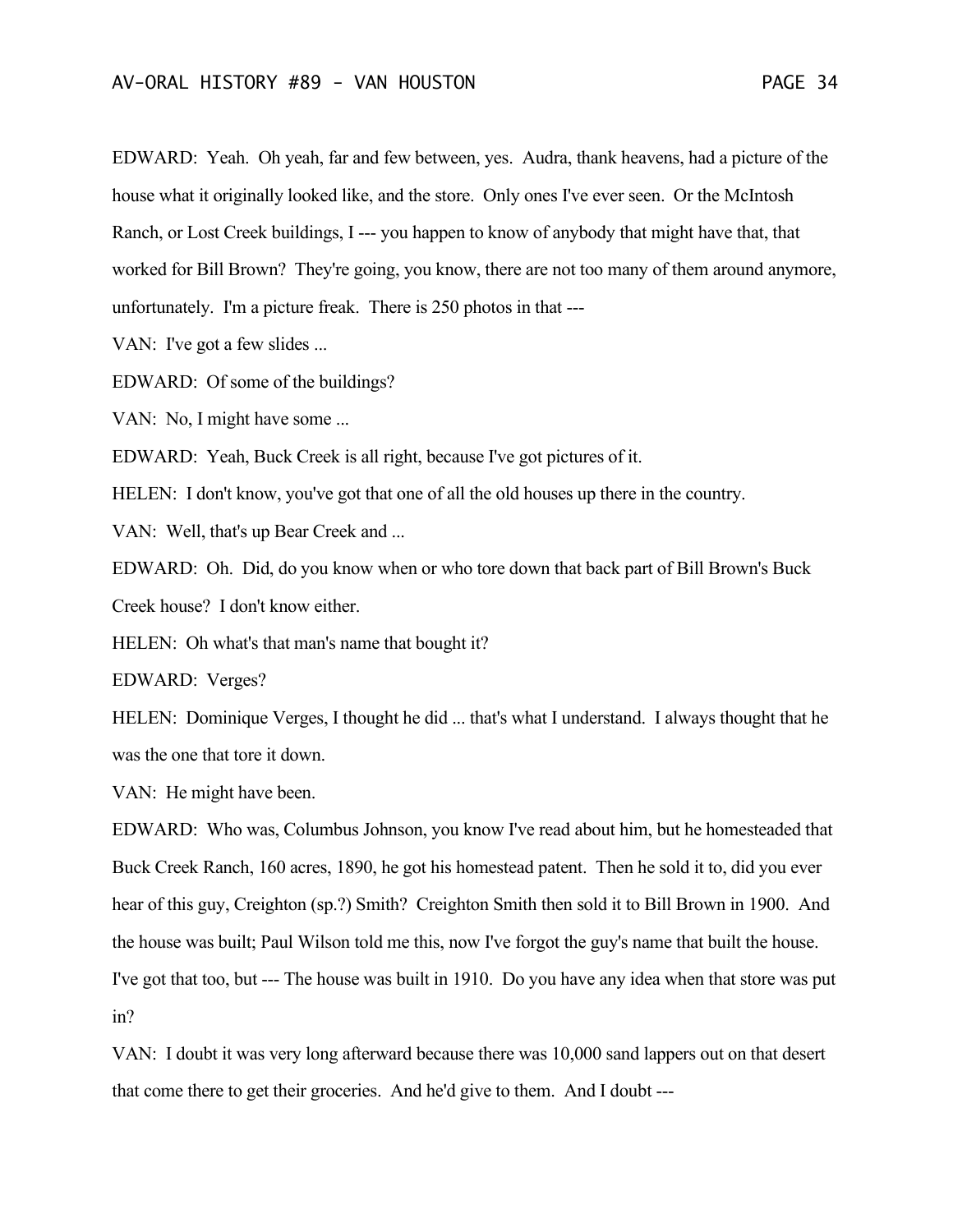EDWARD: Sand lappers. (Laughter)

VAN: You never heard that?

EDWARD: Well I guess --- it sounds like these flatlanders in Eugene. They're all coming up here to hunt deer and kill everybody. Crazy bunch of people.

VAN: Haven't I got a picture of, those slides, maybe not, oh the guy that bought that Crooked River Ranch up there. When he worked for Dominique, he went up there one day and we was sitting ...

HELEN: I suppose you have on those slides, but I don't know. He's got so many slides; it's hard to remember.

EDWARD: Oh yeah.

VAN: We had a tour, maybe I told you; we went up to Paulina ...

EDWARD: That Irene, she does a heck of a job. I think she is great.

VAN: Yeah, she is a pretty good hand.

EDWARD: Yeah. Yeah, they've got an amazing historical society.

VAN: Her husband has still got the mail line ...

HELEN: They've got everything on computer now.

EDWARD: Do they? She wasn't there today. I wanted to see her.

HELEN: Yeah, there is some man that had a computer, and I guess he was selling them here in town, trying to teach people how to use them or something. Anyway, he took his computer over there and worked --- Irene says I sure like my card index a lot better.

EDWARD: I still write on a typewriter, folks. Those computers all scare me or something. Let's see, what else. Lordy, lordy, what did Sumner ever say about Bill Brown, did he mention anything to you about working for him?

HELEN: Did you show him that ... that I found, about taking the horses in?

EDWARD: I don't think I --- yeah, I've got that. Yeah, I've got that one.

HELEN: What Sumner said there?

EDWARD: Oh, right here?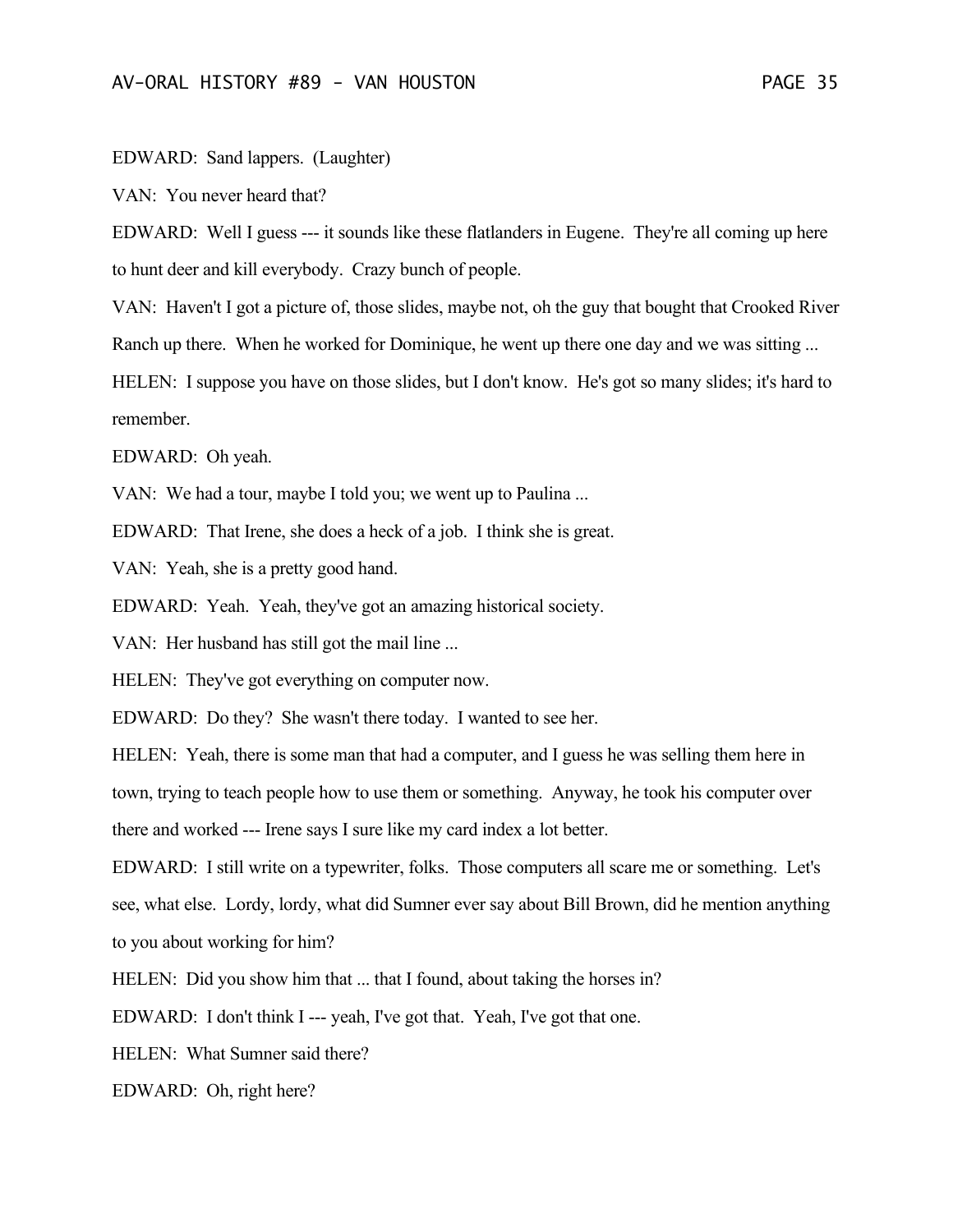#### HELEN: Yeah.

EDWARD: Oh, I didn't see that. Yeah, I've got that one.

HELEN: Sumner said, "Every May before school was out Houston would take off to the desert to herd horses. He would ride with about 20 men and they would travel from place to place in the desert with a cook wagon working the horses. That was when Bill Brown was going strong. He had gobs and gobs of horses all over. Brown would sell his horses at Crane, a railroad about 30 miles east of Burns. The horses were sold to a Montana outfit, which in turn would sell them to the army after breaking them. I brought back one check for a \$100,000 Houston says."

EDWARD: Now Houston, Helen?

HELEN: Sumner, Van's brother.

EDWARD: Sumner Houston.

VAN: One-armed guy. He's the one that had his arm cut off ...

EDWARD: Yeah, Fred mentions that in here. Sumner is your brother. Fred is your cousin.

VAN: There was a lot of Houston's ... than jackrabbits ... for ears.

EDWARD: Yeah, didn't know who was going to win. (Laughter) What else did he say, Helen? HELEN: That's all he said about Bill Brown.

EDWARD: He took --- that's interesting, see that's the first time I've heard that. He took horses, wild horses, trailed them to Montana and they broke them there.

HELEN: No, he took them to Crane.

EDWARD: Crane, excuse me.

HELEN: At the railroad, about 30 miles east of Burns.

VAN: They shipped them.

EDWARD: Right.

HELEN: And from there they were sold to a Montana outfit.

EDWARD: See I've never heard that before. That makes a lot of sense. Why break them here, let them break them.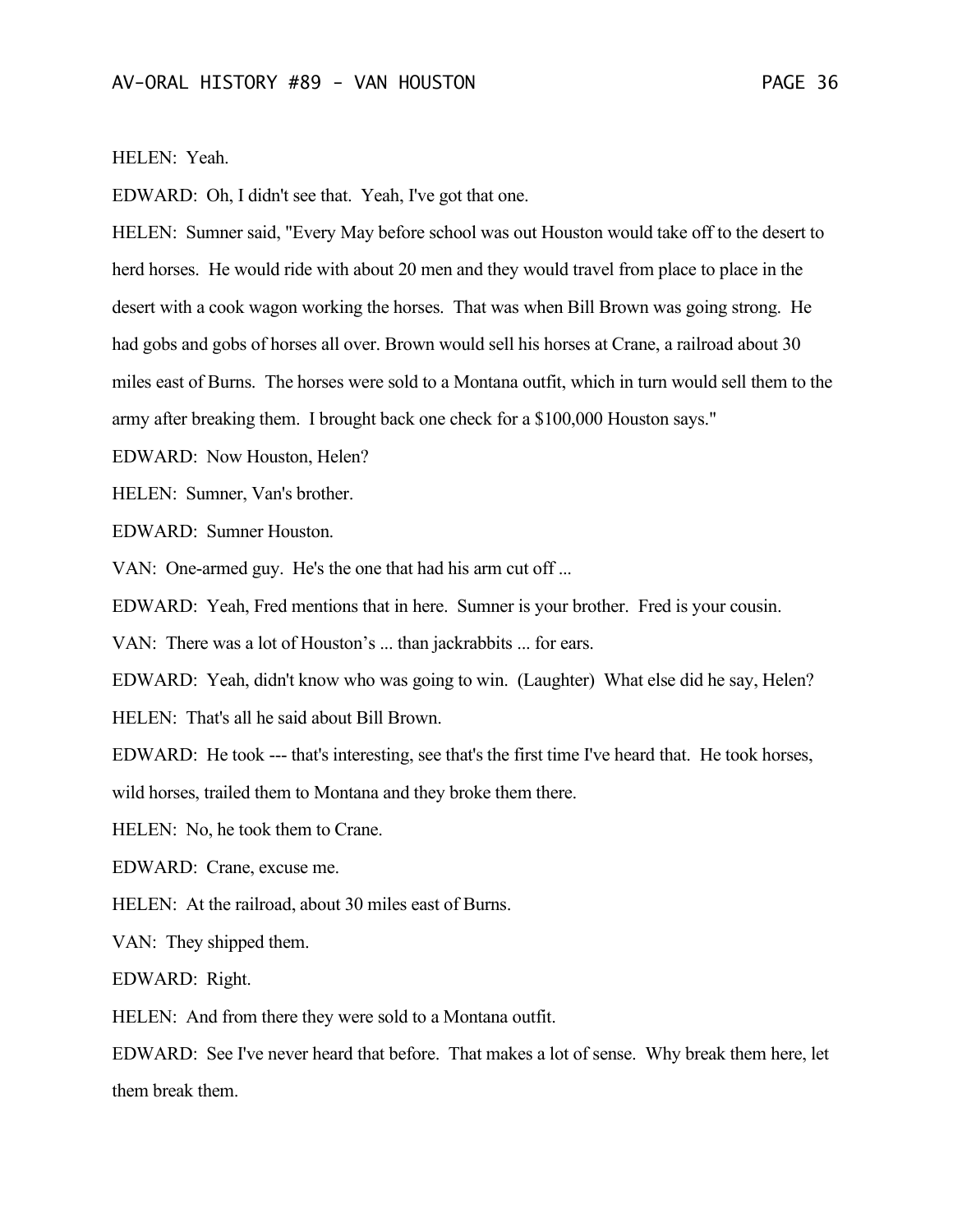VAN: Yeah, that's what we was doing when Sumner run the outfit, was getting the geldings in,

because he had them all sold.

EDWARD: A \$100,000 check.

HELEN: I imagine Sumner could tell a lot of stuff if he were still alive.

EDWARD: Who was his wife?

VAN: ... Smith.

EDWARD: Is she still around?

HELEN: ...

EDWARD: Oh, great. A year too late, 20 years too late.

VAN: Yeah, Sumner was quite a character. You didn't know when he told you ... you'd pretty near have to look at him right straight to see whether he was telling you the truth. He'd grin.

HELEN: Oh, he made up stories like mad.

 $VAN:$ ...

EDWARD: I'll tell you another storyteller, that's Jess Gibson.

VAN: Yeah, I guess he is. I don't know him too well.

EDWARD: I just threw out ---

VAN: You know his sister, Fred's wife.

EDWARD: Yeah, yeah.

VAN: She is a pretty good talker.

EDWARD: Leona?

HELEN: No.

EDWARD: Blanche.

VAN: Blanche.

EDWARD: Blanche. Okay, Jess knew a lot. A lot of it was correct. A lot was B.S., that's fun, you know.

VAN: They were old timers too.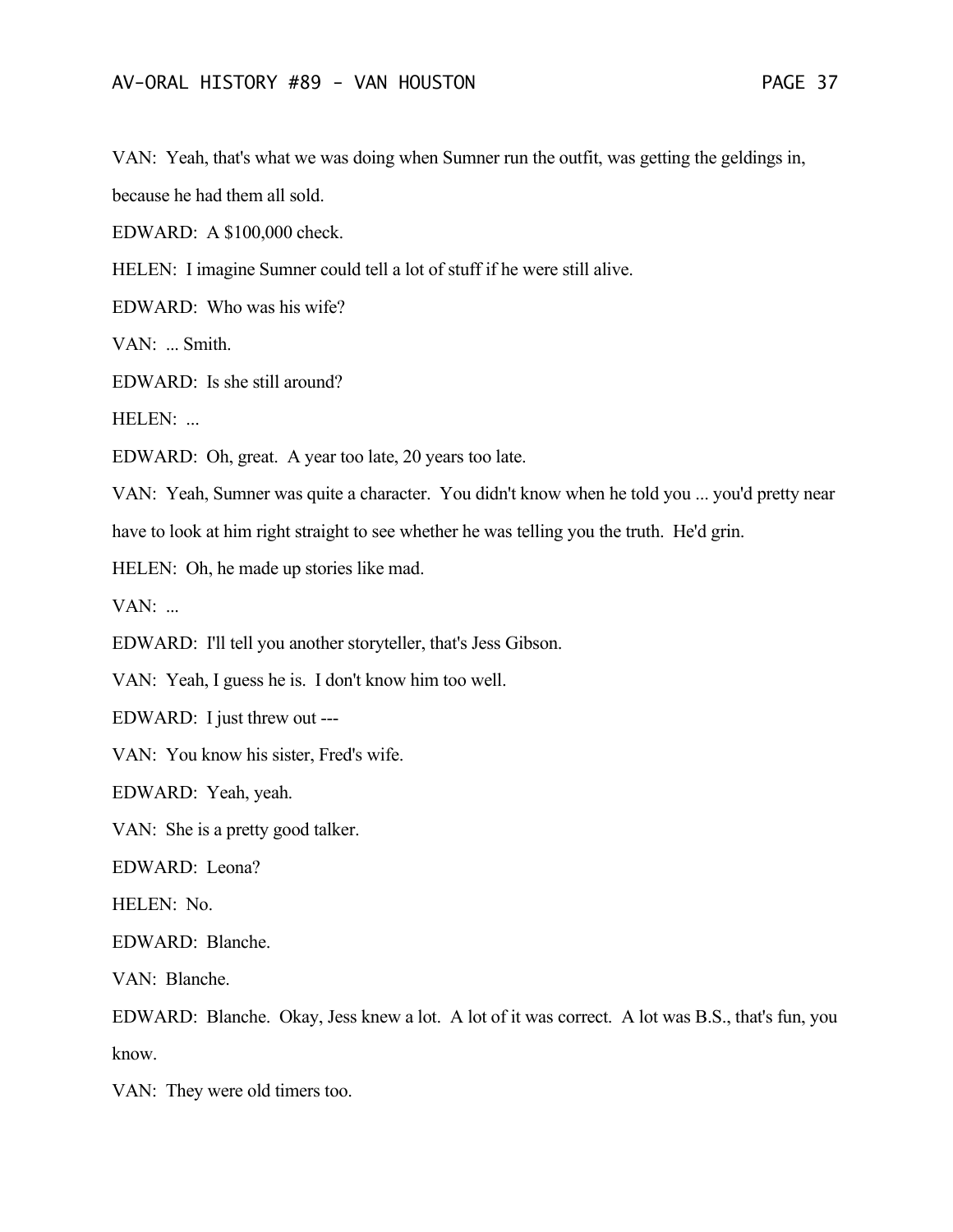EDWARD: Oh yeah. Tin Gibson, good lord. Anyway, Leona, yeah, Eggers Leona [Leora] Houston Egger, Fred's daughter, and Jess Gibson. And we all sat down, but we couldn't, Leona could not get Blanche there, I don't know why. She said she just didn't want to --- she'd start crying. I said, "Well that's fine." So, she didn't want to talk about ---

HELEN: Leona?

EDWARD: Is it Leona? We call her Lee Egger.

HELEN: ... names.

VAN: Wasn't that what they called ...

HELEN: I haven't got them; it's just the --- Charlie Houston family in here. What's her name, she's a schoolteacher down here, she's the one we know.

EDWARD: Yeah, that's the one.

HELEN: Yeah, but her name isn't Leona.

EDWARD: I call her Lee Houston Egger, Egger.

HELEN: Egger was her husband.

EDWARD: Yeah. I think it is Leona.

VAN: I think it is too.

HELEN: I think ---

EDWARD: Pretty sure it is.

VAN: I got a new book ---

EDWARD: What else, Van, do you recall about old Bill, maybe we ought to talk about?

Anything?

VAN: I don't know. I've heard lots and lots of ... No, he was a wonderful old cuss. I helped him castrate lambs up there one day, we was clear up on the flat up there. Oh, but anyway, Bill had a corral up there. He always, instead of castrating lambs like most people did, just pull them out with his teeth; he always used his thumb. Once in a while one would fly off, and of course, I was holding the lamb ... I'd always give Bill hell for ... get to telling stories and let me have to hold that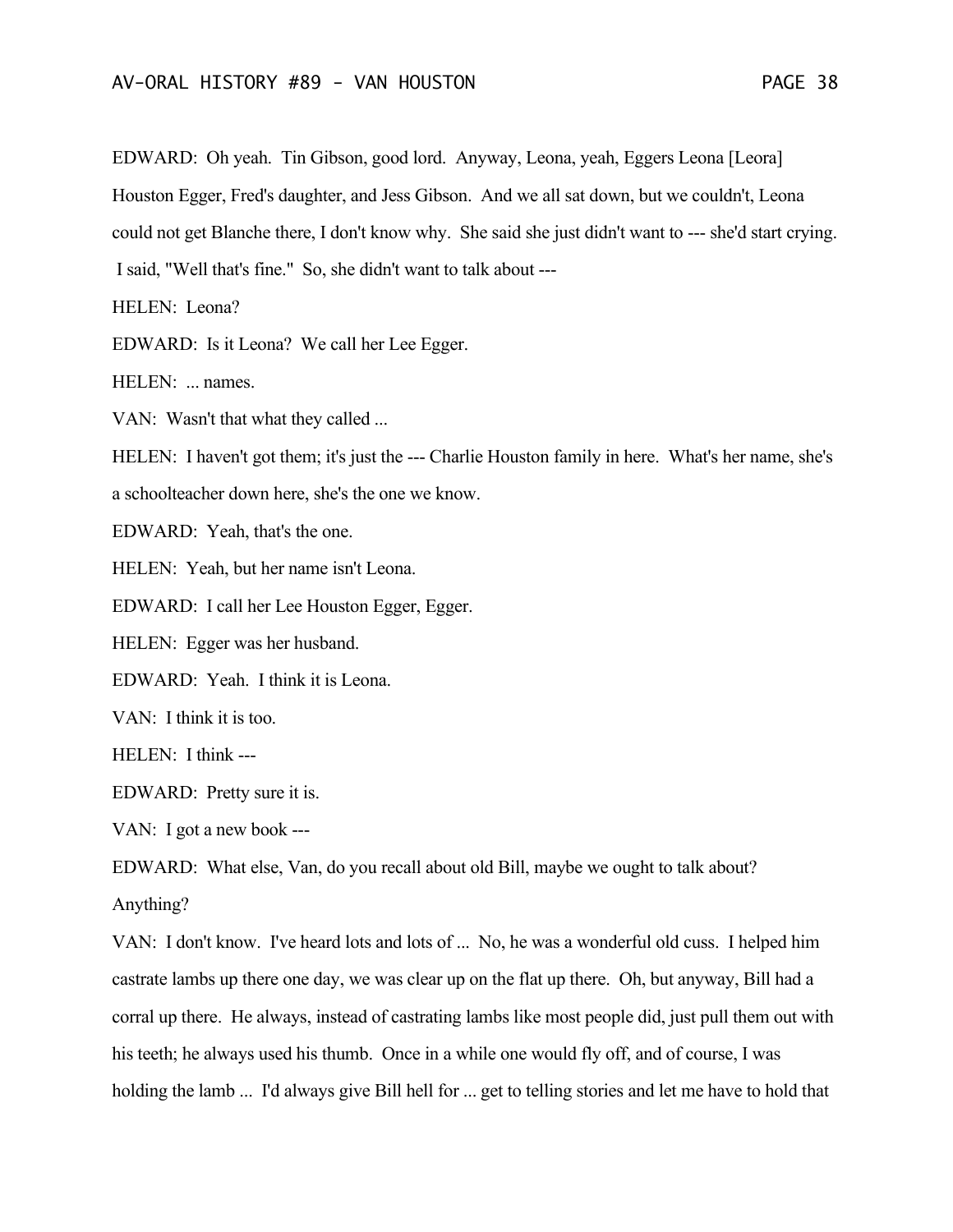lamb ... Old Bill would just ...

EDWARD: He, I've been told, and even when he was in Salem, he said, "Why don't you let me dig up this ground out here, at least we can do is plant some potatoes." But was he like that, I mean, worked. Just work?

VAN: Oh yeah.

EDWARD: Did you ever know of a day in the four years you were around him, five years --- VAN: That he was sick?

EDWARD: Yeah.

VAN: ... My brother next to me, younger, he said old Bill offered him a bunch of sheep if he'd just come up and run them. He said he'd give them to him, if he'd run them for two years. That was about the time he was going broke, and I guess he figured he was going to lose them anyway. He would have had the lambs ... anyways.

EDWARD: Do you know, did you ever know Lyle Woods?

VAN: ... Just before I was trying to think, we rode our horses down there, stayed all night at the Woods, down to Christmas Valley.

EDWARD: Oh.

VAN: Then we rode back the next day. That's when all them kids was coming around there with stilts on.

EDWARD: That was Lyle Woods?

VAN: That was Lyle Woods and all his kids. All his brothers and sisters.

EDWARD: I'm going to try to see him tomorrow in Redmond.

VAN: You are? ...

EDWARD: Okay. He told me he worked for the Pacific Wool Growers in '36 and '37, to round up for them the remains, remnants of Bill's Horseshoe Bar horses. And he wasn't having much luck. He said Reub Long --- he didn't say it, some other people said Reub Long got a bunch of them. Yeah. And Frank Morgan was there at the end too. Some of these guys --- Harry Arnold, just off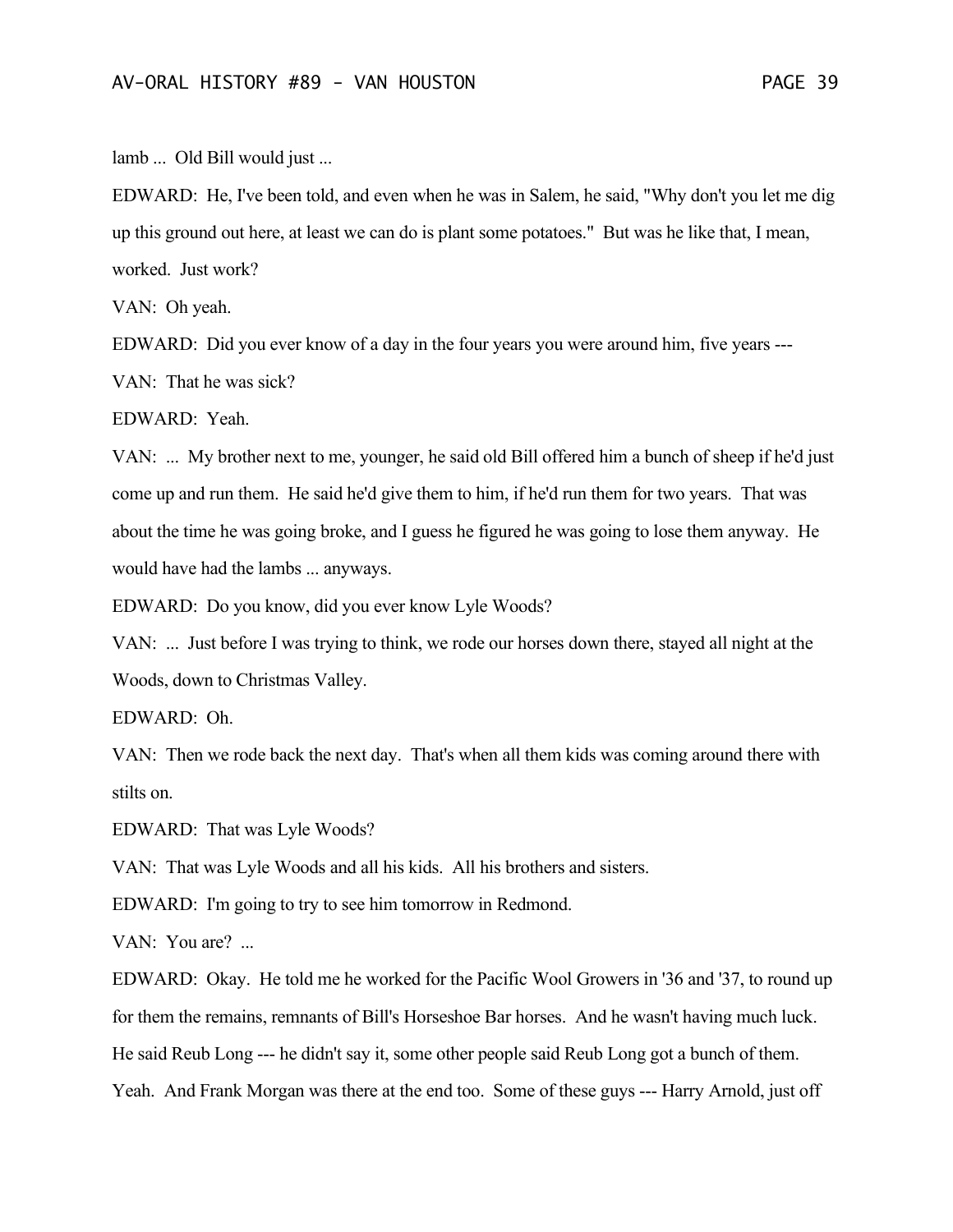the top of my head --- oh I need to ask, did you know Harry Arnold at all, very much, Van?

VAN: No, not, no. I knew of him, I hardly --- everybody talked about him, but I didn't know him.

EDWARD: Two-Gun Sue.

VAN: She the one Bigfoot Thompson shot or some ... Harry Arnold, was it? Who was ---

EDWARD: He got himself, they were --- all those guys were shooting at one another, I swear.

VAN: Well Bigfoot lived over there on Wagontire.

EDWARD: Yeah, yeah.

VAN: Bigfoot come over and lived with us for us a couple years; carried the mail ... Finally died in

Lakeview. Put her outside, Mama, she's ---

EDWARD: I think she has got to go potty.

VAN: No, she just wants to ---

HELEN: This was, that woman's name was Leora.

EDWARD: Leora, there you go, Leora, that's it.

VAN: They had quite a raft of kids too.

HELEN: Leora was, yeah she teaches school yet.

EDWARD: Yeah. Just wrote her a letter. Tell her --- I was gone all summer, so --- Oh yes, okay, Buck Creek. Not Buck Creek, old folk's home. McIntosh, blah, blah, blah, Hardin, Overstreet, Hutton's. Just a couple more Van. Okay, got that. We're doing pretty good here. Got to have a memory to do this stuff. When you saw Bill there, Van, in Salem, you said it was pretty near the end of his time, time on earth.

VAN: Yeah, I don't remember how long he lived down there afterwards. It wasn't very long I don't think.

HELEN: ... when he died.

VAN: I don't know ... We might have it down there.

HELEN: No, I didn't keep a diary in those days.

EDWARD: That's all right. But, did he, in your memory, say anything about wanting to get out of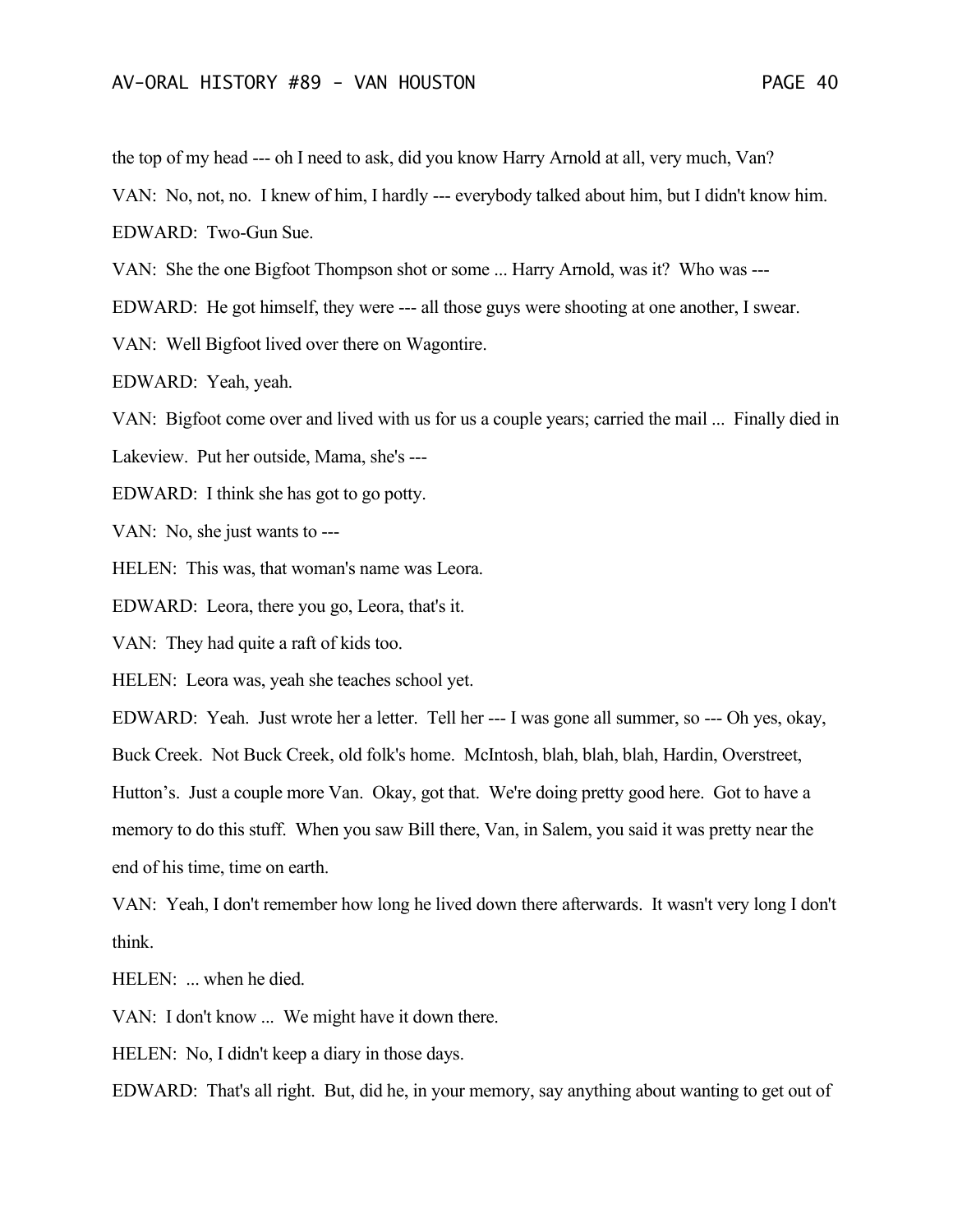there, or just was there?

VAN: Seemed like he was actually content. He didn't seem unhappy at least.

EDWARD: He could have lived with, let's see it would be a nephew, Waldo Brown in Hubbard.

But for some reason, he chose to stay there.

VAN: Well, he paid for it years ago, and so I guess he thought he

--- that's what he bought it for I guess, to live his own life.

EDWARD: He had a hell of a time getting in there.

VAN: Did he?

EDWARD: It was sad.

VAN: Well, that's too bad. They probably didn't want him in there, because they knew they wouldn't get anything paid for.

EDWARD: Yeah, it was unbelievable. It was just crazy. His family was very, very upset with them. And it was a big hassle to get him in there. He went in, in October 1935. Felt sorry for him. I don't even know the guy, but I felt sorry for him, because they just cheated him out of whatever he had left, you know.

VAN: Well, he was stole from all his life. People just stole everything they could from the poor old devil. Like there at his store, I guess they just went in there and loaded up their wagons and drove off.

EDWARD: Just cleaned it out. Now this Shirley Bennett has this ledger, and supposedly there is quite a bit of names written down and so forth and so on. But I know the homesteaders were out there for, well to what, you say to '25, '26, and they started leaving pretty fast, or they were already gone maybe, out there in the Fife area. They came in what, 1910 basically I suppose?

VAN: Well, they come from Chicago Valley all over the desert. They come there to his store there. EDWARD: At Stauffer, old Royal Rhodes told me that when he was

--- well, he is about your age, maybe a little older, at night he counted 75 lights at Stauffer. About every 320 acres, you know.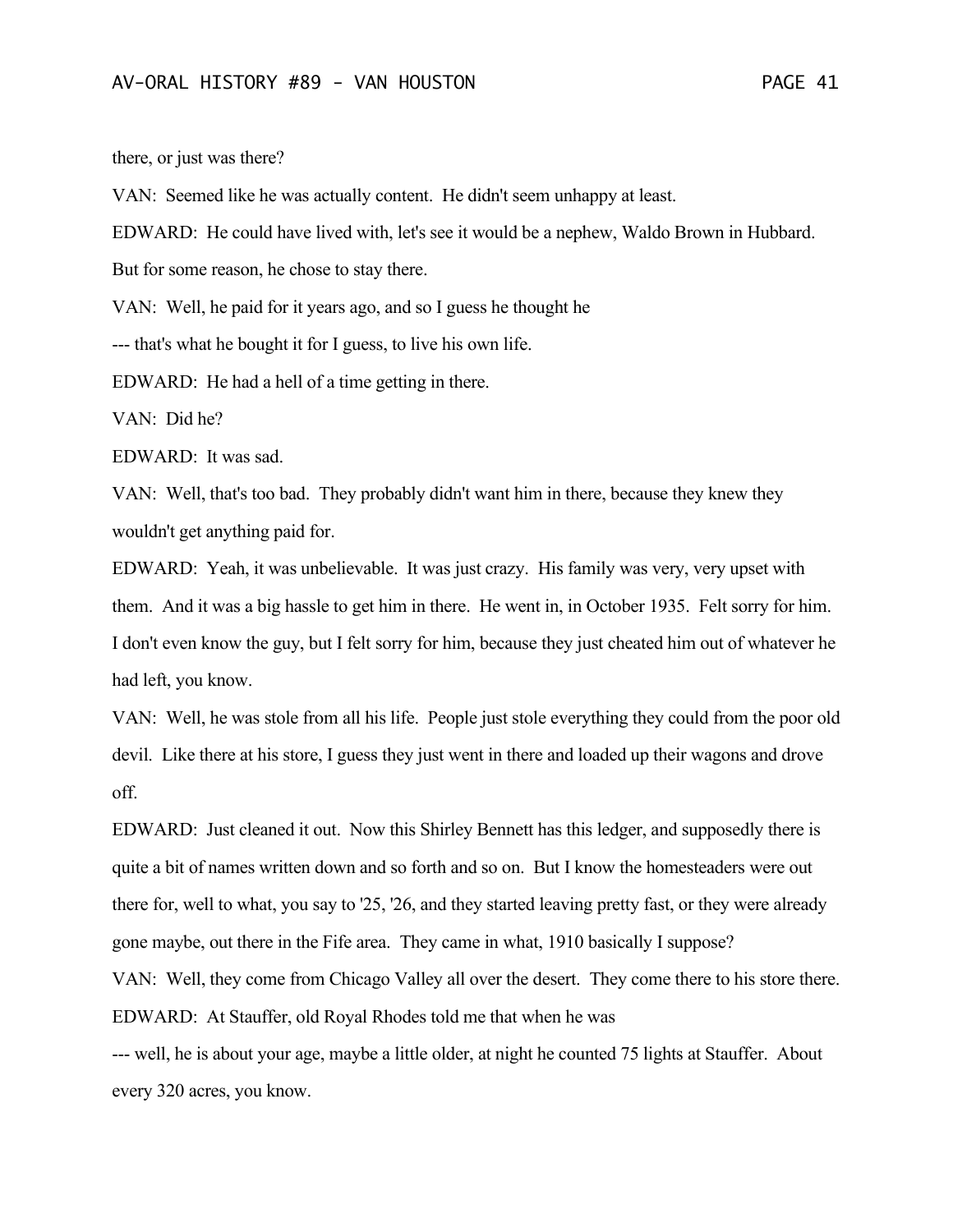VAN: Well, that's a big valley.

EDWARD: Oh yeah, yeah.

VAN: Chicago Valley is what they called it. Everybody from Chicago I guess moved there, the reason it got that name.

EDWARD: Yeah, probably.

VAN: Yeah, I bet they did, a lot of them ---

EDWARD: Well, Sammy Boyce got that information too, from Sammy Boyce. Did you know Richard Cowan?

VAN: Dick Cowan?

EDWARD: Yeah. Okay, I got all of his interviews. He interviewed Sammy Boyce and Grant Barney together, Lena Street, Frank Morgan, Jessie Williams --- one more, on Bill Brown. Very valuable information.

HELEN: Cowan, is he the one that was ---

EDWARD: Killed.

HELEN: In an auto accident?

EDWARD: Yeah, not too long ago.

HELEN: We stopped at their place and visited with them just after that, was killed.

EDWARD: Beautiful house. Isn't that place a beautiful place? Boy, boy, that valley down through

there. Okay, just one more thing. Did you ever hear of Joseph or Martha Foster?

VAN: Yeah, I heard of them, but I don't think --- they live at Paulina or ---

EDWARD: I have no idea. It was Joseph and Martha Foster's sheep that Overstreet was herding

when Joseph Foster and Johnny Overstreet got into this little tussle, and he ended up being killed by

Bill, shot. It wasn't murder, it was just self-defense. I don't know who Joseph Foster --- it wasn't Ike Foster.

VAN: No ...

EDWARD: Okay, I have no idea what happened to these guys. And they are not on the original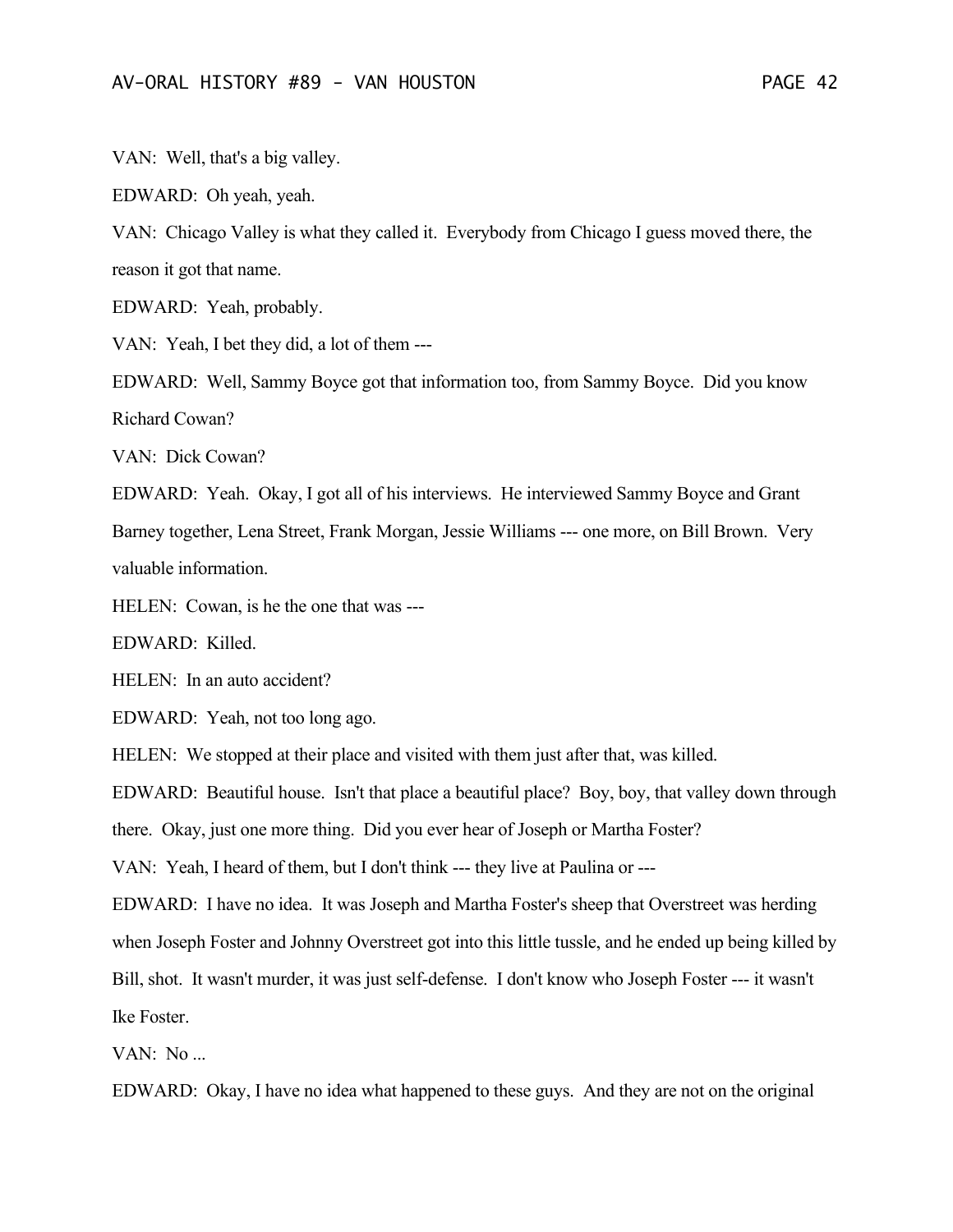homestead maps. They never filed, this Foster, never filed. I don't know who he was. That bugs me; I don't know how to find out. I guess I won't, it wasn't on the census either in Grant County in 1880. And the 1890 census burnt up, the whole thing, for the whole United States, burnt up.

HELEN: I know it. I tried to get that too for some of my relatives.

EDWARD: Oh, that's maddening. That's all I can think of Van. We got some good stuff here. VAN: I don't know what.

EDWARD: Oh, that Montana deal. How Bill spitting raisins in the --- (Laughter) I can see that! Oh, what did --- by the way, when he was out like that, when let's say he was at the McIntosh place and they had a cabin there didn't they, or a house?

VAN: Wasn't very big, a small cabin.

EDWARD: Yeah.

VAN: I think at one time probably had quite a few corrals around there, but they were all dilapidated ...

EDWARD: Did Bill eat with the workers?

VAN: Oh yes.

EDWARD: Okay. And did they have a lady cook most of the time?

VAN: I never did see a lady cook around the sheep camps at all.

EDWARD: All men. And then you guys take turns, or ---

VAN: No, no they usually had a cook there.

EDWARD: Oh, you had a camp cook. I see, okay.

VAN: Yeah.

EDWARD: Was Charlie Keith one?

VAN: No, he didn't, he was too damn dirty to cook.

EDWARD: (Laughter)

VAN: He was married to Lila.

EDWARD: Yeah.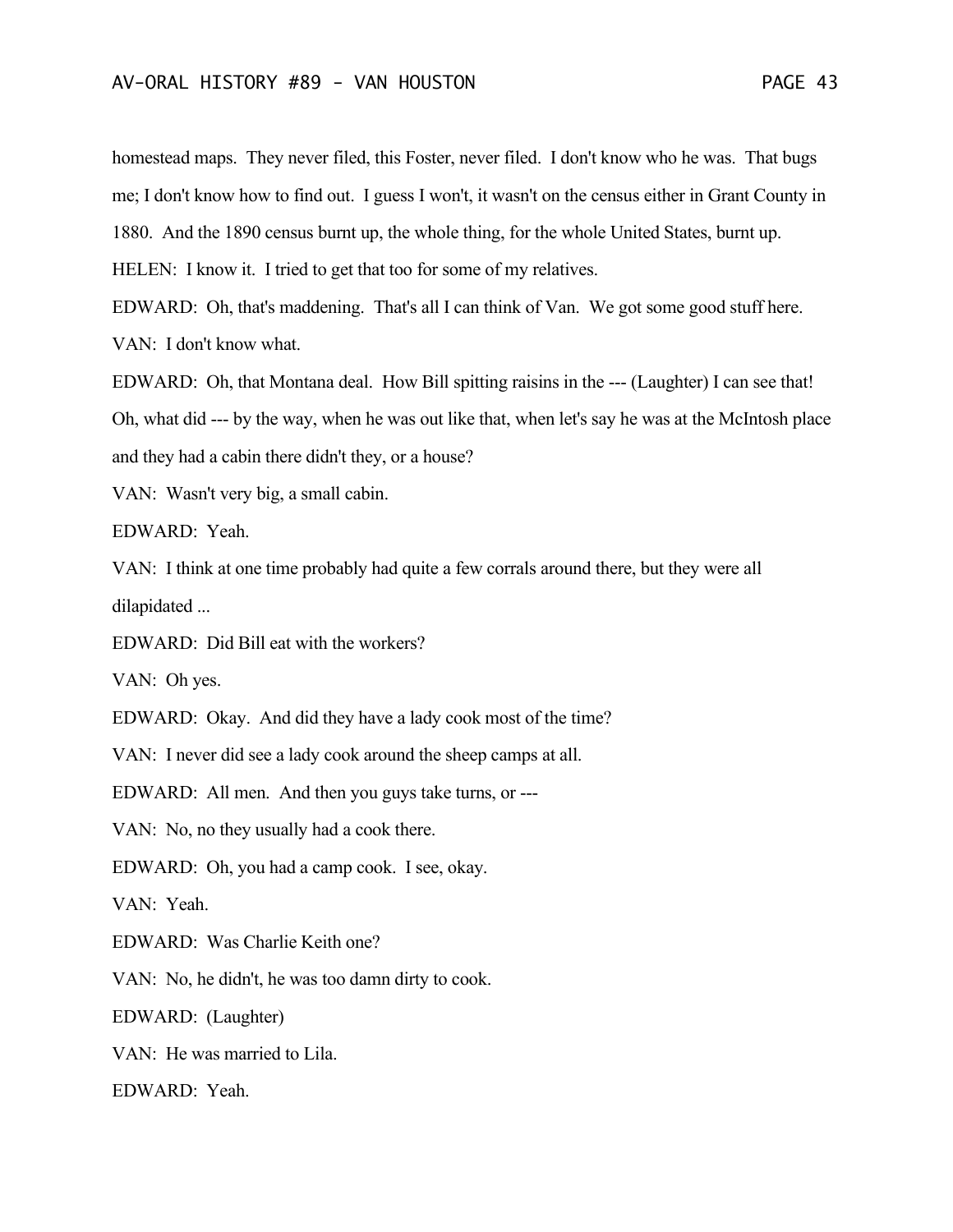VAN: He was a dirty old devil, old Charlie was. When he first come here, well he worked for Dad for a while chasing horses out here. Charlie was quite a tough old devil, get bucked off ... He was pretty hard to buck off. Sink his spurs in pretty deep ---

EDWARD: Oh, I got a couple other things too. What about Harve Winslow?

VAN: Why, Sumner was a good friend of Harve's. And he finally moved out close to Millican I think, out there someplace ...

EDWARD: Just died out there someplace. He had married, god, was it one of the Brown girls?

Yeah. No, no, wait; no, no it was the son of one of Bill's sisters.

VAN: It was, huh?

EDWARD: Yeah, that's what it was, yeah.

VAN: I didn't know him actually, but I guess he rode out there along about the time I ...

EDWARD: Did Charlie, wait a minute --- Charlie is your dad, okay. Did Charlie ever borrow from

Bill some horses? Steal them, or whatever you want to call it?

VAN: No, one thing Dad never did.

EDWARD: Yeah.

VAN: Sumner he might have tried a few of them, him and Frank both. But Dad never ---

EDWARD: Frank --- Did Frank Houston work for Bill too?

VAN: Oh yeah. Yeah, Raymond worked for him; I worked for him, all of them Houston's used to.

EDWARD: How old is Raymond?

VAN: Oh, he's just younger than I am, four years. He lives at Paisley.

EDWARD: Where were all you guys born, up there ---

VAN: Up on Bear Creek.

EDWARD: Oh, your poor mom.

VAN: Yeah, the two brothers died of diphtheria; they're buried up on the hill from the old ranch.

You know where McCormack's live up there?

EDWARD: Yeah.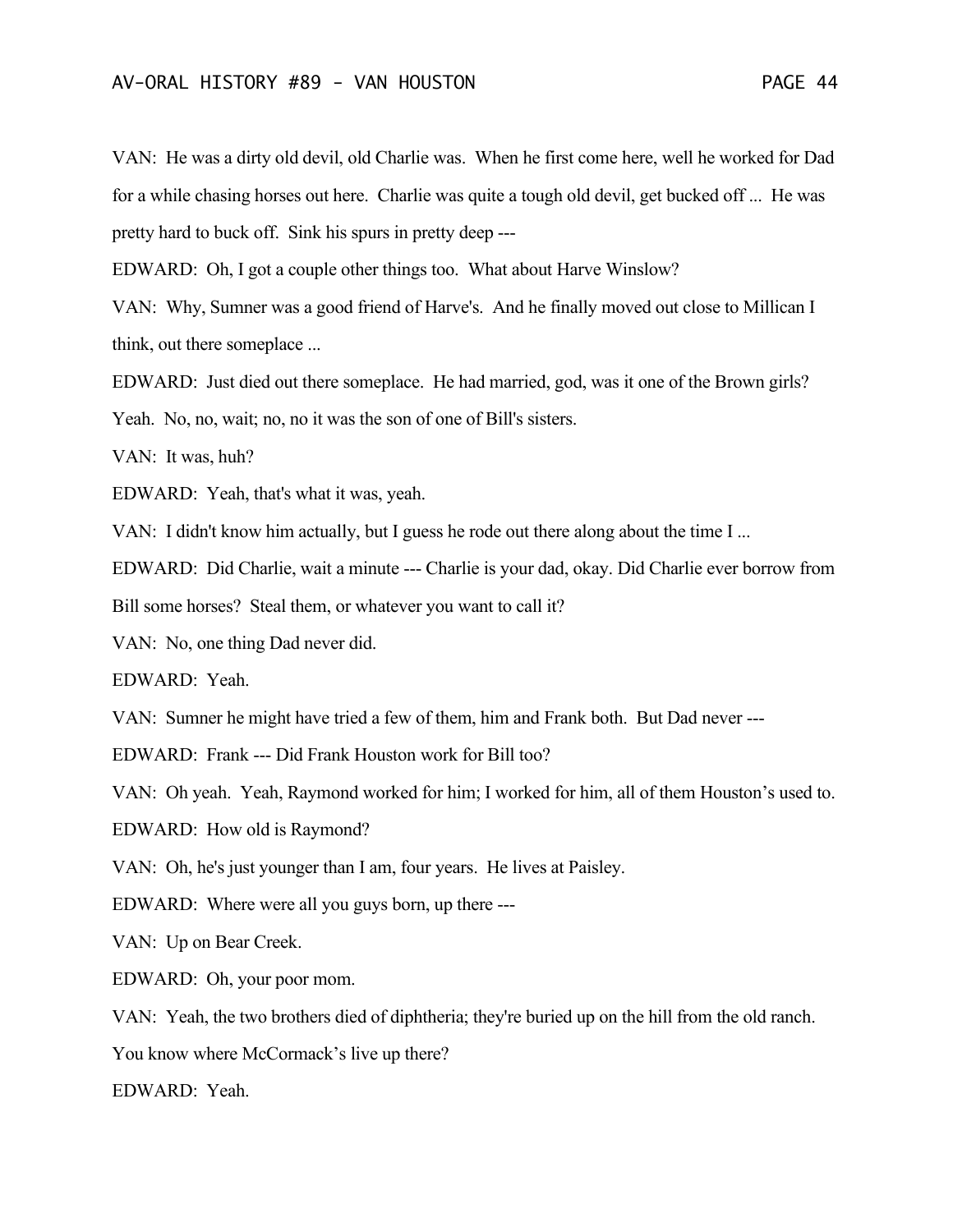VAN: Well, we lived on that old ranch above it, they got it tore down; you can't even tell where the corrals were. That's where I was born. Just a mile from Bill McCormack's place.

EDWARD: Well, I think Martha Sherman was born up in there someplace too.

VAN: Yeah, she was born, I think, on up there someplace on Camp Creek.

EDWARD: Yeah, yeah that's it.

VAN: They lived ... All them Houston's, they just --- like Sumner said, many years ago they didn't know whether the jackrabbits or Houston's were going to take the country.

EDWARD: (Laughter) Oh good god.

VAN: All the ... moved out here.

EDWARD: Let's see ---

HELEN: ... and maybe he never went back again.

EDWARD: Yeah.

VAN: I used to pick out the oldest ... I could find ... set some coyote traps right in the middle of the road, and I caught many a coyote right in the middle of the road.

EDWARD: You know that road from; we were talking about from Buck

--- or Gap Ranch to Wagontire, the old road right across from Gap Ranch where the rock buildings,

the CCC's I think built those. You can see those rocks that these guys have thrown out of that road;

they're just lined. And that's not a road grader, it's --- they were throwing them out.

VAN: From the Gap Ranch up there about a mile and a half, then you get that road that goes to

Buck Creek, and that's nothing but a pile of rocks, and it has been for years.

EDWARD: I started to go up that road, and I gave up.

VAN: I took my tractor ...

EDWARD: Below McIntosh, McIntosh's place --- now Bill bought out McIntosh. They got in a fight one day.

VAN: Did they?

EDWARD: Oh yeah, big brawl. And old Bill said something, this is what Fred, I think it was Fred,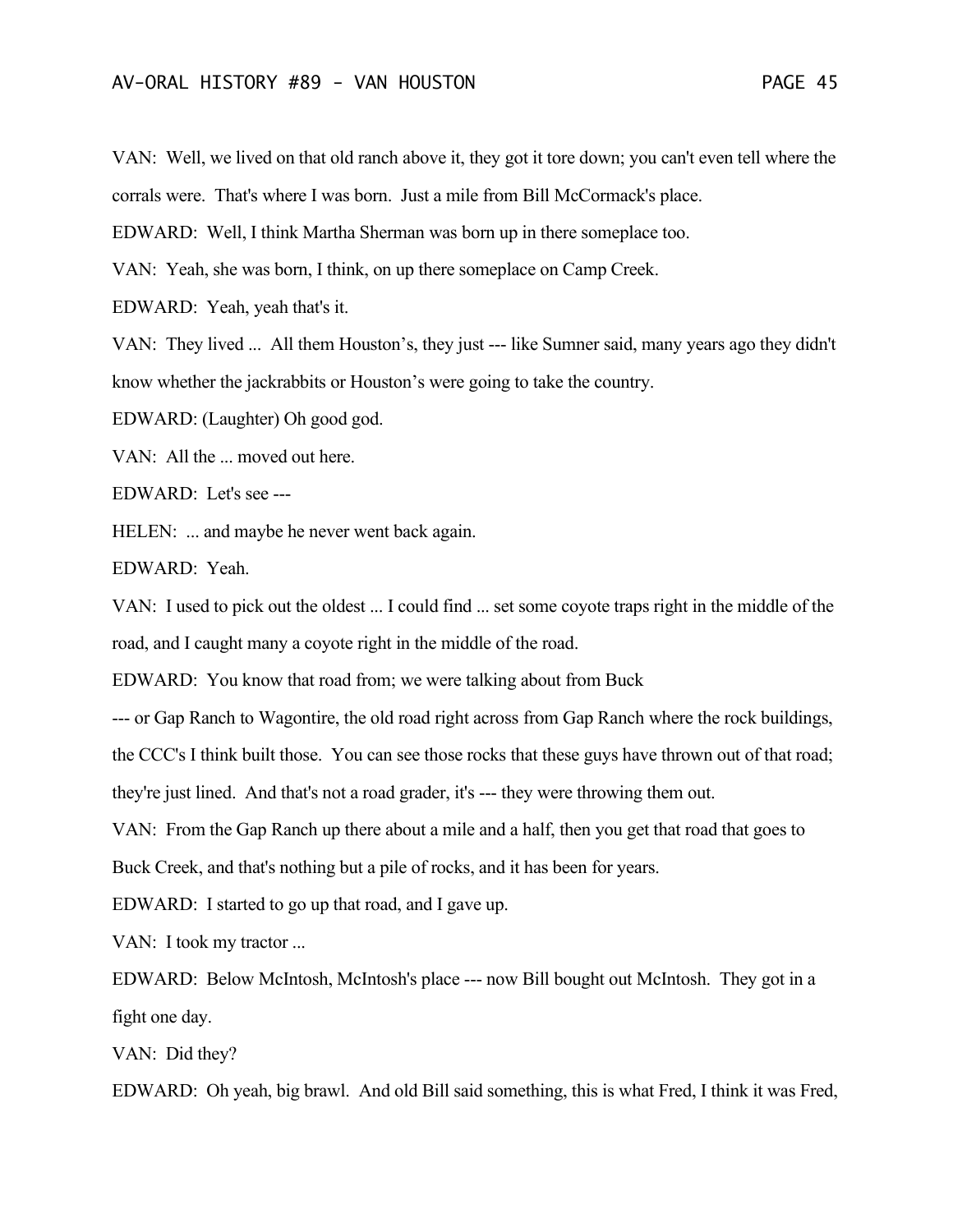said that Bill was telling them. He said there isn't enough space on top of the ground for both of us here. One of us is going to be put underneath or something to that effect. But anyway, oh that's another thing; did Bill have a temper?

VAN: I never saw him get mad. I never in my life, he might of, but if he did he never said a word. I never did see him; I never did see him give another person hell. He'd say shucks, confound it, you don't know what you're talking about, or something like that.

EDWARD: Why he always said, shucks, confound it, or morally certain.

VAN: Morally certain you don't know nothing.

EDWARD: Where he got that --- because Ira Brown, his nephew said, "None of the other family ever talked like that." That's interesting.

VAN: Well, I didn't know any others, except his sister.

EDWARD: Oh yeah, he had a pile of them. There were seven of them altogether. But anyway, below the McIntosh place, you go down on the side where the road is now, and there is just like -- not levees, dams sort of.

VAN: Well, they were levees in the first place, actually.

EDWARD: Just --- they were at an angle, and they are about every half a mile.

VAN: Well, old Bill had a lot of that done.

EDWARD: Yeah.

VAN: Yeah, he had a lot of that done with scrapers, hired a lot of men up there.

EDWARD: That's what I thought.

VAN: And he had Twelvemile Creek down there, and then he had that damned up a lot, along up through the canyon.

EDWARD: And at Lost Creek, you can tell where he, at one time, had kind of not damned it, but kind of a dike thing. It would be on the west side of it.

VAN: Well, he put it up ... There was quite a meadow ... quite a big flat up there.

EDWARD: Well, there is a big flat out there all right.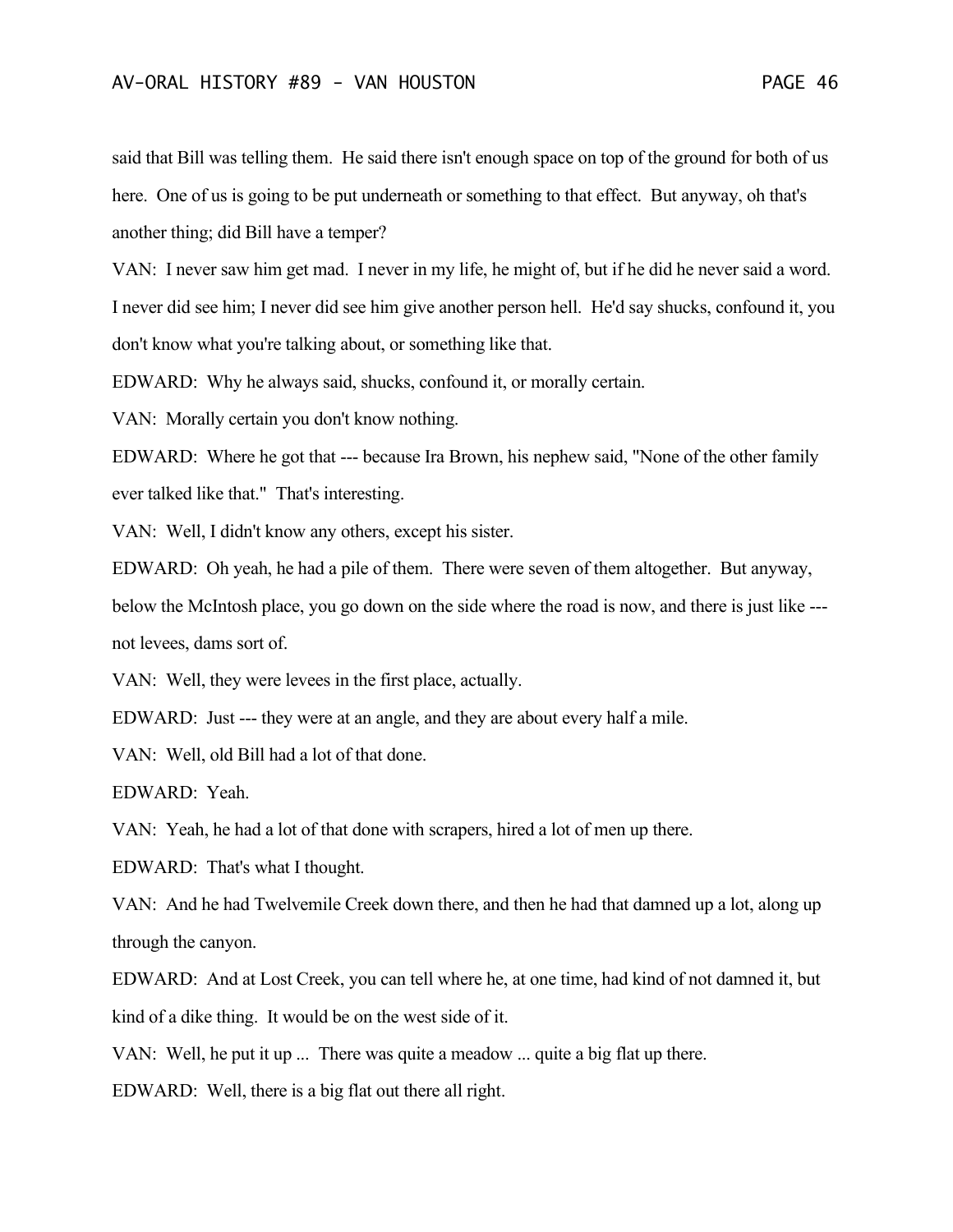VAN: Yeah. But they don't get the water there.

EDWARD: There ain't nothing out there.

VAN: I know it.

EDWARD: It is drier than a --- oh my god.

VAN: My son-in-law was out in there three or four years ago, he was fooling around hunting coyotes. He found an old mowing machine, right out there on Lost Creek. It was in pretty good shape yet, but it was out in some high sage, and nobody even knowed it was there. He hauled it to town, he's got it on --- what did he do with that thing? He got it down to the shop, but what is he going to do with it?

HELEN:

VAN: Yeah, he went out there with a trailer, I think he borrowed my trailer and went out there and hauled that old ... mowing machine ... Pretty good shape, setting out there in the high sage. EDWARD: I tell you, that road into Lost Creek is rutted; I can't take that pickup over it. It's that deep, you know, no way. You need a big jeep or something.

HELEN: I sort of like this little deal here about this Martin, Denzel Martin, did you read this? EDWARD: Oh, I just got that today, Helen.

HELEN: Did you?

EDWARD: I bought that today, yeah.

HELEN: Yeah. Well anyway, he was one of the last chuckwagon drivers for ... Bill Brown. And Charlie Houston was a buckaroo for the outfit then. In those days buckaroo meant you worked horses ... They had already taken the chuck wagon to the Gap Ranch between Burns and Bend. Charlie and I was at Buck Creek, and so we headed across the desert in his Model-T. Now I can just imagine that no road between Buck Creek and the Gap Ranch. At least not the way Charlie went. I kept saying, "Charlie, do you know where you're going?" "Yeah," he'd say, "we made it, yes sir, we crossed the desert in a Model-T, around junipers, and over rocks, and sage-brush." VAN: I guess that's quite a road.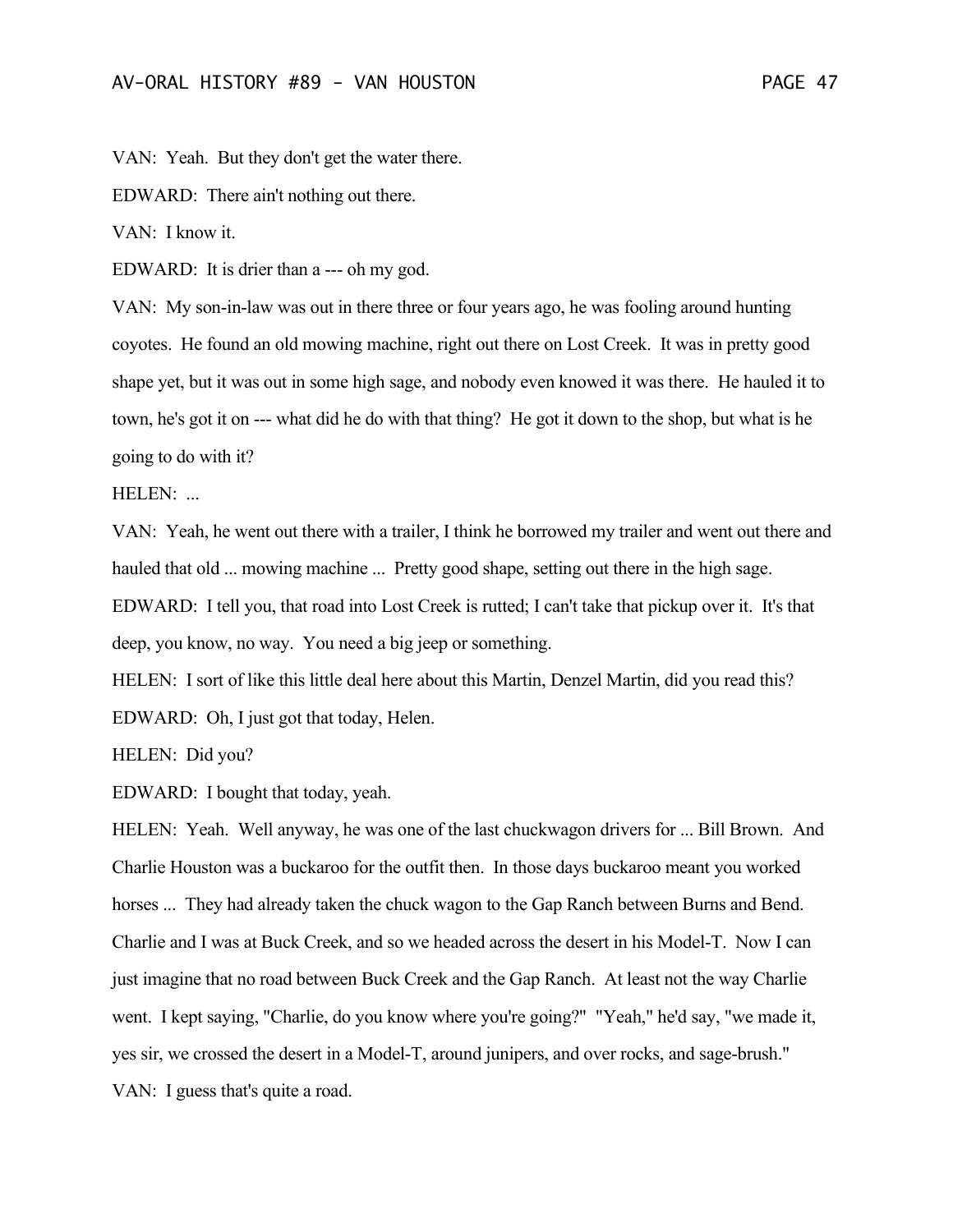HELEN: Later Martin had to drive the chuck wagon, four-horses tandem all the way from the Gap Ranch to Wagontire, along the --- with the horse wranglers. Anyway, it's in here, there, this Denzel Martin, it's a good story.

EDWARD: Okay. I haven't gone through that yet.

HELEN: Oh yeah, that's quite a little ... It has a real good story of Bill Brown, but nothing new in it.

EDWARD: No, huh uh. Yeah. Go --- Mills.

HELEN: Wrote that, and I thought she did a real good job of it.

EDWARD: Yeah, Mills bought out a lot of Bill Brown's property up there.

HELEN: Well, she probably knew him, I guess, as well as Audra Brennan did.

EDWARD: Uh huh. Audra actually didn't know him too well. Because they came in there a little later, I believe it was.

HELEN: Who?

EDWARD: Brennan's.

HELEN: Yeah.

EDWARD: And then Sherman's ---

VAN: Well Brennan lived up above Paulina there for a long time.

EDWARD: Yeah, right, that's it too, right.

VAN: There, where that stone house is. It's still there, standing.

EDWARD: Yeah, it's still there. I think it is gutted though, isn't it?

VAN: I imagine. We took a tour up there a few years ago, and they advised anybody to stay out of it.

HELEN: They put hay in it, and all kinds of stuff.

EDWARD: Yeah. Oh shoot.

VAN: You've read; you've seen all this stuff in this book of Bill Brown.

EDWARD: Yeah, I've got that, Van. Oh, now I forgot what it was, it was important too. Doggone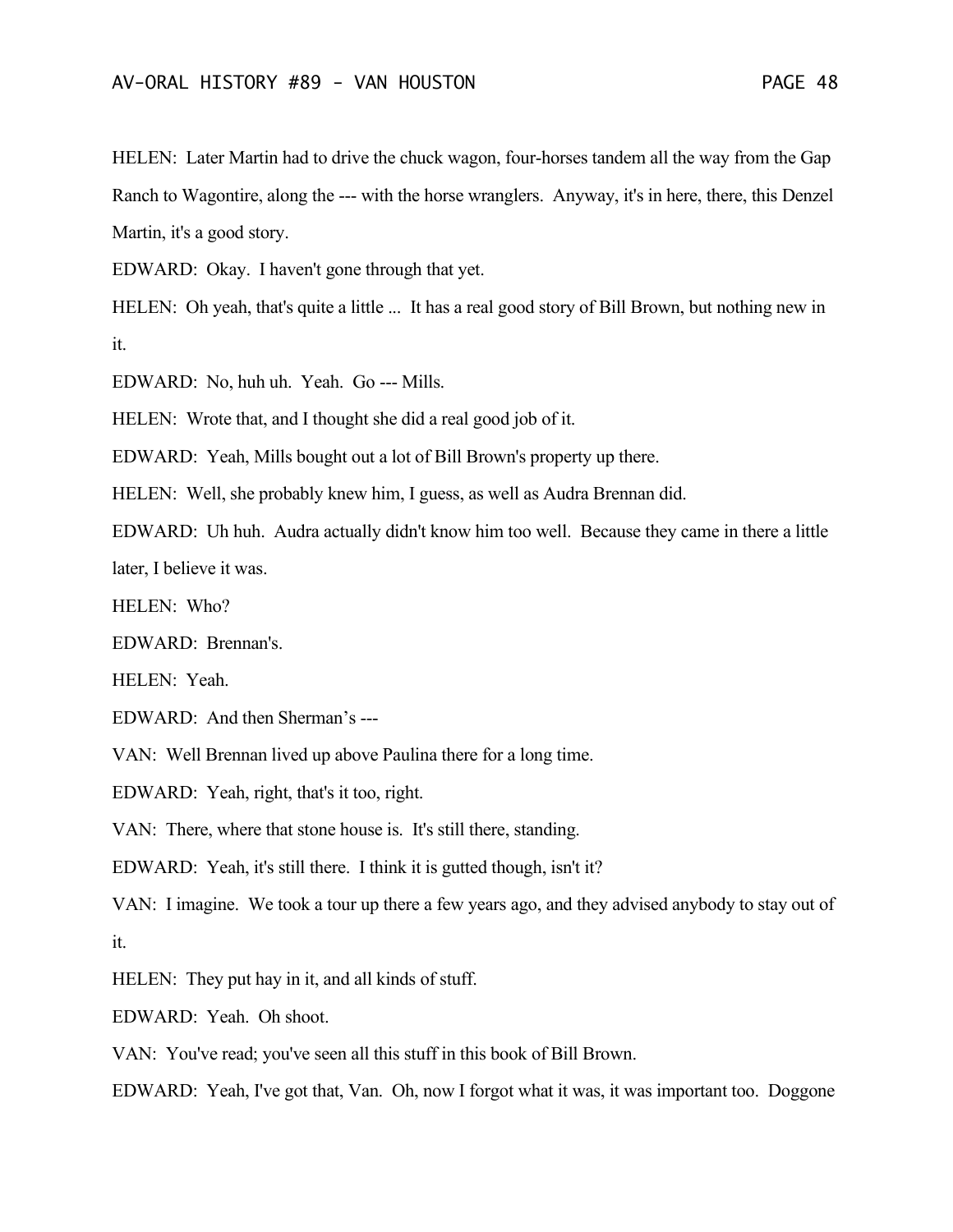### it.

VAN: I should keep my mouth shut when you're thinking.

EDWARD: Oh, Charlie, yeah, yeah. Charlie, your father, when did he pass away, what year approximately?

HELEN: '50 ---

EDWARD: In the '50s?

HELEN: Well, I'll tell you in a minute.

EDWARD: Because I'm just trying --- If he was born in 1870, so he was about ---

VAN: He was 81 when he died.

EDWARD: 81.

VAN: Been hunting elk all day up in the mountains. He was in a hurry to get to town, and he ... track of a cow elk with blood in it.

HELEN: He died in 1952, that's when Eisenhower was elected. He was rushing home to vote for Eisenhower that night. He had been elk hunting all day, and he never made it. He was an awful good Republican ...

VAN: Well, he was --- been going up, he went up one side of Lookout Mountain, there was a couple guys hunting up there, and they told them they had a better road around the other ... which he did. So, they said, "Just follow us." And apparently, he met another car right on a turn, where they ... the dust, and he went right straight over and hit a log, and tipped the jeep completely over. Lit on its feet on the other side, and broke Dad's neck. He died quick. But if he'd of got to vote for Eisenhower he'd have been happier.

EDWARD: (Laughter) A good Republican, huh?

VAN: Oh, he was, I'll tell you. They ... Republicans.

EDWARD: There was a lot of hell raised over that ---

VAN: That's what they wanted the worst, them geldings. I tried to turn them, they was going the wrong direction. I guess I galloped alongside of them, rockier than the devil off of that, that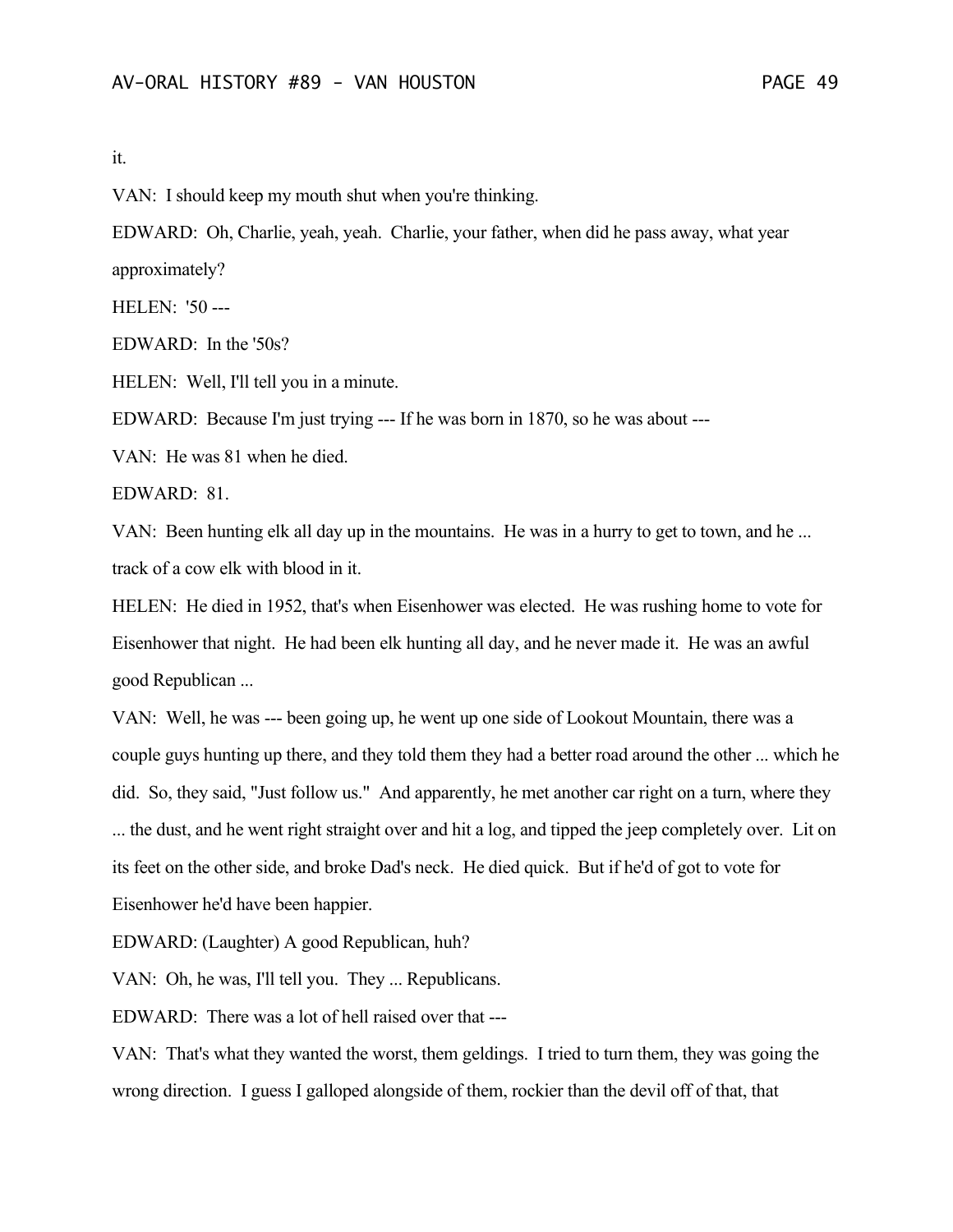mountain anyway, and a little scared my horse ---

#### EDWARD: Very rocky.

VAN: I bet I galloped alongside of them for about 3 miles, but they would not turn. So, finally I knew I couldn't turn them, because they had the downhill, and they was going right square towards Millican. So, I turned around and went, well I turned around first, my horse was going to give out anyway, so I pulled my saddle off and let him rest. No, rode him with a hackamore, that's the horse I traded with Fred Houston, when I got bucked off and traded horses. And he is standing on one foot, then the other foot, and pretty soon he backed up and his halter, or hackamore come off on the end of his nose and was just hanging on one ear. I was I guess I was 15 miles from camp, at least. Boy, I walked up to him was mighty gentle, right there. Got a hold of him, and got my rope around him, because he might of walked off awful easy. He was no gentle ...

EDWARD: Oh lord, 15 miles through that stuff, oh!

VAN: Oh ... But I finally got my saddle back on him after he got his wind. Started back, and I met Sumner and another buckaroo coming to meet me. They didn't know what the hell, they thought my horse had fell with me, I guess. But I didn't chase one gelding, or two geldings in that bunch again. To hell with them, it wasn't worth it.

EDWARD: How --- that ground out there, my god, my pickup can barely go over it. I don't see how in the world --- was there as much sagebrush there then?

VAN: No, no.

EDWARD: Oh, there wasn't?

VAN: Wagontire was just --- and junipers were scarce. Now I suppose there are junipers all over the yard.

EDWARD: Not too much. But ---

VAN: No, the sagebrush was in the valleys, of course down there where the springs, the springs, and one thing and another. But the bare --- most part of Wagontire was pretty damn bare. EDWARD: All that is there now is sagebrush. You can't go two feet without stumbling over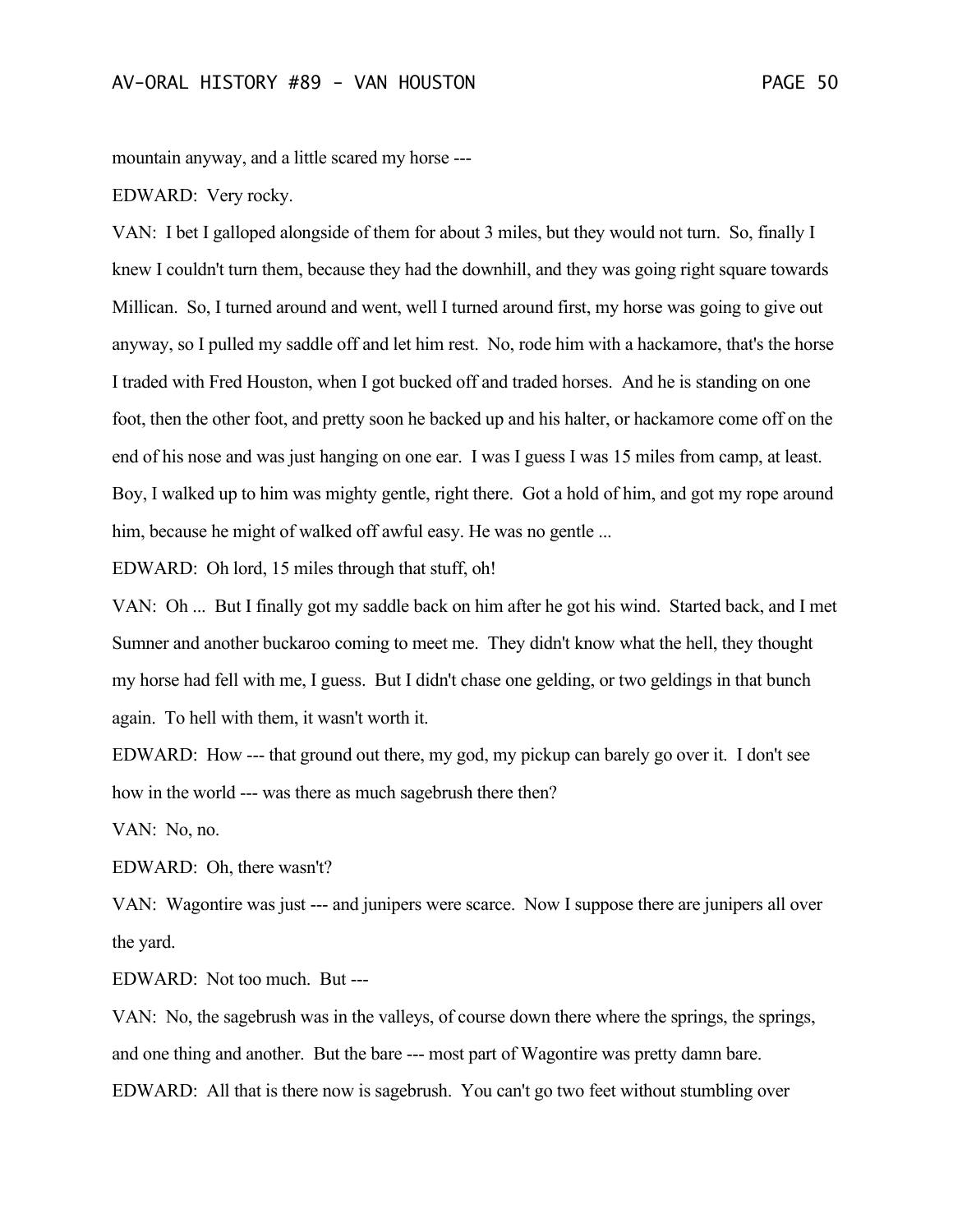sagebrush. I, you know, between Wagontire and let's say Benjamin Lakes, was that all covered with sagebrush where you guys chased horses?

VAN: Oh yeah, yeah. It wasn't heavy; it wasn't big sagebrush down in there. Just in the valleys where the moisture stood in the spring, is where sagebrush got high. But lots of it was just short stuff.

EDWARD: How many, how many cowboys did poor old Bill get killed out there in that stuff anyway?

VAN: I don't know. None while I was there. You remember when, I don't suppose you remember, doubt if you was old enough, when they had that sun went out of sight in the middle of the afternoon.

HELEN: Eclipse.

VAN: Eclipse of the sun.

EDWARD: Eclipse. Oh, I've seen a couple of them. They had one here not too long ago, well partial.

VAN: Well, the day we rode from, left Lost Creek and come back to, or left South Creek and come back to Lost Creek we had one of them. And it just got real, real, damn near dark. We had our wild horses along with the saddle horses bringing them through there, and we was a little bit afraid we'd lose some of them. We'd just got that darn late. But that's the only time; I remember that eclipse in the summer. It really got pretty damn dark.

HELEN: 1918.

EDWARD: 1918?

VAN: Well, that's when it was.

EDWARD: How many, I mean from South Creek to Lost Creek, where Bradley Springs is, is about 6 miles.

VAN: Right straight over the hill.

EDWARD: Yeah.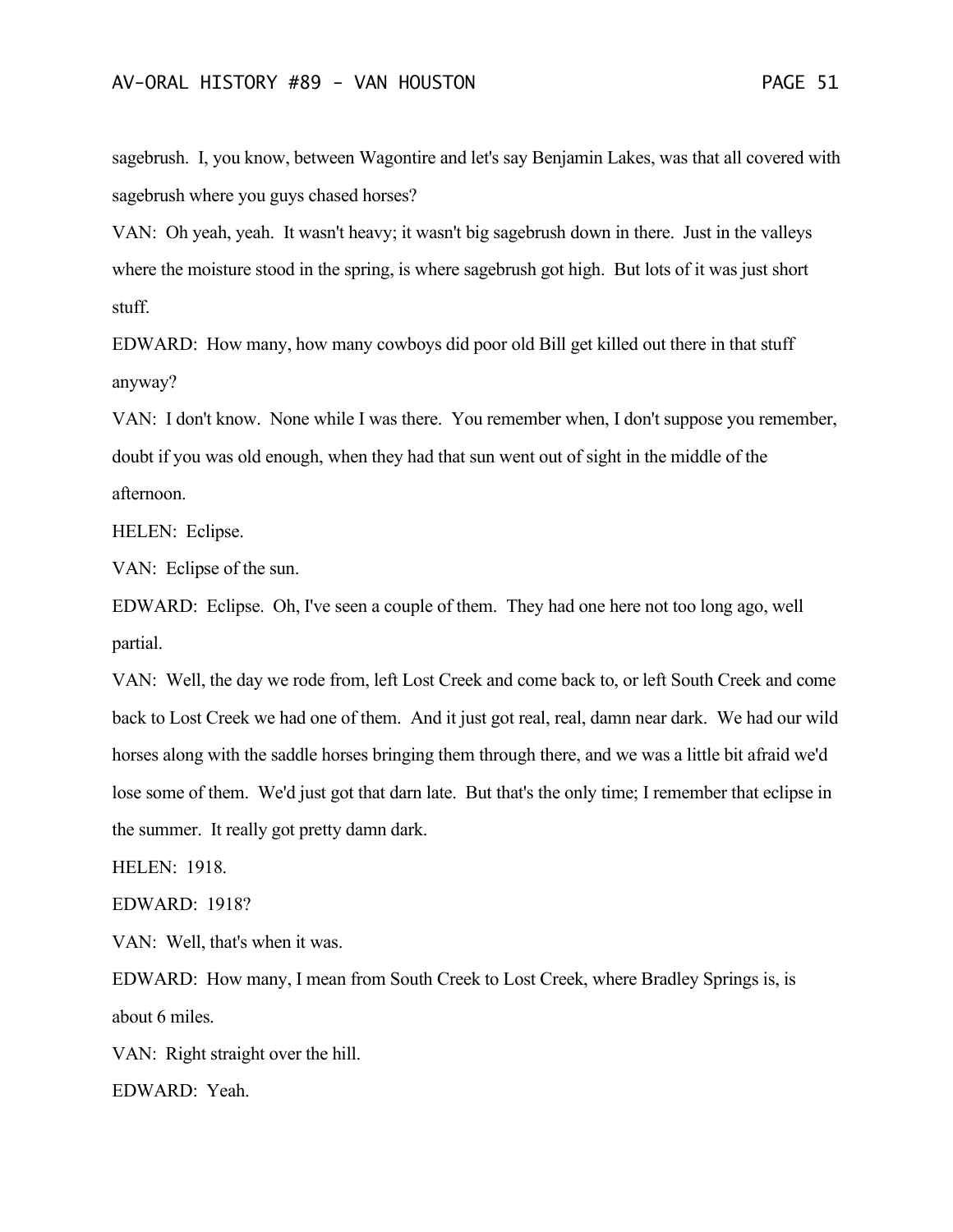VAN: That's ...

EDWARD: Was there anybody up there besides Bradley and ---

VAN: Well, I don't know.

EDWARD: Do you remember anybody?

VAN: Yeah, there were homesteads around in there. Whether they was living on them or not, I don't know.

EDWARD: Yeah. All those cabins are laying on the ground. Only one that is really standing is Harry Arnold's, and Link Hutton's house, and part of Frank Dobkins sheds. And his, part of his cabin and garage. And there was a Bunyard up there.

VAN: That's a big country, that's all I can say for it.

EDWARD: Oh yeah. Why Bill chose to go over there --- I think I know why, because his brother helped Henry Milbrum survey that country, and they ended up there.

VAN: Well, old Bill was smart; he got all the water holes he could in the country.

EDWARD: Oh yeah.

VAN: And of course, that's all it took.

EDWARD: I drove to half of them this summer, and I'm going why? I got there; they're all dried up, there is nothing. Brown's Well, nothing. Lost Creek, nothing.

VAN: I guess Bill used to winter sheep out at Benjamin Lake in the wintertime ... and I guess that one winter when they had --- he had thousands of sheep piled up there deader than a doornail.

EDWARD: Yeah, and I finally --- I think it was the winter of '88 and '89, 1888, and '89. Because his brothers left him in 1890, because that was part of the reason they left him. They said this is a bunch of bunk; we're not going to live out here like this.

VAN: It was a gamble.

EDWARD: Yeah. Well guys, I got to ---

VAN: And every time, every time old Bedell, he had a dog there, every time he wanted his dog to wake up, he'd said, "Hello out there, get off and come in." And the dog would just take off out